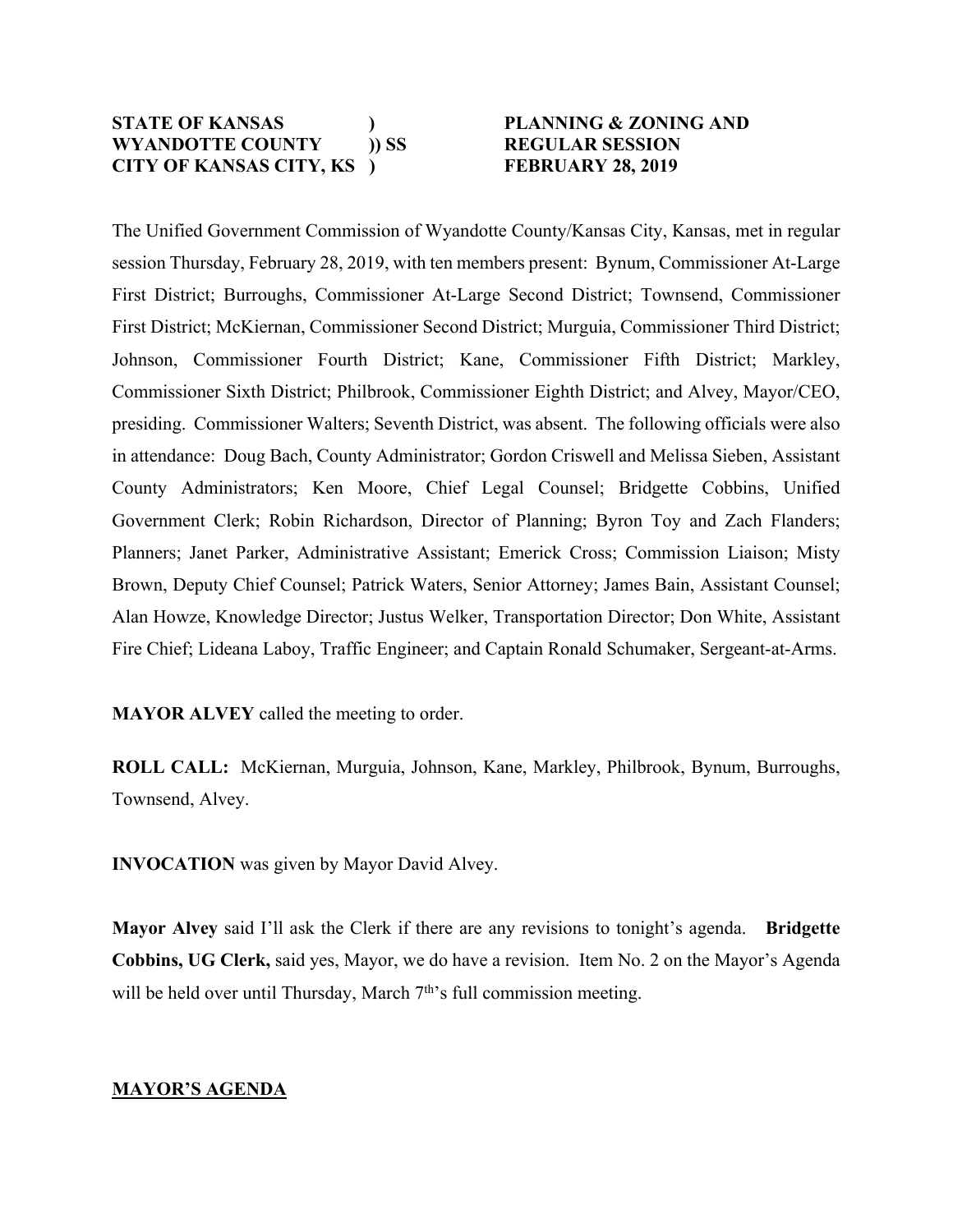### **ITEM NO. 1 – 19628…RECOGNITION: DAWN HERRON, TRANSPORTATION DEPARTMENT**

**Synopsis**: Recognition of Dawn Herron, Transportation Department, for providing warmth, shelter and safety for a family in their time of crisis on January 28, 2019.

**Justus Welker, Transportation Director,** said I would like to introduce you to Dawn Herron. Dawn's a transit operator for our Transit Department. We also have Assistant Chief Don White here tonight.

The morning of January 28<sup>th</sup>, Dawn just happened to be in the right place at the right time. She was providing paratransit service when she pulled up into a very serious house fire. Now, instead of driving by, Dawn chose to put herself in harm's way. She pulled up right there in harm's way. She was in the right place at the right time, as I mentioned. Several children had evacuated the house just in what they were wearing at the time, so there were a lot of kids who didn't have shoes on. They were in their pajamas. They came busting out of the house. Dawn opened the bus to them, provided safety and security for the kids, kept them warm and worked with the Fire Department on the site to make sure everybody else that needed safety and security had that.

As Dawn loaded the kids, she heard that their grandpa, I believe, was still in the house. Dawn was actually preparing herself mentally and physically to go into the house and help the grandpa. Fortunately, he was able to escape. He did have some injuries. We didn't know how serious at the time.

Dawn remained on the scene, made sure the kids were safe and secured and made sure everybody else was safe and secured. She worked with the Fire Department during that time. I just wanted to publicly recognize Dawn for the outstanding community service that she provided for our community.

As I mentioned, she could have driven by. She could have chosen to look the other way but she stopped. She put herself in harm's way and helped the community.

The Fire Chief wrote a letter of commendation for Dawn. We framed it for a commemorative of the event. Assistant Chief White is going to present that to Dawn.

**Don White, Assistant Fire Chief,** said I present this to you on behalf of the Fire Department. I want to thank you for being such a kind, good-hearted person and taking care of everybody that frightful morning. Thank you very much. **Mr. Welker** said we did the same. We wrote a letter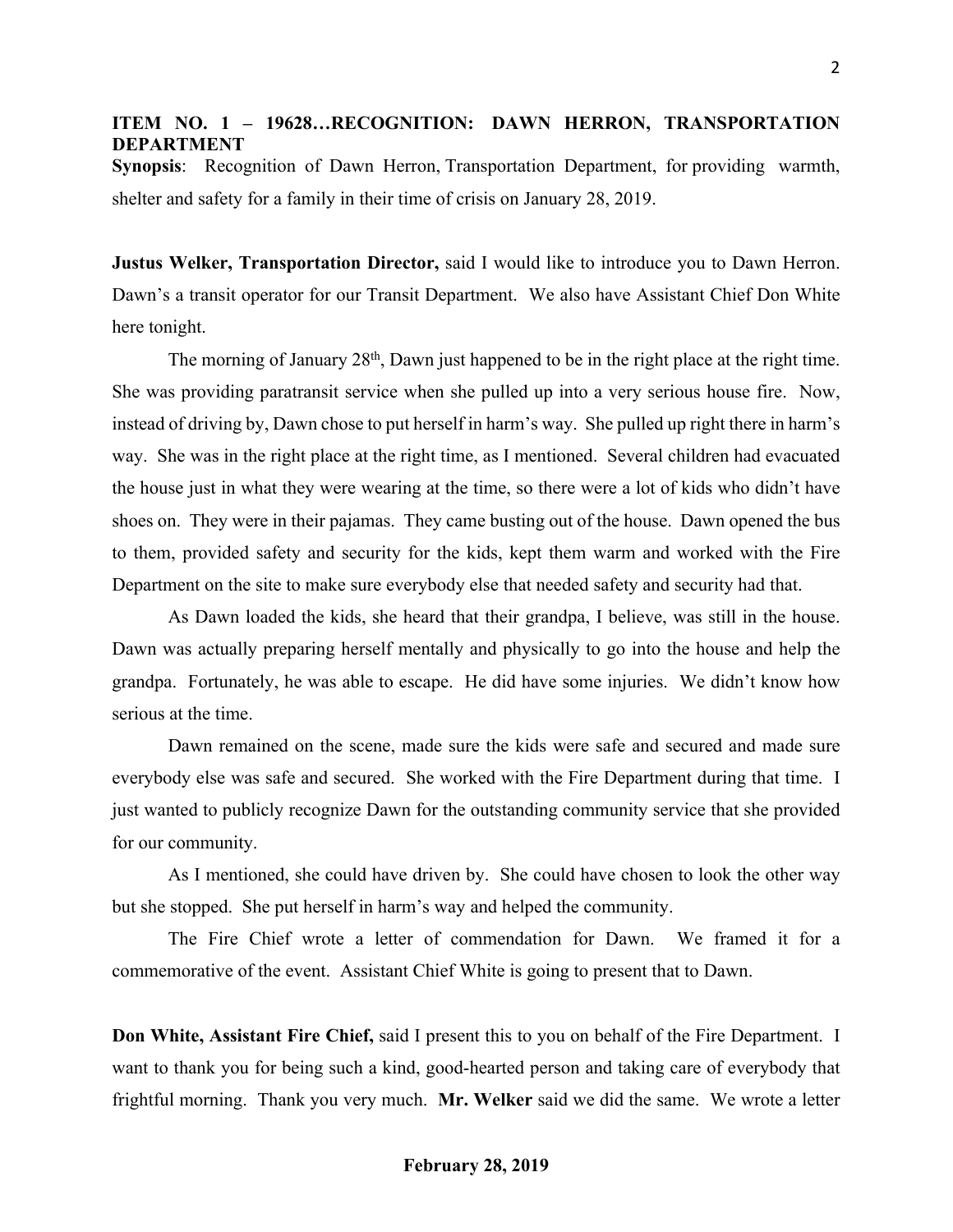of commendation also just describing the outstanding service that Dawn provided and choosing to do the right thing instead of looking the other way. Thank you very much, Dawn, for the service you provided.

#### **Action: Employee Recognized.**

### **ITEM NO. 2 – 19632…APPOINTMENT/RESOLUTION: MUNICIPAL COURT JUDGE**

**Synopsis**: A resolution appointing the Municipal Court Judge for the remainder of Judge Brandy Nichols-Brajkovic's 4-year term, submitted by Ken Moore, Chief Counsel.

# **Action: Per the blue sheet, this item was held over to the March 7, 2019 full Commission Meeting**.

#### **PLANNING AND ZONING CONSENT AGENDA**

**Ms. Cobbins** read the statement, required by law, governing the Planning and Zoning portion of the meeting.

**Ms. Cobbins** asked if any members of the Commission wished to disclose any contact with proponents or opponents on any item on the agenda. **Mayor Alvey** asked do any commissioners have any disclosures to reveal. **Commissioner Townsend** said I wish to disclose that I have had contact with proponents and opponents of Change of Zone Application #3159. **Commissioner Bynum** said we had communication regarding the ordinance amendment for the special use permit for the Small Box Discount Stores. **Commissioner Burroughs** said we all got letters. **Commissioner Bynum** said we all got that letter. **Mayor Alvey** said I have received communications by opponents of #SP-2018-97, also communications against Change of Zone #3159. **Commissioner McKiernan** said the same for me, Mayor.

**Ms. Cobbins** read the items on the Planning and Zoning Consent Agenda.

**Mayor Alvey** asked if any member of the Commission or anyone in attendance tonight wished to set-aside any item on the Planning and Zoning Consent Agenda. If an item is not set-aside, all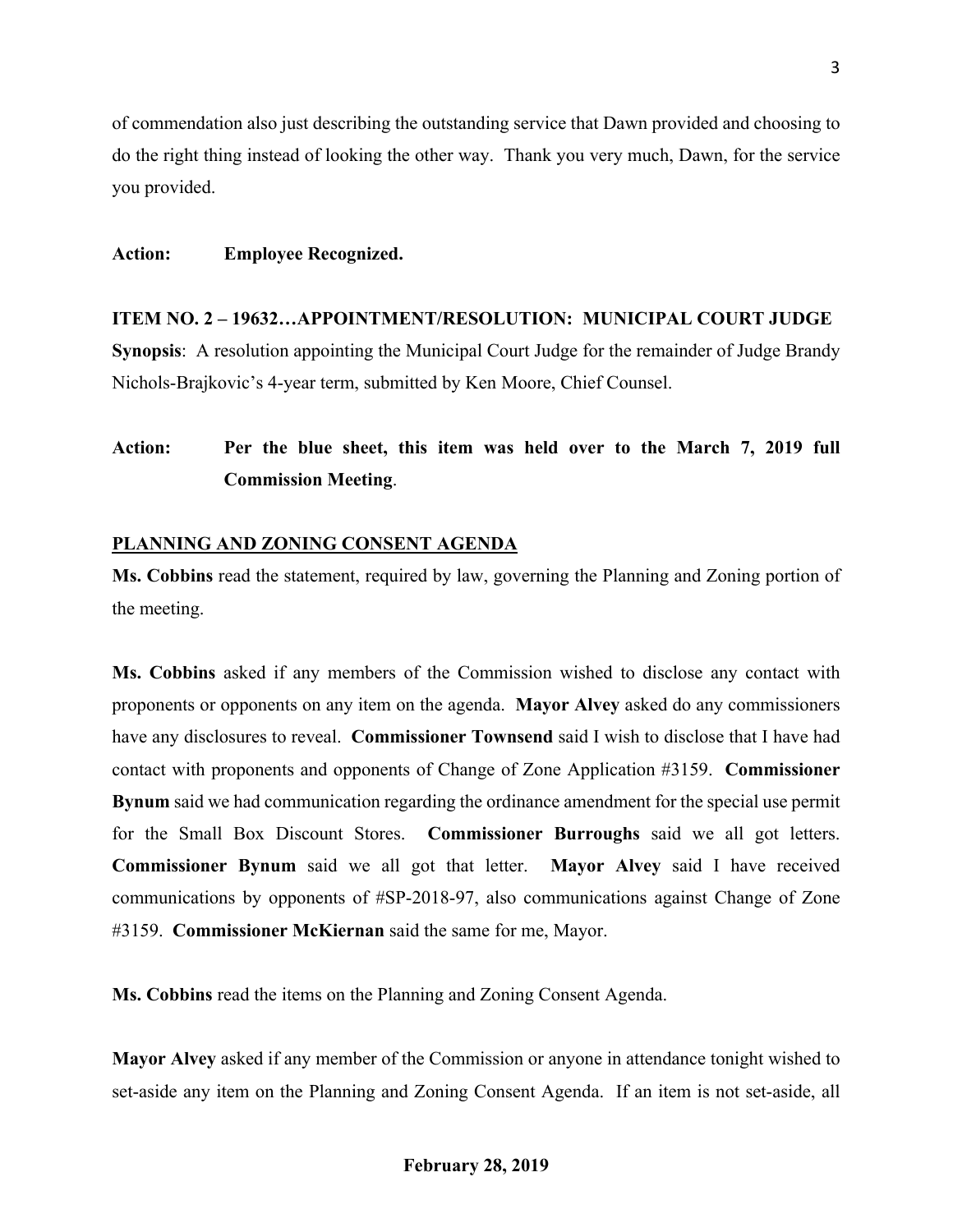items on the Planning & Zoning Consent Agenda will be voted on by one vote to follow the recommendation of the Planning Commission. **Commissioner Philbrook** said I would like to pull C-2.

**Abrid Mas** said I'd like to set aside Item #3172. **Robin Richardson, Director of Planning,** said, Mayor, that's Item A-1. Item B-1 will need to come off as well. **Mayor Alvey** said Items A-1 and B-1 are connected. Those both come off. **Mr. Richardson** said correct.

**Action: Commissioner Kane made a motion, seconded by Commissioner McKiernan, to approve the Planning and Zoning Consent Agenda, excluding the set-asides**. Roll call was taken on the motion and there were nine "Ayes," McKiernan, Murguia, Johnson, Kane, Markley, Philbrook, Bynum, Burroughs, Townsend.

#### **CHANGE OF ZONE APPLICATIONS**

# **ITEM NO. 1 – 19603…CHANGE OF ZONE APPLICATION #3172 – TITA LAGRIMAS WITH TRADEBE ENVIRONMENTAL SERVICES**

**Synopsis**: Change of zone from M-2 General Industrial District to M-3 Heavy Industrial District

And

# **ITEM NO. 1 – 19604…SPECIAL USE PERMIT APPLICATION #SP-2018-97 – TITA LAGRIMAS WITH TRADEBE ENVIRONMENTAL SERVICES LLC**

**Synopsis:** Special use permit for a 10-day transfer facility for non-regulated, DOT hazardous materials and hazardous waste, containers will be transferred from one truck to another; no transported containers will be kept inside the building at  $1620$  South  $45<sup>th</sup>$  Street, submitted by Robin Richardson, Director of Planning. The applicant requests to rezone this property from M-2 General Industrial District to MP-3 Planned Heavy Industrial District and obtain a special use permit to operate a hazardous waste transfer facility. A list of potential materials that would be handled by the facility are included in the attachments. The Planning Commission voted 9 to 0 to recommend denial of Special Use Permit Application #SP-2018-97, as it will not promote the public health, safety and welfare of the City of Kansas City, Kansas. The Planning Commission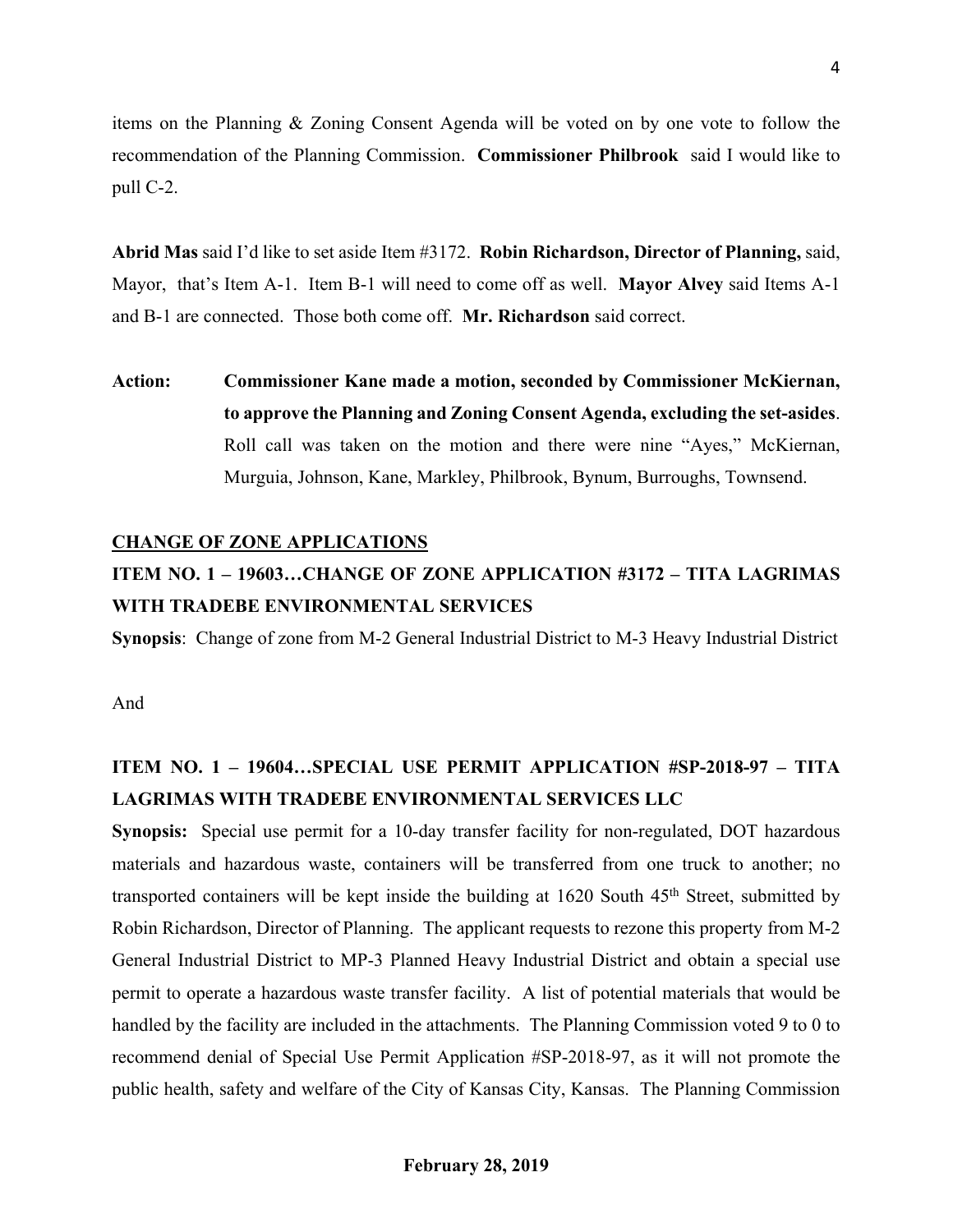voted 9 to 0 to recommend denial of Special Use Permit Application #SP-2018-97, as it will not promote the public health, safety and welfare of the City of Kansas City, Kansas.

**Robin Richardson, Director of Planning,** said this item is for a facility that has trucks that go around through the region and collects hazardous waste and boxes. They bring it back to this facility, transfer them from a small truck to a larger truck. The hazardous waste is kept in the larger truck trailer for a week and then it's taken somewhere else to be disposed of. It comes to you recommended for denial. This is because the current zoning district is M-2, which doesn't allow this type of facility. The zoning would have to go from M-2 to M-3, and it requires a special use permit. Both items, I believe, if Mr. Moore will confer, this can be taken under one vote because they're both—the special use permit and the change of zone are related. **Ken Moore, Chief Legal Counsel**, said that's correct. They can be handled as one vote, but I think the vote on A-1 pretty much controls. **Mr. Richardson** said that is correct.

**Abrid Mas, 1620 S. 45th St.,** said before I start, I'd like to say English is not my first language so if someone has any problem understanding me, I'll definitely repeat. We're asking the Board to reconsider the decision to deny the rezoning from M-2 to M-3. Tradebe is an environmental services company. We've been servicing the EFD area for more than five years without any problems. We're looking for a larger office in Kansas City. That's when we found this office on 45th Street. We want to expand in this city.

As he was saying, basically, our operation is pretty simple. We service universities, hospitals and research centers. We send teams of trained chemist to their facilities. We pack their discarded chemicals in drums. Those drums are transported according to DOT regulations to our 10-day facility here in Kansas City. They are transferred from a smaller truck to a larger truck; and every 10 days, this truck gets swapped out and sent to a recycling facility in Chicago.

There's no recycling. There's no opening of the drums. It's just a pure truck to truck operation that we do here in Kansas City. We are not allowed to store the drums inside the building. We're only allowed to store the drums inside the trailers, and that's basically what we've been doing for the last five years in Kansas City, without any major issue or problem. At this point, we'd like to ask you to reconsider the decision. We've been operating in over 20 states in the country in light industrial zonings. As a matter of fact, I received confirmation in Cincinnati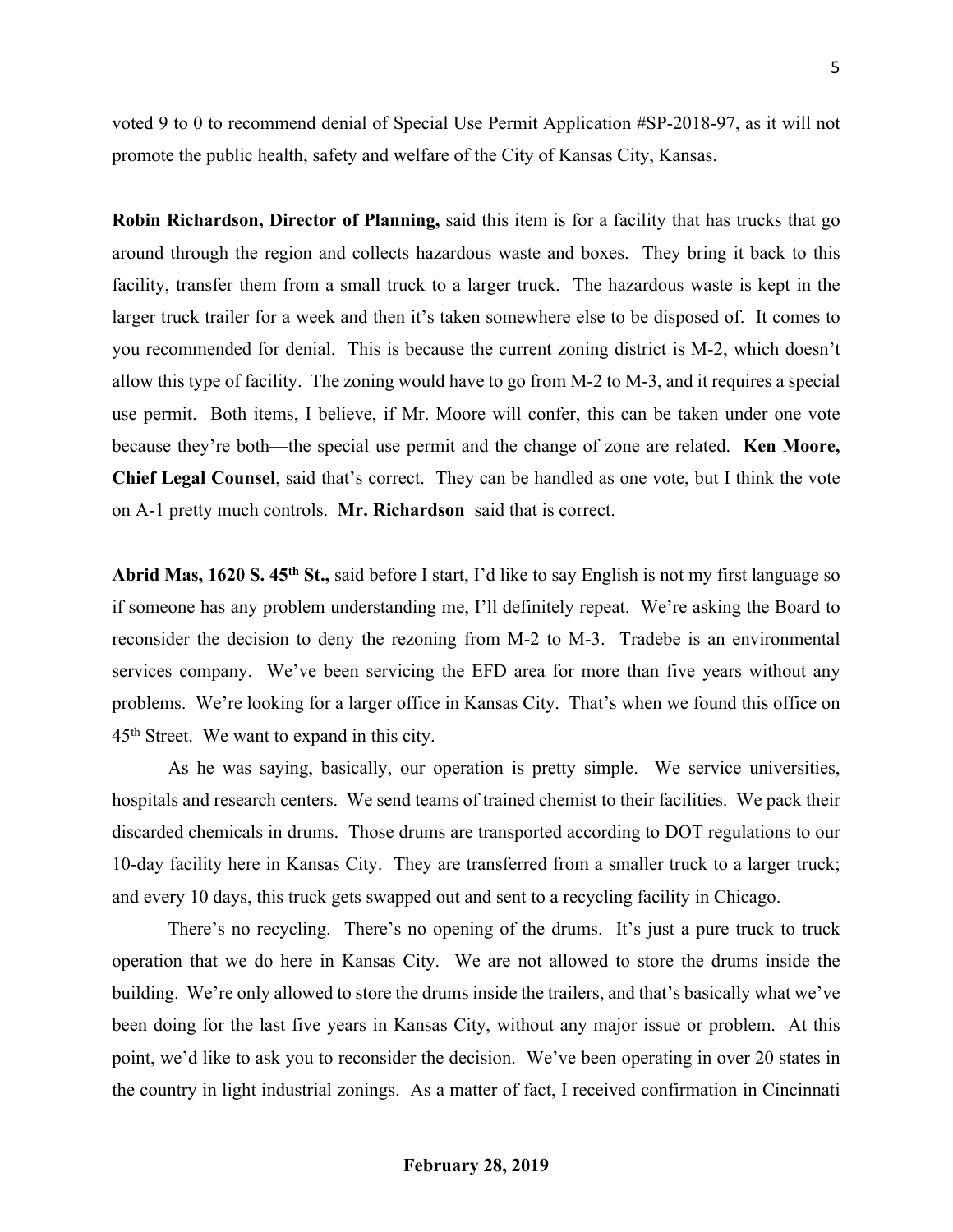today to operate the same kind of operation, light industrial zoning. We haven't had any major issues in any of those states either. I'd like the Board to reconsider the decision.

**Mayor Alvey** opened the public hearing and asked is there anyone present who would like to speak in favor of the applications.

**Joanne Sandifer Hanson, 530 Terrace Trail East, Lake Quivira, KS,** said my brother Mickey Sandifer is also with me. We own the property. My parents have owned this property for many years. As you can see, we've had a lot of problems with getting renters. We've been trying to get some good renters in. We found Tradebe. Since Crystal Clean, which did a similar operation, had operated out of this building just a few—it's probably been about 8 or 10 years ago, it never even crossed our mind that there would be an issue, especially since there was no processing. There was nothing going on here. We have done a lot of research into their facility and realized that there had not been any incidents of any contamination or any problems whatsoever. We talked to them for quite some time. We've also been monitoring the building. Everything's been clean. Everything's been in tact. We drive by the buildings almost daily to make sure everything is done and everything has been intact. We haven't had any problems.

We did have our community meetings and some of the people came and asked questions but they didn't come to the Planning Commission saying that they had any issues with them being in the facility.

We are also asking you guys to please reconsider because they have been great tenants. They haven't had any history of anything. In light of the fact that in other cities they are considered light industrial because all they are is a transport station. I am asking—again, the M-3 rezoning would be just a temporary. It would not be permanent. It would be just for the length of their contract.

**Mickey Sandifer, 14201 Midland Dr., Shawnee, KS,** said I understand decisions you guys have to make and it's a toughy. I know when we're making those kinds of decisions, the staff sometimes gives us the worse scenarios of what can happen and what's going to happen. In 99% of the cases, that doesn't happen.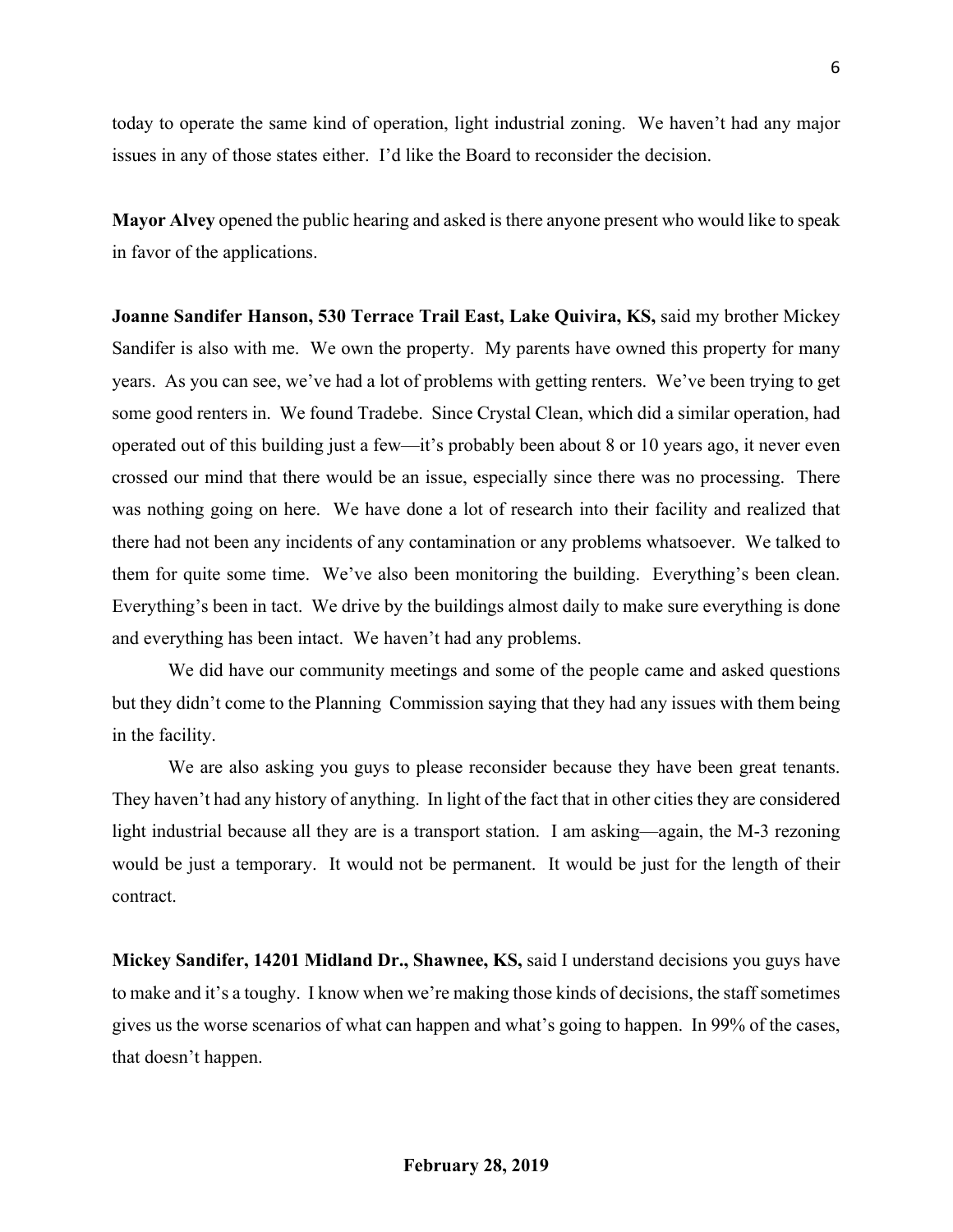We've had a really hard time trying to keep tenants with some of the crime rates and some of the different issues that we've had around that area. I know we've talked to you about some of it, Mayor. We finally have a good slated tenant and they're fantastic people. We have long-term contracts. We're asking for a special use permit that could be pulled at any time. If there are any issues and there hasn't been any issues. We're kind of at the mercy of the court here. As my sister was saying, we let them in here because we didn't think it was a big concern. The realtor that had brought them up didn't mention anything like this to us. They've been fantastic.

We would ask that you might reconsider if that's at all possible and give it six months and check it and bring it back up for another six if that's what it takes. **Mayor Alvey** said we can't. **Mr. Sandifer** said we've had to do that before. There's never been any real issues. We ask that you give them a chance.

**Mr. Richardson** said, Mayor, I just will make one correction. The zoning is permanent. Once we publish the M-3 zoning, it's published and it would have to go through a rezoning process to change. The special use permit is the temporary part of it. The zoning will stay M-3 once it's published, unless somebody takes an action to remove it to M-2. **Mayor Alvey** said, Rob, the change of zoning applies to the entire industrial park or just a portion of it. **Mr. Richardson** said just the parcel on your screen there with a green dot, just this lot. **Mayor Alvey** said not that this would make a difference, but in other locations or municipalities, would this be a light industrial zoning. **Mr. Richardson** said I'm not familiar with any zoning codes in that great amount of detail. It would seem odd that a hazardous waste transfer station could be in anything but a heavy industrial zone, but a lot of cities do a lot of different things. If you're in a great big city, it might be different than what it is here.

**Mayor Alvey** asked is there anyone in opposition who would like to come forward and speak. Actually, you folks are in opposition to the petition because it's recommended for denial so really, I'm asking is there anyone in support for the petition to deny. There were none.

**Mayor Alvey** closed the public hearing.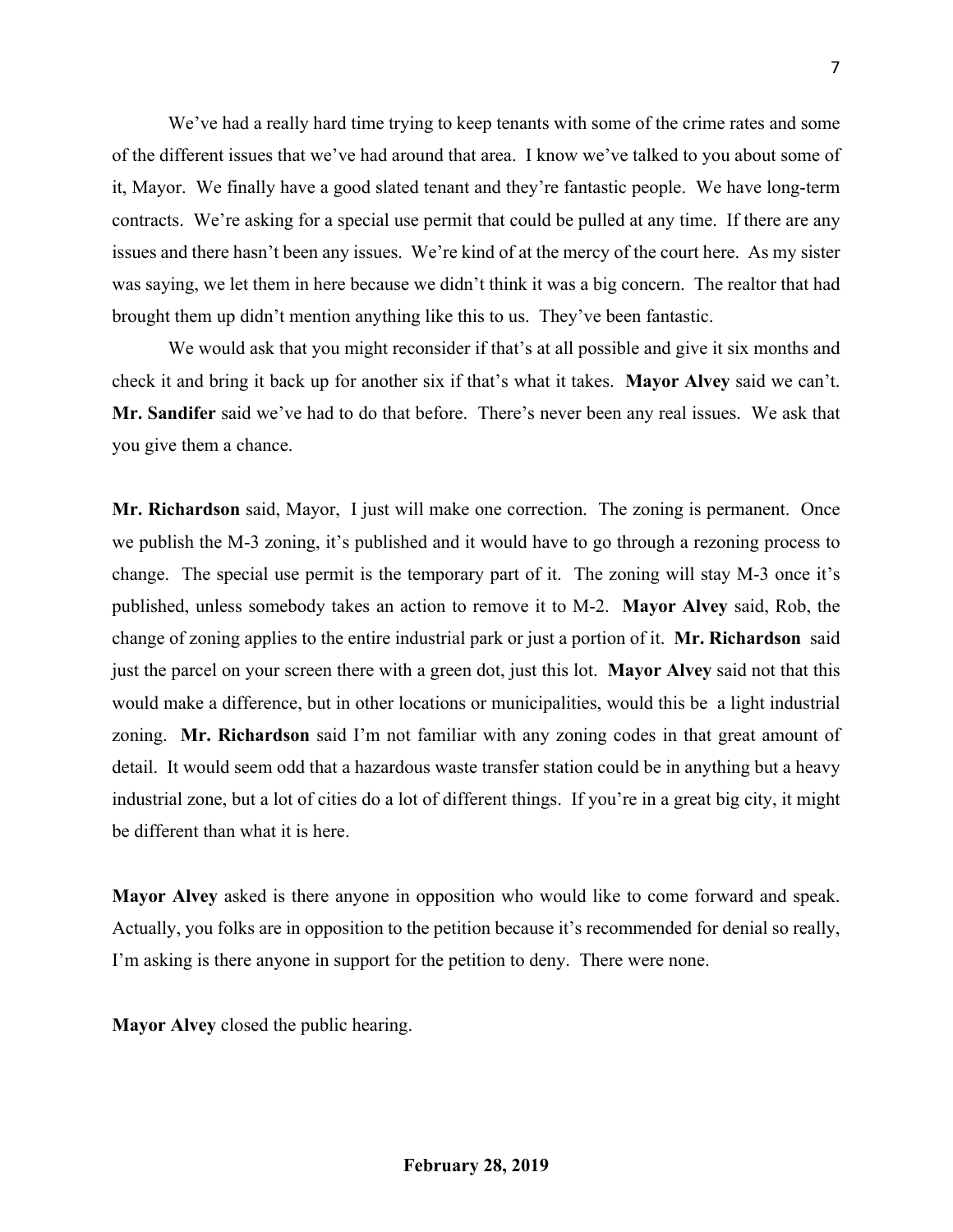**Commissioner Kane** said to the operator, if you have a spill, what equipment do you have in your warehouse to contain the spill. If you couldn't contain the spill, what would be your next plan of action. **Mr. Mas** said our chemists and all of the employees in our facility are trained to respond to spills. We have a spill kit that includes basically oil dry absorbents, absorbent pads. What we do, especially when we have a drum that is leaking, the first action we take is immediately overpad the drum which basically means put that drum into a larger drum. That prevents that from spilling. If there's a major spill, then all we can do is call the emergency department.

**Commissioner Kane** said that's a pretty good answer, except there's a group HAZMAT that specializes in that. **Mr. Mas** said correct. Yes. **Commissioner Kane** asked is that the one you're talking about. **Mr. Mas** said yes. Absolutely. We actually work with two companies here that are specialized in responding to HAZMAT situations. **Commissioner Kane** said for the Commission, that's what you're supposed to do. My former life, working in the safety department, we couldn't control it. We had to call somebody else. That's a great answer. **Mr. Mas** said just for clarification, we deal with both hazardous and nonhazardous waste as well. Actually, the majority of our waste is not hazardous.

**Commissioner Markley** said for those who are familiar with this area, it's not residential. I mean, I'm just going to say it, it's not. It is a little industrial area along the highway. It's not a place where people are going to build a house. I guess my feeling is somebody is doing this business. We keep saying we want business in our community. Somebody is doing this work. I feel like this is—if he were living in a house in a neighborhood, I would be concerned; but you can see from the picture, it is more of an industrial area anyway. The closest house, I think, would be like way over on Metropolitan.

I kind of feel like we should give him a chance. If he doesn't have any issues, continues to run a clean shop, we don't have any concerns. It sounds like he knows how to handle concerns if they do come up, but I think we should—staff, I don't know how we can do this, but we should find a way where we can get that information of what happens in the interim period and give him a year to show us that he can keep a clean shop and make it work. If he comes back in a year and we have that clean record, then I would feel comfortable.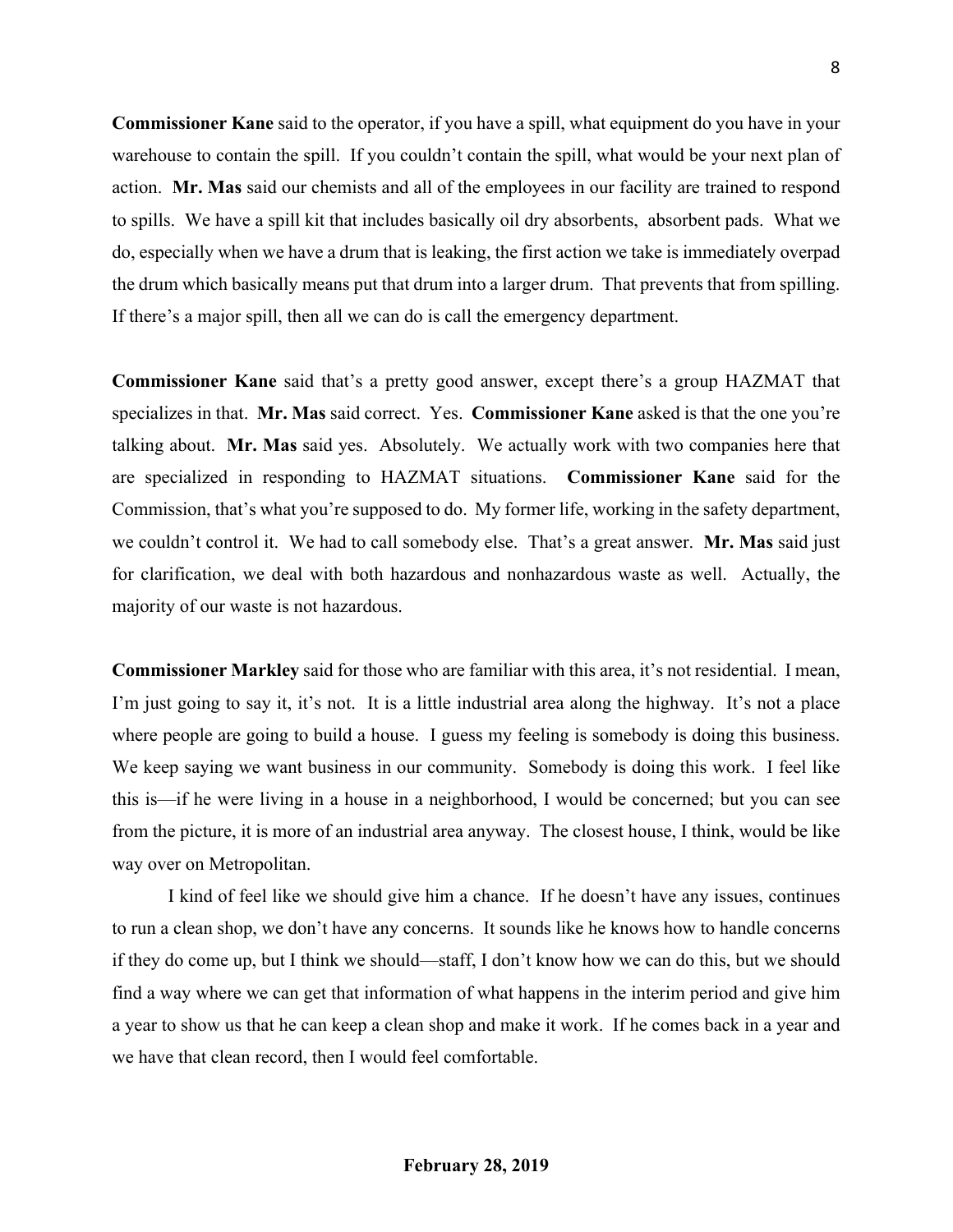**Action: Commissioner Markley made a motion, seconded by Commissioner Kane, to approve Change of Zone Application #3172 and Special Use Permit Application #SP-2018-97**.

**Commissioner Philbrook** said yes, I agree, Commissioner, that yes, we tell businesses we want them to come in here. I think they ought to be given a chance.

I also have a little question about—it sounded like we weren't really too sure about the zoning change. Did we really need it or not need it for this particular type of facility? I think with that in mind, having to work something out for them, I think we need to look at that zoning issue again a little closer. If that could be part of our recommendation too because I don't know if it is, Angela. I don't know what you were thinking.

**Mr. Richardson** said the zoning is required for a hazardous waste transfer facility to be M-3. The M-3 will be there forever. If this tenant leaves, any other M-3 use can come in without a special use permit unless it's one of the ones that require a special use permit, but their special use—as I understood the motion, it was to approve the zoning and then approve the special use permit for one year. **Commissioner Markley** said that is correct.

**Commissioner Bynum** said I was trying to understand the need for the special use permit piece of this action. **Mr. Richardson** said the hazardous waste transfer facility requires a special use permit and M-3 zoning. It requires both. **Commissioner Bynum** said I see, the zoning and the special use. **Mr. Richardson** said like a salvage yard requires M-3 zoning and a special use permit.

**Commissioner Bynum** said tell us some examples of other industries should this one leave that could come in under M-3 zoning without needing a special use permit. **Mr. Richardson** said I will read the list if you give me just a moment. M-3 allows whatever is in M-2 and M-1. It allows billboards, large assembly, railroad equipment, heavy contracting, motor vehicle, bridge companies, industrial production equipment, concrete products, larger telecommunication towers, crematories, dead animal processing, extended dead storage of motor vehicles, grain elevators, hazardous waste disposal (that's with a special use permit), manufacturing of industrial chemicals,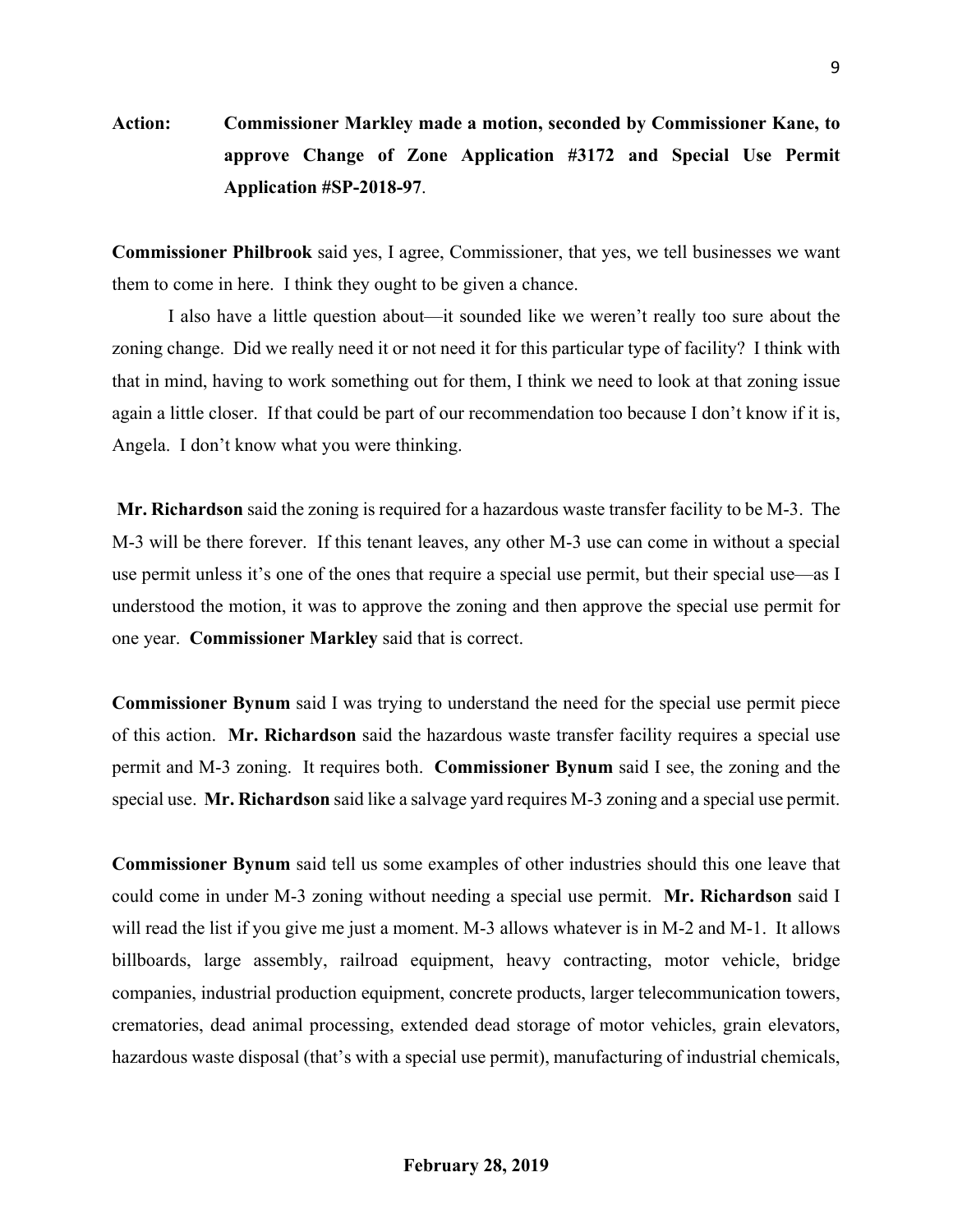pesticides, agricultural chemicals, paints and related products, metal smelting, refining and large scale warehousing. That's the heavier industrial stuff that goes from M-2 to M-3.

**Mayor Alvey** asked would any of those also require a special use permit. **Mr. Richardson** said I need to get to a different portion of the Code for that so if you give me one more second. **Mayor Alvey** said sure. **Mr. Richardson** said sorry, the Code does not go backwards on a mobile device very well. Crematory would require another special use permit. The outdoor advertising sign would require—the billboard would require more. Some of the manufacturing processes and waste processes require additional special use permits. **Mayor Alvey** would a dead animal facility. **Mr. Richardson** said I'm not all the way through the list yet. Salvage yards, as we said, hazardous wastes, transfer storage processing and disposal, solid waste transfer process and disposal. That's all the ones that are in the other list. **Mayor Alvey** said we don't know whether—**Mr. Richardson** said dead animals do not require a special use permit. We have one of those in Armourdale and there's no special use permit for it.

**Commissioner Burroughs** said the question I would have is what type of security do you have on your vehicle storage. Is it backed into the warehouse wall to where the doors can't be opened? Is it locked? Is it monitored? Any kind of alarm system to notify if there's been anyone messing with the vehicle. **Mr. Mas** said that's a very good point. Yes, the trailers are backed against the building so the door is facing the building. You cannot access the trailer from the outside. We use dog seals, meaning you cannot access the trailer from the outside. We also use what we call a fifth wheel, which basically prevents the trailer from being moved. We have security cameras in the area that we get notifications in case there is some motion detected. We, as managers, can decide whether we should call 911 or not. **Commissioner Burroughs** said well, I appreciate the security.

What about MSDS? Are they readily available or emergency responders? **Mr. Mas** said we have MSDS and MSDS inside the office at all times and outside as well next to the trailer, so they're available. You don't have to access the office to get those MSDS. We keep track of everything that's inside the trailer on a daily basis. Everything is inspected three times a day, and we keep logs of all those inspections.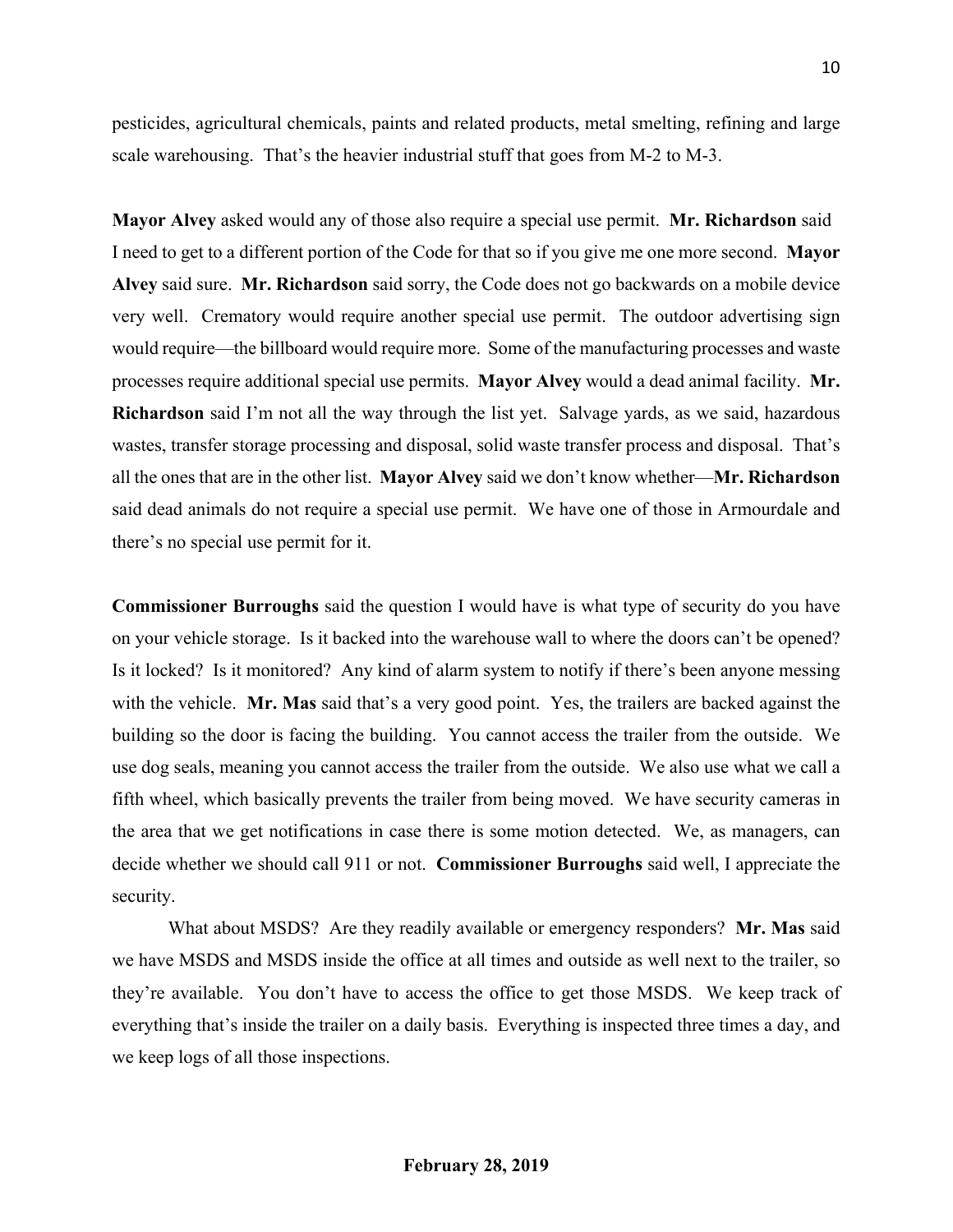**Mayor Alvey** said there is a motion on the floor. Let's be clear that this motion would overturn the recommendation from the Planning & Zoning Commission and would allow then the special use permit and the change of zone from M-2 to M-3. Is that correct? **Ken Moore, Chief Legal Counsel,** said that is correct, and that motion will take eight votes. **Mayor Alvey** said it would take eight votes. **Commissioner Philbrook** said eight no votes because—**Mr. Moore** said the motion is to allow. **Commissioner Philbrook** said okay. I just want to make sure. **Mr. Moore** said aye to allow. **Mayor Alvey** said aye to allow the special use permit and the change of zone. Is that correct? It's recommended for denial. **Mr. Richardson** said it takes eight ayes to approve.

Roll call was taken on the motion and there were nine "Ayes," McKiernan, Murguia, Johnson, Kane, Markley, Philbrook, Bynum, Burroughs, Townsend.

# **ITEM NO. 2 – 19605…CHANGE OF ZONE APPLICATION #3176 – BRECK A. RICKETTS**

**Synopsis:** Change of zone from R-1 Single Family District to A-G Agriculture District to keep hay and have a farm winery at 500 North 86<sup>th</sup> Street, submitted by Robin Richardson, Director of Planning. The request is to use the property for agricultural purposes including hay production and a farm winery. The Planning Commission voted 9 to 0 to recommend approval of Change of Zone Application #3176, subject to:

#### Urban Planning and Land Use Comments:

- 1. Are you planning to construct any buildings on the property? If so, please provide building plans and a site plan showing the location of buildings and their uses, proposed drives and parking areas, and proposed utility connections, including sewer.
- 2. How will any waste and byproducts of the wine making process be dealt with?
- 3. Please provide additional information about the proposed farm winery. Will there be a building for the winery? Will there be employees? Where will employees and customers park? What are the proposed hours of the farm winery? Are you planning to have customers come to the site for the farm winery? Please note that any live entertainment associated with the farm winery creates additional requirements for parking and a special use permit.

 *Applicant Response:* I am requesting a zone change from R1 to AG for the purpose of the growing of wine grapes. A storage building would need to be built for the purpose of housing supplies, tools, and other items required for the production and picking of a grapes. AG zoning is required for the purpose of outbuildings without the presence of a main house. If after a successful establishment of grape vineyard (in 3 to 4 years), I would like to be able to host a "Roadside farm winery". This also requires the land to be zoned AG. Again, another reason to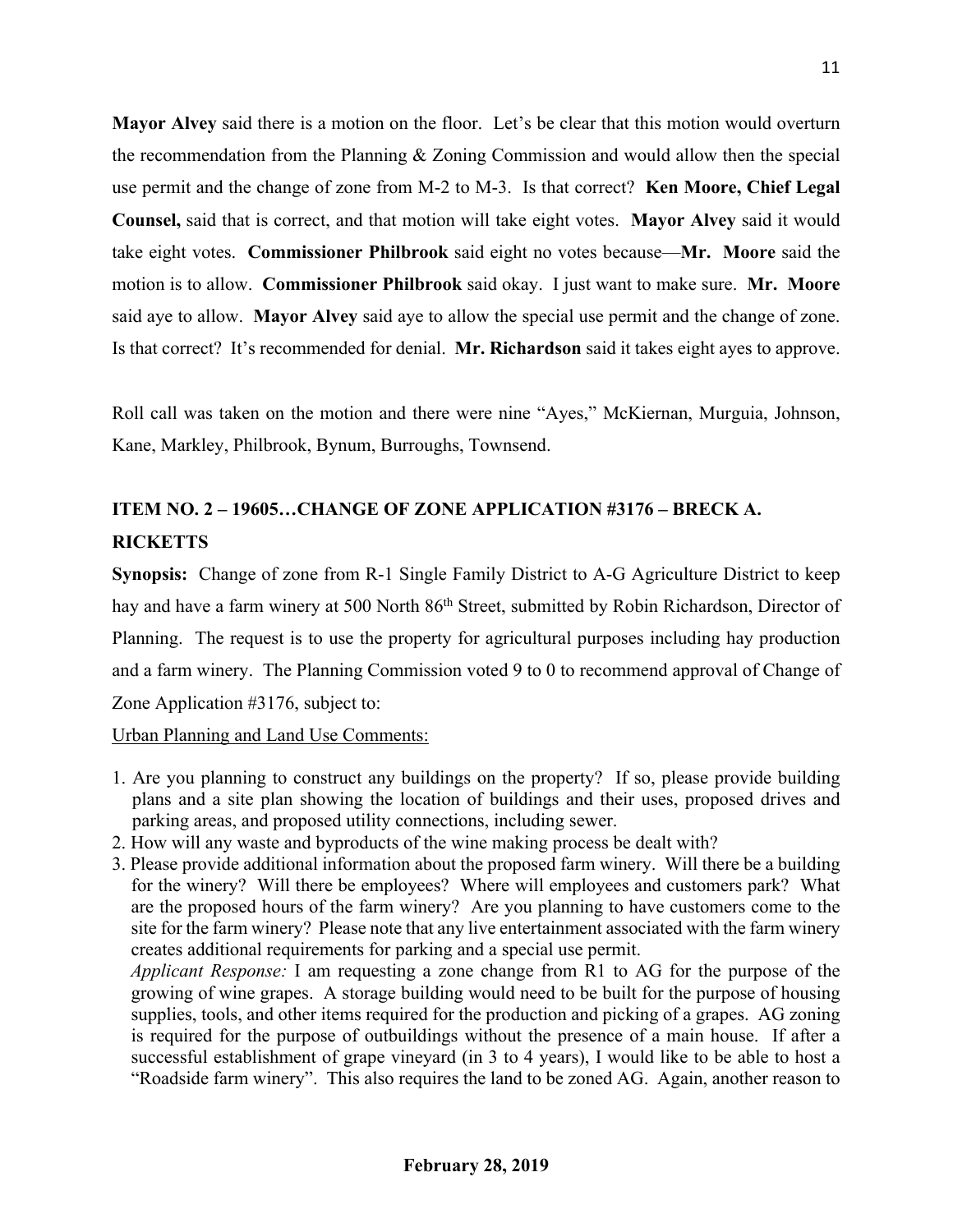rezone to AG. Farm wineries require a special permit to be operational, and at that time, plans and descriptions will be submitted.

I am planning on planting the vines at a 7-foot vine to vine spacing with 10 feet between rows. This will provide 6 feet of grass in between each row. This will allow for 4-foot beds and plenty of room in between for machinery. I will till the surface about 1 foot deep and augment with sand to help with starting root growth. The soil is type 7955 Knox Silt loam Class 3, NCCPI of 84.2, and the clay content should be very conducive to holding water for the deep root system that should develop.

In this process to start and promote the rootstock, there are various steps and procedures during the first 3-4 years. This includes first staking the vines, then providing some protections while the plant is small. Irrigation is critical also during the first few years. Next is the trellis system that has to be installed in about the 2nd or 3rd year, depending on plant height. After that, then supplies are required for the protection of grapes from deer, birds and other animals that like the rut. All of these components and multi-use apparatus will need to be stored on site in a small barn. This will be a shed that would suffice for storage of supplies and processing. This is the main reason I am requesting a zone change to AG. The minimum shed size would be 12' x 12' and maximum of about 30' x 50', and most likely a 12' x 20'. Up to this point, a special permit for farm wineries is not needed. If and only if this works out, I would like to in the future, entertain the possibility of providing a roadside farm winery. Pursuant to K.S.A. 41- 308a,b, the land must be zoned AG to allow farm wineries, and this is the other reason I am requesting the AG zone change. My definition of a farm winery is something I would do in my spare time, on some weekends, and by appointment only. This is my retirement project. This will not in any way be a retail or commercial winery. It would be a simple roadside affair. This would produce traffic in the amount of a few cars on average a week at most. I do not plan on building a house or fermenting site there. This will be a glorified garden.

#### Public Works:

- 1. Items that require plan revision or additional documentation before engineering can recommend approval: none.
- 2. Items that are conditions of approval (stipulations):
	- a. The UG Public Works highly recommends a hydrologist or qualified dam engineer to carry out risk assessment to determine the hazard potential of the dam prior to construction. This may be needed as the potential overflow path when the dam is over capacity will flow to the east where there are nearby residential houses. Further discussion with staff may be required.
	- b. The proposed pond shall require UG Public Works and Kansas Division of Water Resources approval prior to construction permit acquisition.
- 3. Comments that are not critical to engineering's recommendations for this specific submittal, but may be helpful in preparing future documents: none.

#### Conservation District Comments:

1. There are three major soil types identified: Ladoga silt loam, 3 to 8 percent slopes, armster clay loam, 8 to 12 percent slopes and Knox silt loam, 7 to 12 percent slopes. These soil types are considered highly erodible when the surface is denuded of a protective cover.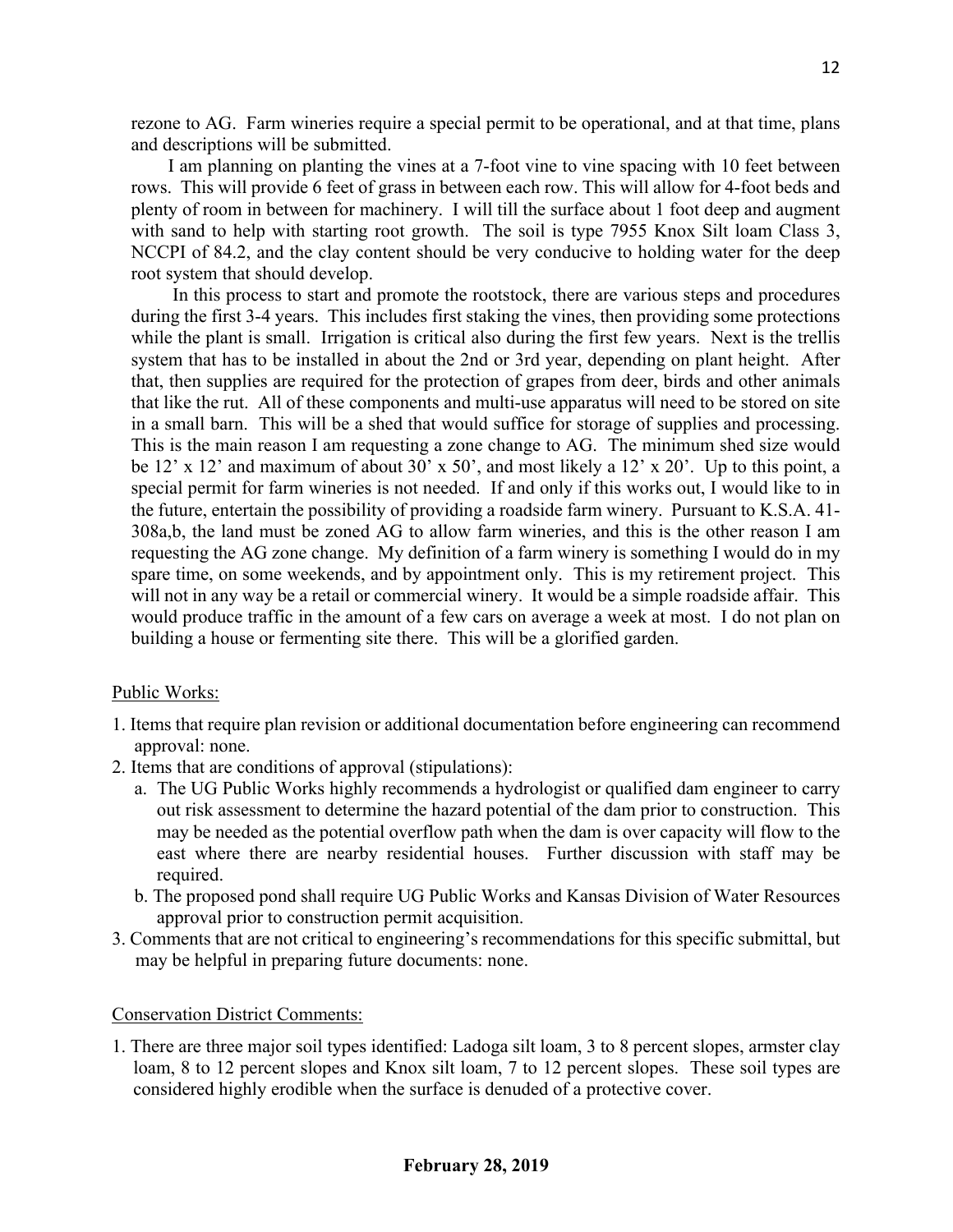- 2. In our review of the site, a discussion on construction of a pond for a water supply for irrigation of the grape vines was held. Initial review of the site revealed concerns suggesting the landowner should contact the Kansas Department of Water Resources before any disturbance of the land.
- 3. The bedrock in the area that will need to be avoided. The amount of fill and source of fill that will be needed to build the dam. Proximity to homes and roadways could create concerns.
- 4. The pond design should follow NRCS criteria, this includes any water from spillway or pipe enters the drainage way before leaving his property. He will need to contact Kansas Department of Water Resources to check on classification and he will need a Water Usage Permit to irrigate from it.
- 5. Shrink swell potential has been identified as a limiting factor for the development of dwellings. Shrinking and swelling can cause damage to buildings, roads and other structures and to plant roots. Special design commonly is needed.
- **Action: Commissioner Kane made a motion, seconded by Commissioner McKiernan, to approve Change of Zone #3176, subject to the stipulations**. Roll call was taken on the motion and there were nine "Ayes," McKiernan, Murguia, Johnson, Kane, Markley, Philbrook, Bynum, Burroughs, Townsend.

# **ITEM NO. 3 – 19606…CHANGE OF ZONE APPLICATION #3179 – JOHN PETERSON**

**Synopsis:** Change of zone from C-1 Limited Business District to C-3 Commercial District for storage of equipment in conjunction with window cleaning business (Fish Window Cleaning) at 3214 Strong Avenue, submitted by Robin Richardson, Director of Planning. Storage of equipment includes such as ladders: power-washers, a water-fed pole system that pumps purified water, mops, squeegees, buckets and towels. In addition, there will be office space for the business. The Planning Commission voted 9 to 0 to recommend approval of Change of Zone Application #3179, subject to:

Urban Planning and Land Use Comments:

- 1. Subject to approval, this shall be a planned district (CP-3)
- 2. Subject to approval, a \$50.00 ordinance publication fee must be submitted to the Urban, Planning and Land Use Department following the Unified Government Board of Commissioners meeting.
- 3. Please provide more photos of the existing conditions
	- Exterior of building, from all sides
	- Parking lot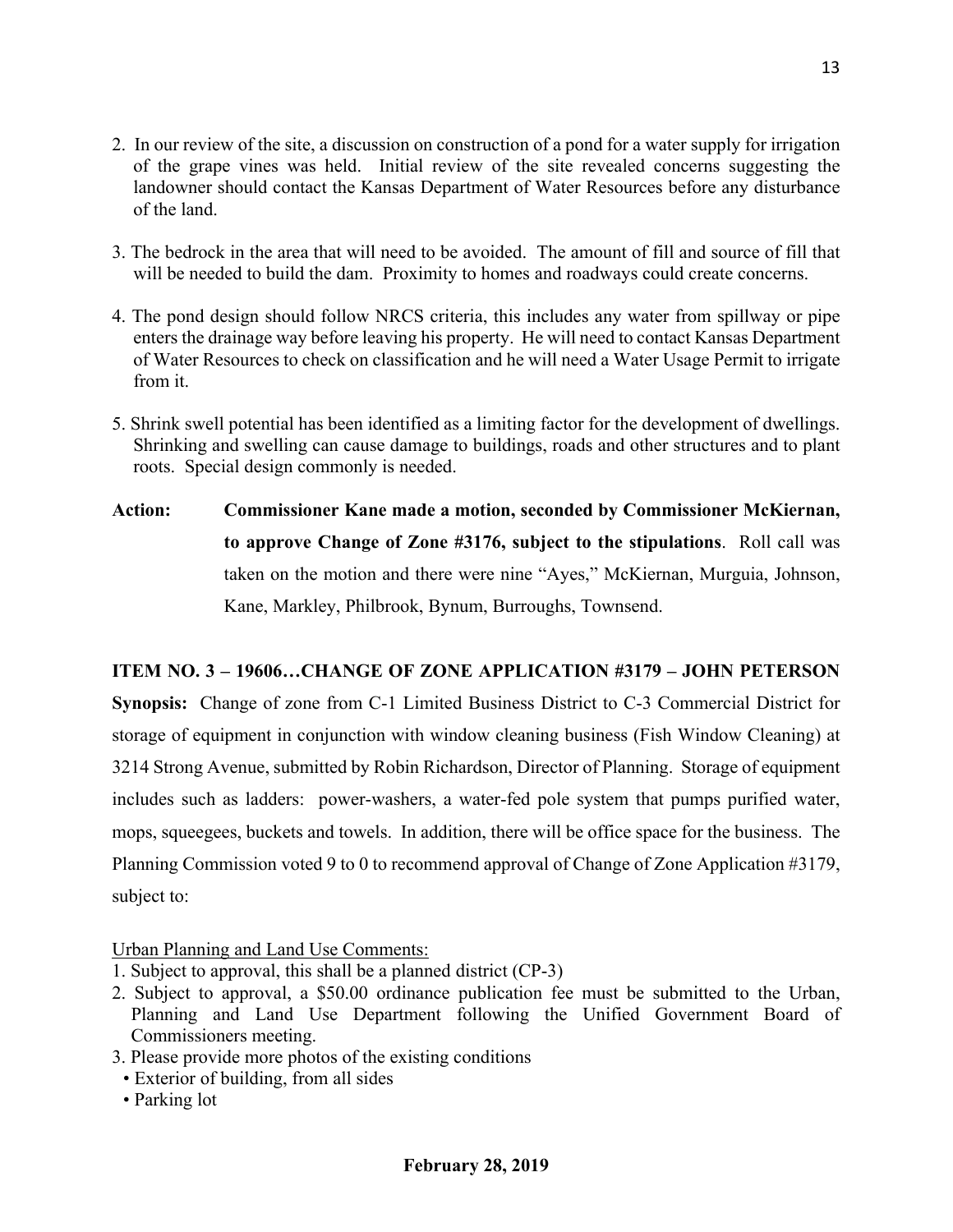- 4. Any outside storage of equipment shall be screened from view from off the premises. Such outside storage shall be limited to areas directly adjacent to the main building, not including more than 20 percent of the area of the main building and not in a required yard.
	- Will there be any outside storage?
	- *Applicant's Response:* No
- 5. Trees are required to be provided at not less than one per 7,000 square feet of site area. One tree is required.

*Applicant's Response:* Yes, if a place can be found.

- 6. Will customers come to the office portion? If yes, how frequently and in what volume? *Applicant's Response:* No
- 7. Will the four work vehicles remain parked on-site overnight? *Applicant's Response:* Will occasionally be parked there.

Public Works Comments: none.

**Action: Commissioner Kane made a motion, seconded by Commissioner McKiernan, to approve Change of Zone Application #3179 to CP-3 Planned Commercial District, subject to the stipulations**. Roll call was taken on the motion and there were nine "Ayes," McKiernan, Murguia, Johnson, Kane, Markley, Philbrook, Bynum, Burroughs, Townsend.

# **SPECIAL USE PERMIT APPLICATIONS**

# **ITEM NO. 1 – 19603…CHANGE OF ZONE APPLICATION #3172 – TITA LAGRIMAS WITH TRADEBE ENVIRONMENTAL SERVICES**

**Synopsis**: Change of zone from M-2 General Industrial District to M-3 Heavy Industrial District.

**Action: Item previously heard with Change of Zone #3172.**

# **ITEM NO. 2 – 19607…SPECIAL USE PERMIT APPLICATION #SP-2019-1 – RACHEL A. MCMEACHIN**

**Synopsis:** Home occupation special use permit for a live/workspace for aerial classes at 556 Lowell Avenue, submitted by Robin Richardson, Director of Planning. The applicant wants to teach yoga and aerial acrobatics classes five times per week in her home, which has been converted from a church at 556 Lowell Avenue. The Planning Commission voted 9 to 0 to recommend approval of Special Use Permit Application #SP-2019-1, subject to: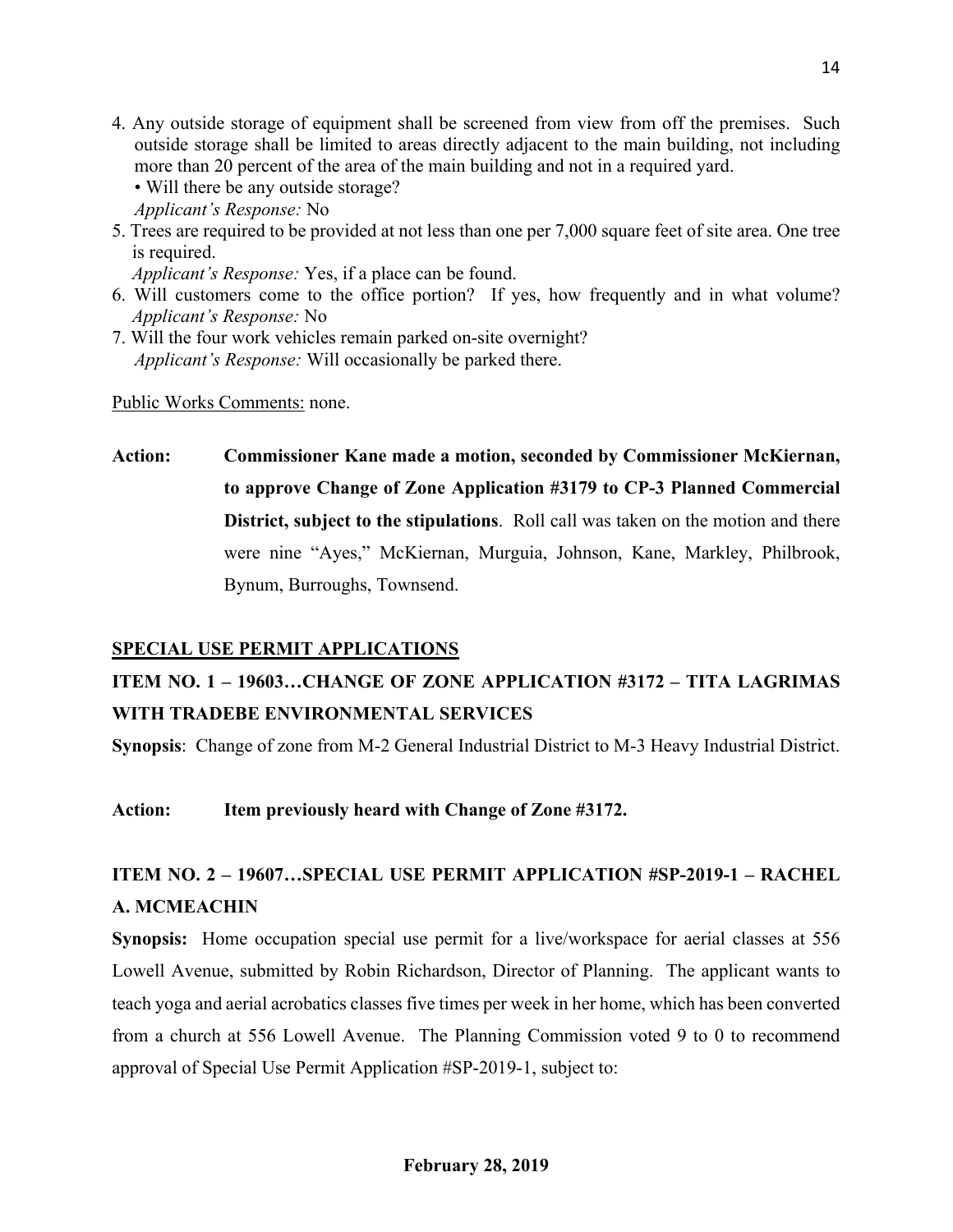### Urban Planning and Land Use Comments:

- 1. Subject to approval, this special use permit shall be valid for two years.
- 2. Per Business Licensing: If approved, applicant will need to file and maintain a current occupation tax application.
- 3. You stated in your narrative letter that classes are held on Monday through Thursday from 5:30 p.m.  $-8:00$  p.m. and Saturday from 10:00 a.m. to 2:30 p.m. ranging between  $60 - 90$  minutes. Are classes offered every week, two weeks a month, every week for six months, or something else?

*Applicant Response:* The classes are on-going, so they happen every week except holidays.

4. Do clients carpool to your residence? It appears that while available, on-street parking in the neighborhood is at a premium.

*Applicant Response:* Some students carpool in the case of siblings, parents and children or partners coming to class together. Some students already live in the neighborhood and walk to the studio. The rest I believe come solo.

*Staff Response:* Any advertising that you do, please indicate that on-street parking may be available along the property on the north and west sides of the street. Adding a residential driveway on your property may be possible, however you will need to obtain a driveway permit from the Public Works Department at (913) 573-5400.

Public Works Comments: none.

UPDATE – February 11, 2019:

The applicant, Ms. Rachel McMeachin, has provided an updated operational plan. Ms. McMeachin has clarified that classes that are offered are a mixture of ground or aerial fitness, movement and circus-based skills (ex. yoga, aerial yoga, lyra and trapeze - all aerial), stretch/flexibility (ground), handstands, and occasional special workshops.

As a resident and owner, hosting birthday parties, baby showers, bridal showers, book clubs are typical of most other residences in the city.

During the third event, held on June 30, 2018, it appears that city codes were violated based on the event descriptions.

Staff's concern, in addition to the event on June 30, 2018, where striptease was advertised are the larger, typically ticketed events that increase the amount of traffic and parking demand in the neighborhood. Shuttling to the site from a pre-determined parking lot may be the best way to handle parking demand in the neighborhood.

Should this petition be approved, staff stipulates the following:

- 1. This special use permit shall be valid for one year.
- 2. The applicant will need to file and maintain a current occupation tax application with the Business Licensing Department.
- 3. City codes shall be followed noting that no striptease or similar activities involving nudity shall occur.
- 4. Classes are held on Monday through Thursday from 5:30 p.m. 8:00 p.m. and Saturday from 10:00 a.m. to 2:30 p.m., ranging between 60 – 90 minutes.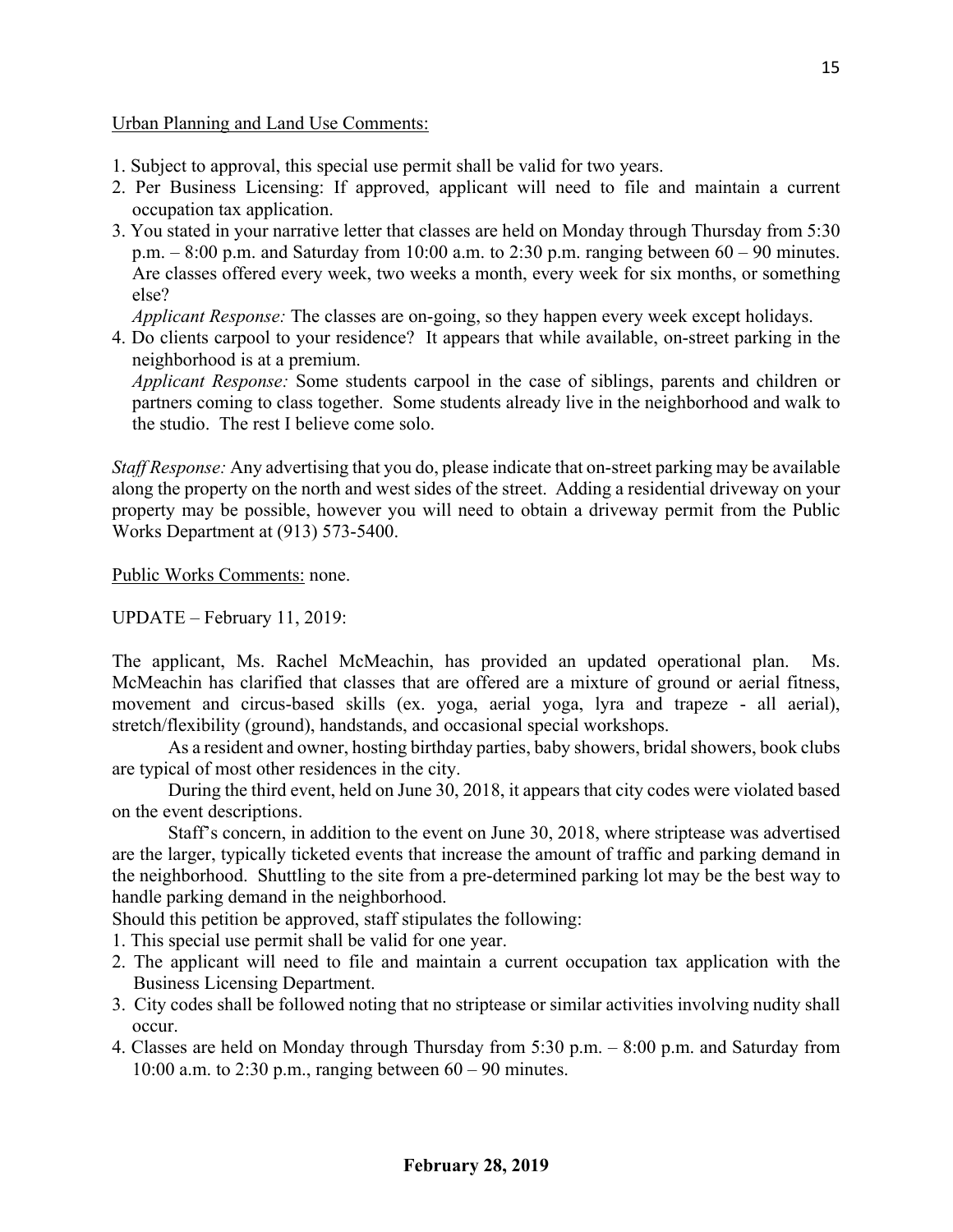- 5. 9:00 p.m. shall be the cutoff for all ticketed events as this residence is in the middle of a singlefamily neighborhood.
- 6. If there are events (i.e. larger classes, gatherings, ticketed events, etc.) that will exceed the ten parking spaces that border the perimeter of north side of Lowell Avenue and west side of South 6th Street, a pre-determined location for parking shall be listed on the advertisement/notice that gives instructions to attendees about shuttling to the property. This may lessen the impact on parking for neighborhood residents.
- 7. All doors and windows shall be closed when classes and/or events are occurring.

**Action: Commissioner Kane made a motion, seconded by Commissioner McKiernan, to approve Special Use Permit Application #SP-2019-1 for one year, subject to the stipulations**. Roll call was taken on the motion and there were nine "Ayes," McKiernan, Murguia, Johnson, Kane, Markley, Philbrook, Bynum, Burroughs, Townsend.

# **ITEM NO. 3 – 19608…SPECIAL USE PERMIT APPLICATION #SP-2019-4 – LANCE PIERCE**

**Synopsis:** Special use permit for a short-term rental/Airbnb at 4028 Booth Street, submitted by Robin Richardson, Director of Planning. This is not the applicant's primary residence. The Planning Commission voted 9 to 0 to recommend approval of Special Use Permit Application  $\#SP-2019-4$ , subject to:

# Urban Planning and Land Use Comments:

- 1. How long has the business been in operation?  *Applicant Response:* Karat Investment Group has been in existence since 1/27/2016.
- 2. Were neighbors consulted prior to opening the business? *Applicant Response:* Yes, a meeting with the neighbors was held on  $1/27/2019$ .
- 3. Do you have a business license? *Applicant Response:* Karat Investment Group is licensed in the state of Missouri, however a business license with the Unified Government of Wyandotte County will be acquired prior to operation.
- 4. Have you paid appropriate lodging taxes? *Applicant Response:* Yes.
- 5. How many rooms are rented? *Applicant Response:* There are four bedrooms that may be rented.
- 6. What is the maximum number of people that will be staying at any one time? *Applicant Response:* 12.
- 7. What is the maximum number of vehicles and where will they park? *Applicant Response:* Four cars may park off street in the driveway.
- 8. How often are guests in the residence?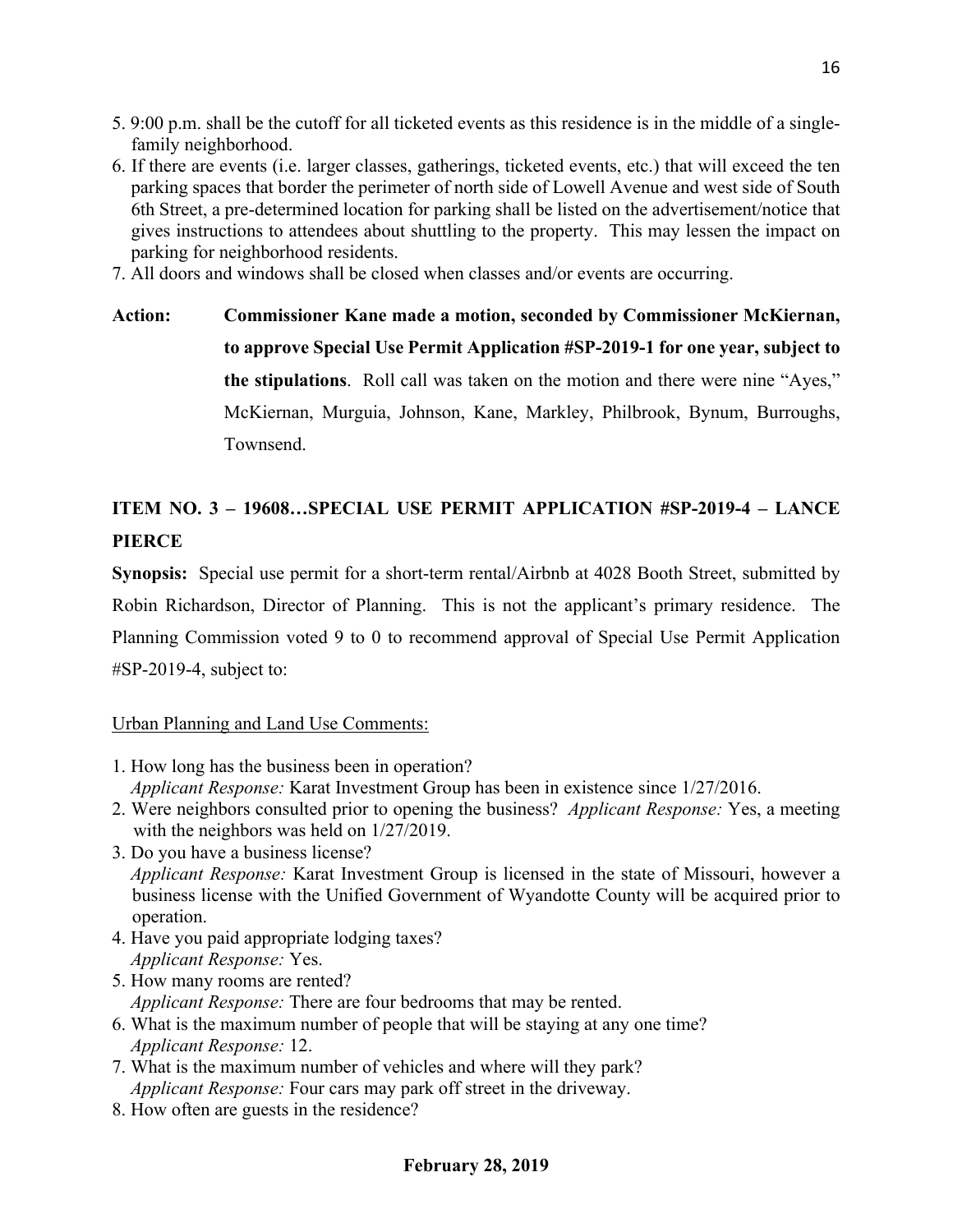*Applicant Response:* That will totally depend upon the market, however, the rooms will be available at all times for rent.

- 9. Do you have a rental license from the Unified Government for the facility? *Applicant Response:* All appropriate licenses will be obtained prior to operation.
- 10. Describe in detail the area(s) rented for Airbnb/other rental operations. Include bedrooms, bathrooms common areas, etc.

*Applicant Response:* There are two units on the property. Each unit consist of a fully furnished living room including television, dining room, kitchen, two bedrooms and a bathroom with combination bath/shower and double vanity.

- 11. As this is not your primary residence, where are you located? *Applicant Response:* My primary residence is located in Kansas City, Missouri, near KU Medical Center.
- 12. How often do you visit the property? *Applicant Response:* The property will be visited several times a week.
- 13. Who is responsible for issues that may arise when guests are in the unit, if neighbors have concerns, or to clean and prepare the house between guests? *Applicant Response:* Karat Investment Group has full-time staff that provide guest and

neighbors with 24-hour service for any issues that may arise. Additionally, there is staff dedicated to cleaning properties in-between guests.

14. Have you provided your surrounding neighbors with your contact information should they have concerns?

*Applicant Response:* Yes.

- 15. Describe how you will maintain a safe environment including:
	- a. Working smoke detectors in each bedroom plus each level of the unit/house.
	- b. GFCI outlets are required in bathrooms.
	- c. Double keyed locks are not allowed.
	- d. Copper cannot be used for gas supply lines.
	- e. Windows must be operable, not blocked or boarded.
	- f. Handrails are required at sets of four or more stairs/risers.
	- g. Hot water tank and furnace must be vented properly and operational.
	- h. Electric panel and circuits must be safe. *Applicant Response:* Maintaining a safe environment is of utmost importance, and all of the above-mentioned safety features will be in the home for all guest.
- 16. The property owner proposes to have both units as separate rentals. In order for the property to remain as a legal non-conforming unit, the owner must have a valid rental license for both units.
- 17. Any approval would be for one year.

# Public Works Comments:

- 1. Items that require plan revision or additional documentation before engineering can recommend approval: none.
- 2. Items that are conditions of approval (stipulations):
	- 1. Vehicles shall not be parked on the sidewalk or use part of the right-of-way for parking.
	- 2. Applicant should be aware that on-street parking is restricted on Booth Street.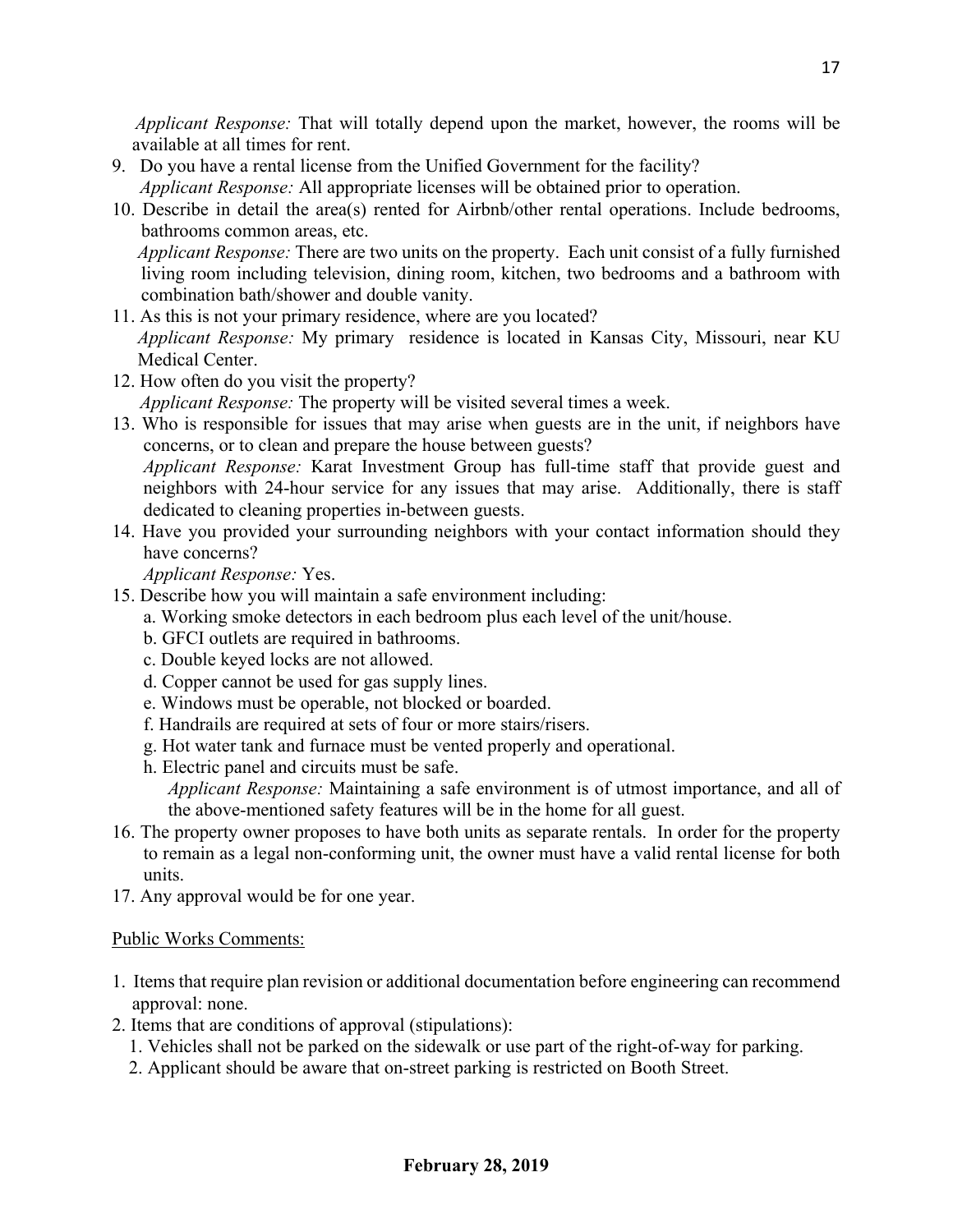3. Comments that are not critical to engineering's recommendations for this specific submittal, but may be helpful in preparing future documents: none.

Stipulations of Approval:

- 1. Host will maintain a safe environment described above.
- 2. Host will obtain a business license with the City.
- 3. Approval will be for one year.

**Action: Commissioner Kane made a motion, seconded by Commissioner McKiernan, to approve Special Use Permit Application #SP-2019-4 for one year, subject to the stipulations**. Roll call was taken on the motion and there were nine "Ayes," McKiernan, Murguia, Johnson, Kane, Markley, Philbrook, Bynum, Burroughs, Townsend.

# **ITEM NO. 4 – 19595… SPECIAL USE PERMIT APPLICATION #SP-2019-5 – WILLIAM HARRIS, SR. WITH HARRIS TRUCKING**

**Synopsis:** Renewal of a special use permit (#SP-2016-77 – expired 10/27/2018) for the temporary use of land for a trucking business at 8819 Lowell Avenue, submitted by Robin Richardson, Director of Planning. The applicant is requesting to continue parking company equipment on the property in conjunction with operating a truck business. The Planning Commission voted 8 to 0 to recommend approval of Special Use Permit Application #SP-2019-5, subject to:

Urban Planning and Land Use Comments:

- 1. If approved, special use permit is valid for a period of two years.
- 2. Do you plan on making any changes to your current hours of operation? *Response:* The hours of operation are: Monday through Friday  $-6:00$  a.m. to  $6:00$  p.m. Saturday –  $6:00$  a.m. to 12:00 p.m. Sunday – Closed
- 3. In your application for your special use permit in 2014, you stated that you planned on working for another five years and then retiring. Do you plan on still adhering to this timeline, or do you anticipate continuing this operation for a longer period? *Response:* We would like to work for five more years at least.
- 4. As an approved stipulation from your past special use permits, please submit maintenance receipts for your equipment from the past two years. *Response:* Please see attached.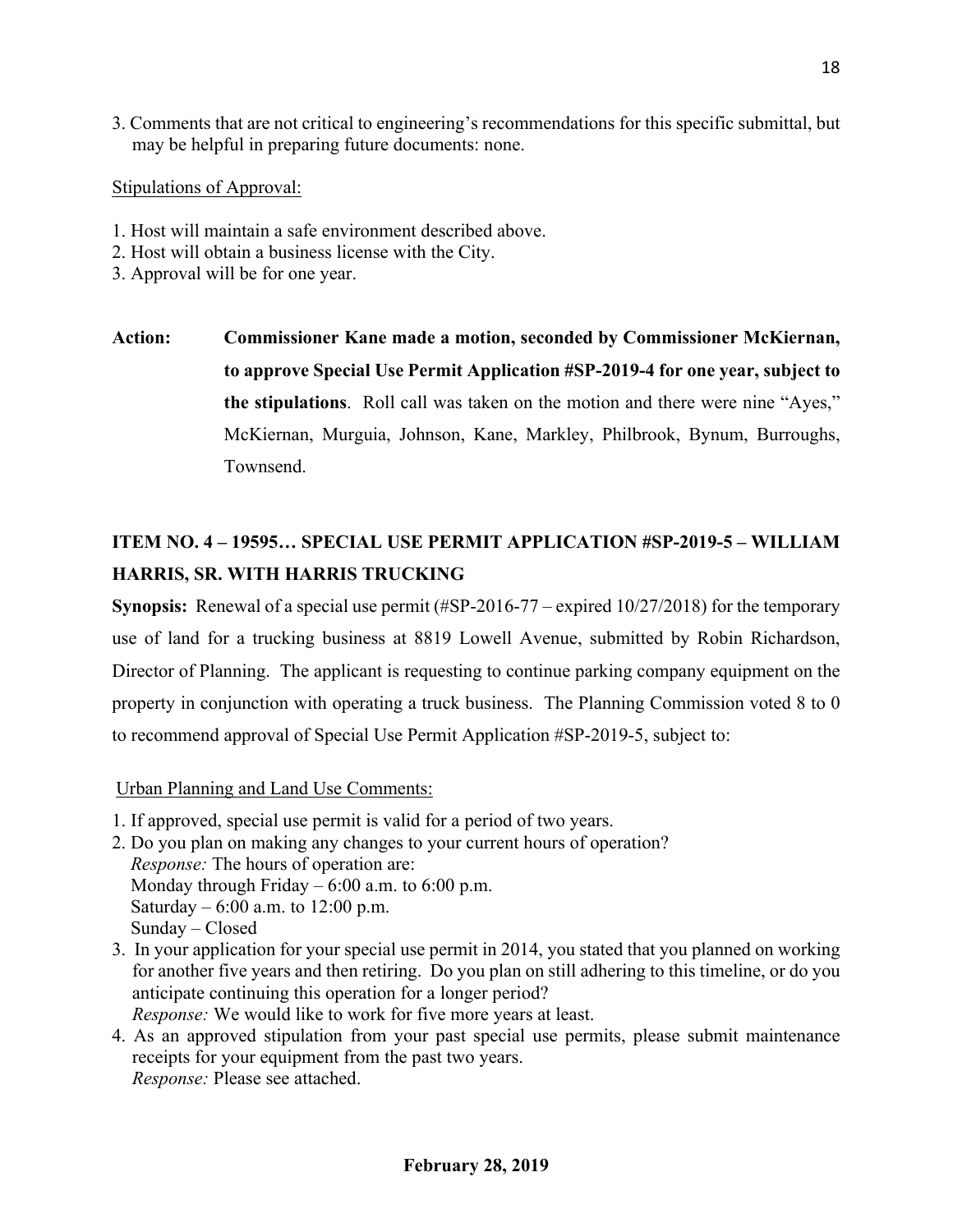#### Public Works Comments: none.

**Action: Commissioner Kane made a motion, seconded by Commissioner McKiernan, to approve Special Use Permit Application #SP-2019-5 for two years, subject to the stipulations**. Roll call was taken on the motion and there were nine "Ayes," McKiernan, Murguia, Johnson, Kane, Markley, Philbrook, Bynum, Burroughs, Townsend.

# **ITEM NO. 5 – 19596…SPECIAL USE PERMIT APPLICATION #SP-2019-6 – DARTEA LLC/BILL'S 32 WEST**

**Synopsis:** Renewal of a special use permit (#SP-2013-57 – expired 12/5/2018) for live entertainment in conjunction with Bill's 32 West at 6500 Kaw Drive, #A, submitted by Robin Richardson, Director of Planning. The Planning Commission voted 9 to 0 to recommend approval of Special Use Permit Application #SP-2019-6, subject to:

### Urban Planning and Land Use Comments:

- 1. The applicant is seeking a five-year approval. *Response:* Yes, this is correct. *Staff Response:* Five years is recommended.
- 2. What days and times does live entertainment typically occur? *Response:* Live entertainment typically occurs Thursday through Saturday from 9 p.m. to close.
- 3. How many people, on average, do you have on nights where there is live entertainment? *Response:* 25 to 30 people.
- 4. Please describe any calls to the police from this location. *Response:* We have not had to call the police in years.

### Public Works Comments: none.

**Action: Commissioner Kane made a motion, seconded by Commissioner McKiernan, to approve Special Use Permit Application #SP-2019-6 for five years, subject to the stipulations**. Roll call was taken on the motion and there were nine "Ayes," McKiernan, Murguia, Johnson, Kane, Markley, Philbrook, Bynum, Burroughs, Townsend.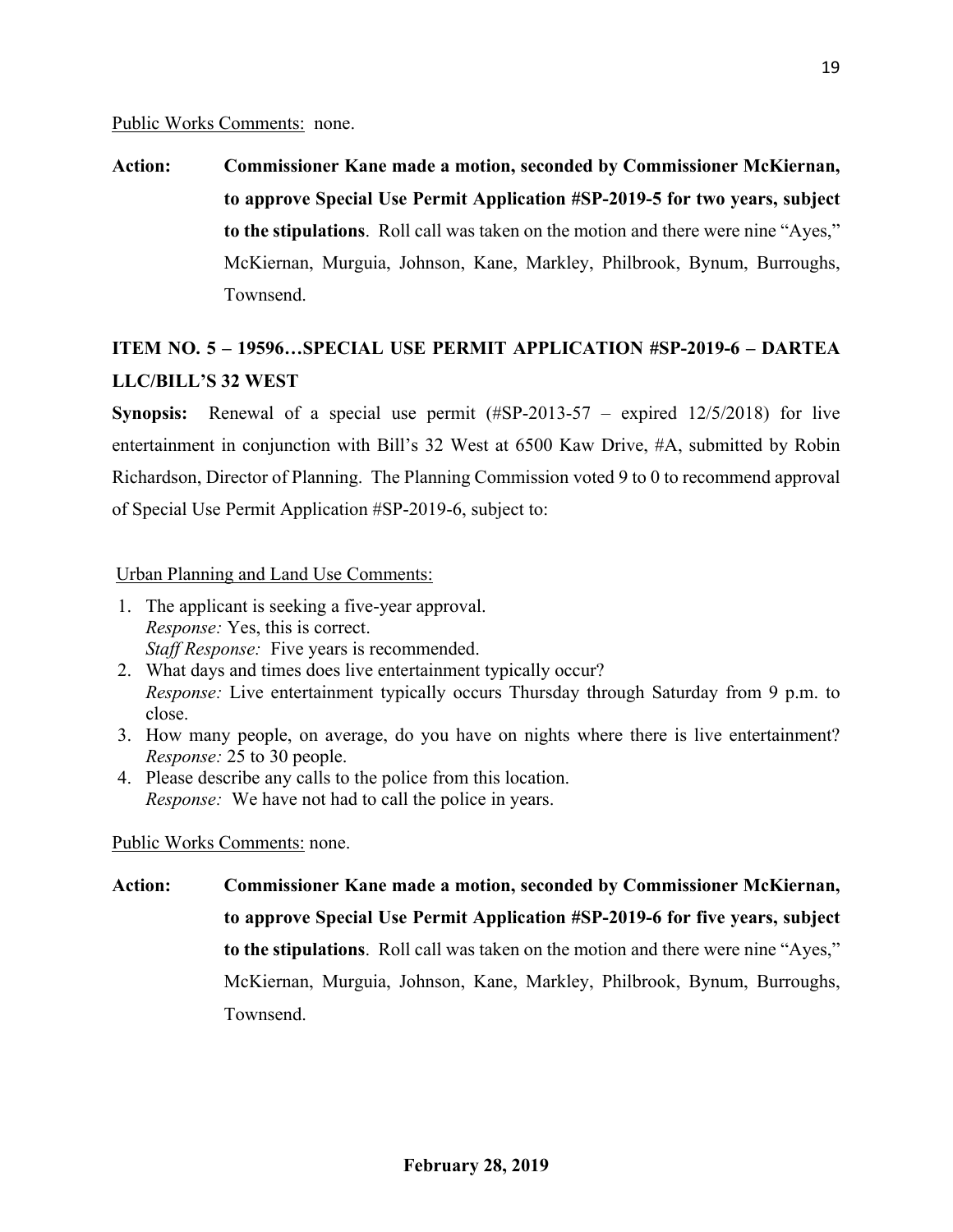# **ITEM NO. 6 – 19602…SPECIAL USE PERMIT APPLICATION #SP-2019-7 – ELVIN AND SHARON GRIFFIN**

**Synopsis:** Renewal of a special use permit (#SP-2016-93 – expired 12/1/2018) for a kennel for five dogs at 7922 Yecker Avenue, submitted by Robin Richardson, Director of Planning. The Planning Commission voted 8 to 0 to recommend approval of Special Use Permit Application #SP-2019-7, subject to:

# Urban Planning and Land Use Comments:

- 1. If approved, special use permit is valid for a period of two years. *Response:* Yes, we are aware of it being a two-year permit. This is actually a renewal from two years ago as we still have our same five dogs. If we are still over the limit of three dogs in two years, we will again request approval for the special use permit
- 2. Are the dogs left outside during the day/night for any extended period?
- *Response:* No, our dogs are not left outside day or night for any extended period of time. Our five dogs are all basically indoor dogs. They go out in the morning for a short time while we are getting ready for work/the day. They are outside sometimes during the day as Elvin is now retired and home some during the day. They then go out off and on during the evening when home from work or on weekends. However, our five dogs are never left outside when we are not home and they are never left out overnight. Also, we are very conscious of our dogs barking, and we notice them barking, we correct them or bring them back inside. Our neighbors are aware that if there is a problem with them barking or any other issue for that matter, to please let us know and we will be more than willing to address and fix the issue. It has always been our intention to be friendly and get along with our neighbors.
- 3. Have there been any complaints from neighbors about the dogs? *Response:* No, we are not aware of any complaints from our neighbors in the last two years. In fact, our neighbors at 2818 N. 79<sup>th</sup>, that had concerns with us prior to the last special permit, told us at the neighborhood meeting held, that they had no issues and were supportive of us continuing to keep our dogs.
- 4. Do any of these dogs subject to this permit have any history in violating any Ch. 7 ordinances? (e.g. running at large, excessive noise, bite injury etc.) *Response:* There has been one issue with our little chihuahua biting a workman who was working inside our home in the summer. Please see additional comments and explanation under Animal Control Comments below. There has never been any issue of our dogs running at large asthey are either indoors or in our fenced backyard. We are not aware of any problems with excessive noise or other problems with our dogs.
- 5. Please provide all current vaccination records for all five dogs. *Response:* Please see attached records.

# Animal Control Comments:

1. Regarding SP-2019-7: I wanted to let you know that a Chihuahua bit someone at 7922 Yecker Avenue on 6/30/2018. This is the note in our database: Hector Lopez was working inside the house at 7922 Yecker Ave. when a tri-color Chihuahua bit him on his right calf. The bite left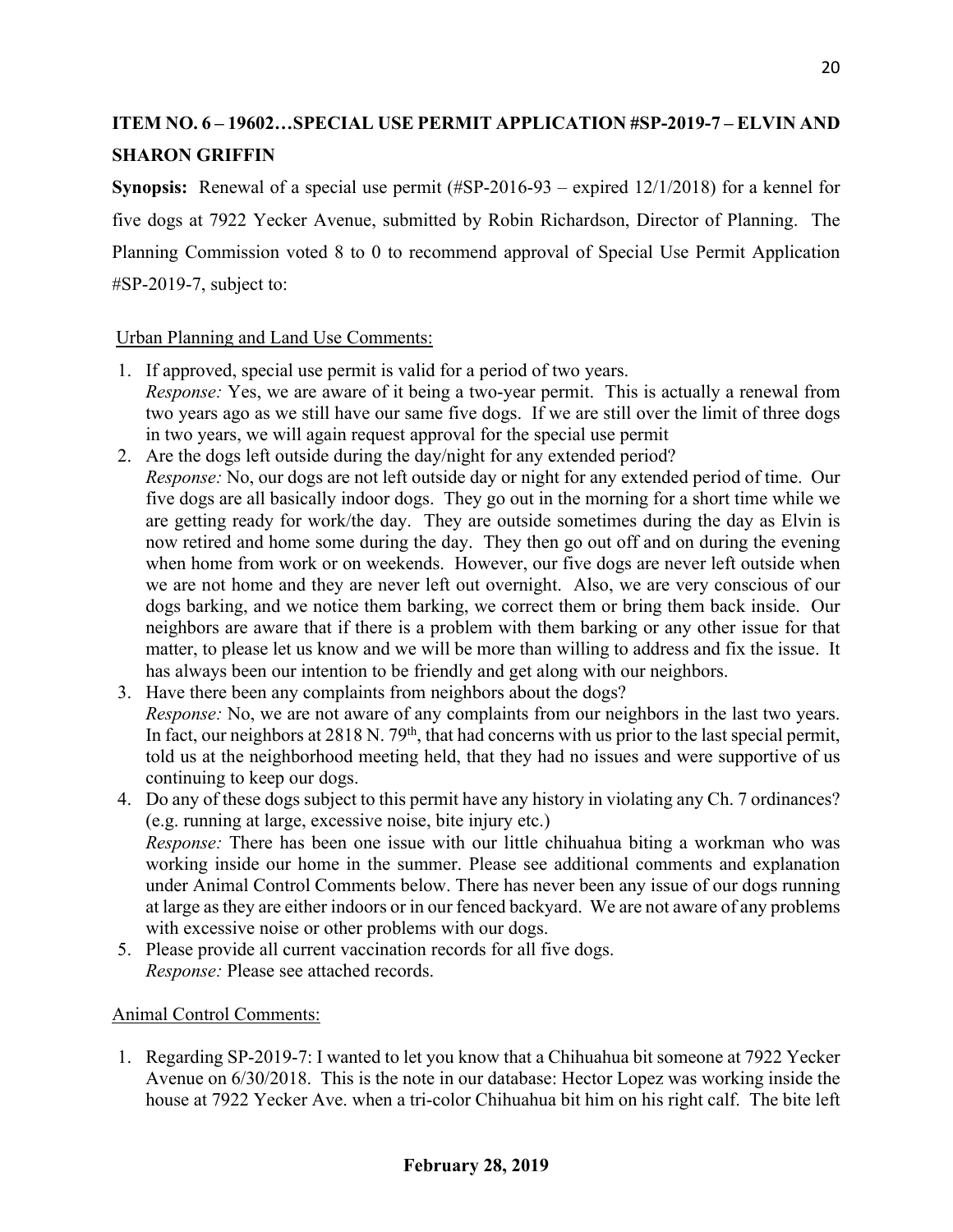puncture wounds. Hector was treated at Leawood, KS Urgent Care at 913-428-8000. No one was home or answered the door when I went by the owners' address today. Left notice. -939 There is no indication that the owner of the dog ever made contact with Animal Services regarding the bite.

*Response:* This is not correct information. Elvin was home at the time our little Chihuahua nipped Hector on his calf when he came around the corner and surprised him. Elvin was not really aware it had even broke skin. We received notice from Animal Control on our door on Saturday, June 30, 2018, when we came home that afternoon/evening. On Monday morning, July 2, 2019, Sharon called Animal Services as requested and spoke with the officer answering the phone about what arrangements needed to be made to have their dog quarantined. The officer informed Sharon it could either be at Animal Services or their veterinarian. Sharon made arrangements for the Chihuahua to be quarantined at Bethel Animal Hospital at 7100 Leavenworth Rd., Kansas City, Kansas. The dog was quarantined at Bethel Animal Hospital from 07/02/2018 through 07/09/2018 for observation as required. Sharon was told by either Animal Control or Bethel Animal Hospital that Animal Control would contact the veterinarian to verify it took place.

Please see attached documentation showing Gino, our Chihuahua mix was quarantined or observation as required. Also, Elvin went to Animal Services on Friday, January 25, 2019, and gave them verification showing the animal had been quarantined as required, and the person made note of it and indicated they would also contact the City/Urban Planning to get this corrected on their part.

Public Works Comments: none.

**Action: Commissioner Kane made a motion, seconded by Commissioner McKiernan, to approve Special Use Permit Application #SP-2019-7 for two years, subject to the stipulations**. Roll call was taken on the motion and there were nine "Ayes," McKiernan, Murguia, Johnson, Kane, Markley, Philbrook, Bynum, Burroughs, Townsend.

# **ITEM NO. 7 – 19610…SPECIAL USE PERMIT APPLICATION #SP-2019-9 – SYLVIA E. JOHNSON WITH CAJUNATION**

**Synopsis:** Special use permit for the temporary use of land to park a food truck at the residence at 11014 Independence Boulevard, submitted by Robin Richardson, Director of Planning. The Planning Commission voted 9 to 0 to recommend approval of Special Use Permit Application #SP-2019-9, subject to: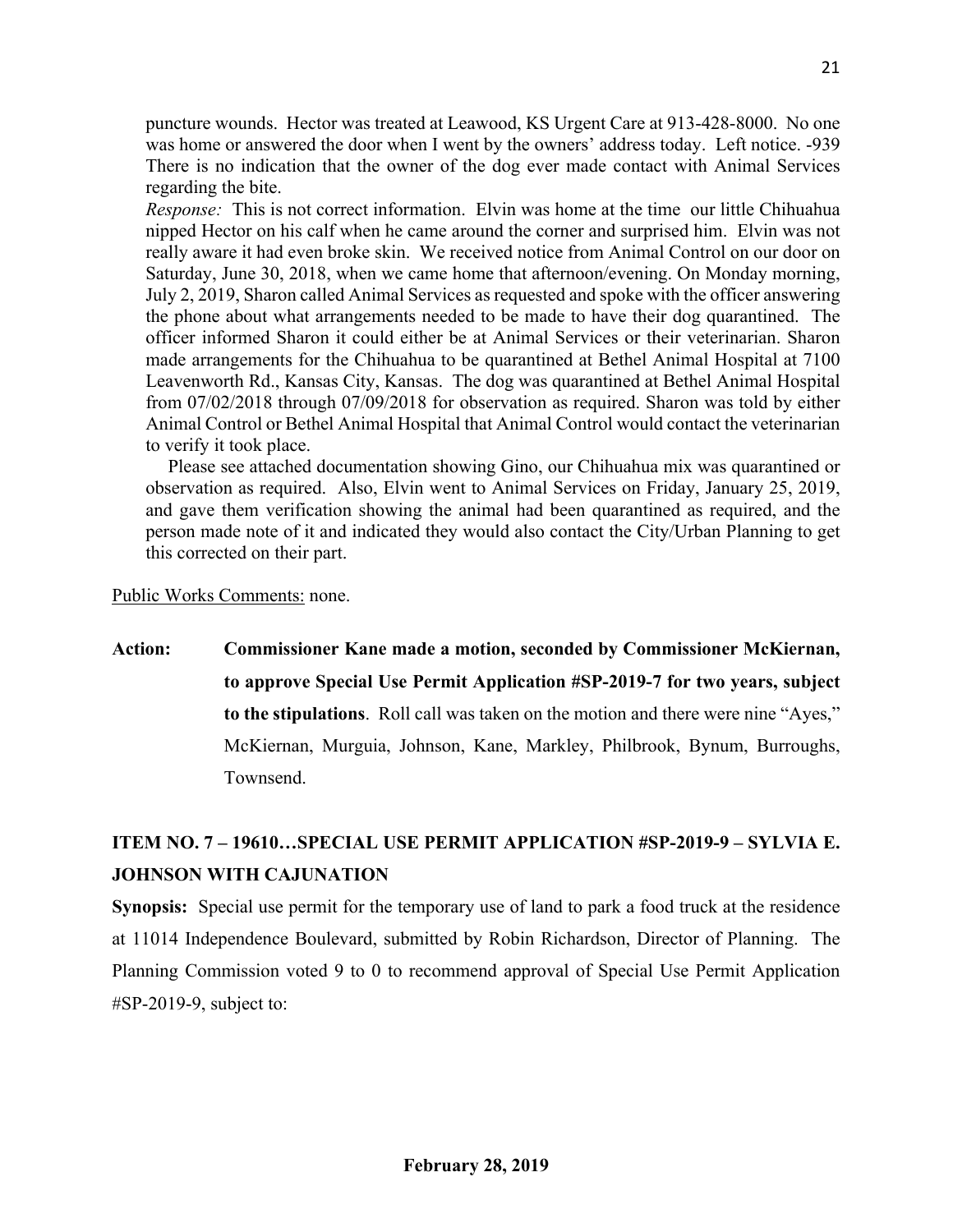Urban Planning and Land Use Comments:

- 1. This petition was brought to staff by Code Enforcement action who cited the applicant and owner, Ms. Jennings, for keeping a food truck on the property. As of December 28, 2018, per Code Enforcement, the applicant has corrected the violation and the case is now closed. *Applicant Response*: Correct.
- 2. The food truck must be parked in the driveway and not on the public street or in the right-ofway.

*Applicant Response:* The truck will be parked in the driveway on the third car garage side. *Staff Response*: If you vacate North 111<sup>th</sup> Street, you may park the truck in the vacated street as one-half of the street will become the west property line of 11014 Independence Boulevard.

- 3. A business license must be obtained for this business. *Applicant Response:* Yes. We have a business license.
- 4. How long do you intend on parking the food truck at the residence? *Applicant Response:* We plan on parking the truck here until we find a commercial kitchen closer to our location. We do not feel it is safe outside at the kitchen we use.
- 5. How do you plan to mitigate the visual impact of the truck being parked in the driveway? What landscaping measures will be in place to screen the truck from your neighbors and Independence Boulevard?

*Applicant Response:* We have a tree that blocks that side of the driveway.

- 6. How many days per week does the food truck leave the property? *Applicant Response:* We plan on using the truck every day, but if not, it will be parked here on three or four times a week.
- 7. How many times per day does the food truck come to and from the property? *Applicant Response:* Once, when we leave and then we return home.
- 8. What are the hours of operation of the truck?
	- a. What times will the truck leave and return to the property?
		- *Applicant Response:* We could work mornings and evenings, so it just depends on the day.

*Staff Response:* To minimize the impact on the immediate neighbors, the truck may not leave before 7:00 a.m.

9. Do you intend for this to be a permanent situation, or are you working to find a commercial property to serve as a permanent location to park the food truck? *Applicant Response:* Permanent, unless we find a different commercial kitchen.

Public Works Comments: None.

# Staff Conclusion:

The applicant has addressed staff's comments except the exact time the truck will leave the morning and return in the evening. It is important that the neighbors have a timeframe to ensure the truck will not become a nuisance for them. An important distinction from other commercial vehicles is that the applicant stated that once the truck is parked for the evening, it will not leave again until the next morning, so one trip per day.

Subject to approval, the applicant shall adhere to the following stipulations:

1. This special use permit shall be valid for two years.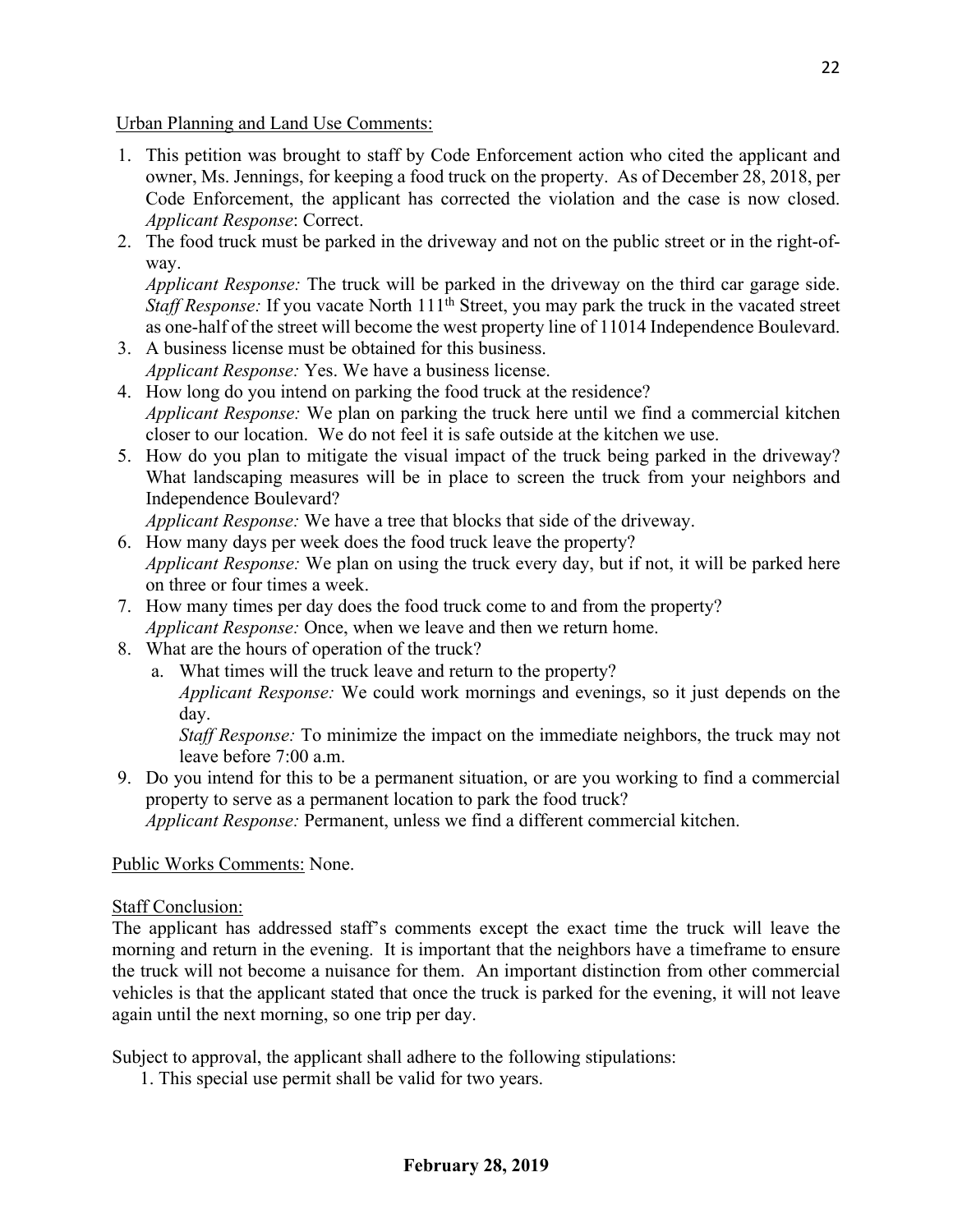- 2. To minimize the impact on the immediate neighbors, the food truck may not leave before 7:00 a.m.
- 3. The truck shall be parked in the driveway in front of the third car garage door.

If an application to vacate North 111th Street is approved (by the Unified Government Board of Commissioners), the applicant may park the truck in the vacated street as one-half of the street will become the west property line of 11014 Independence Boulevard.

**Action: Commissioner Kane made a motion, seconded by Commissioner McKiernan, to approve Special Use Permit #SP-2019-9 for two years, subject to the stipulations**. Roll call was taken on the motion and there were nine "Ayes," McKiernan, Murguia, Johnson, Kane, Markley, Philbrook, Bynum, Burroughs, Townsend.

# **ORDINANCE AMENDMENTS**

# **ITEM NO. 1 – 19611…ORDINANCE AMENDMENT: VENDING MACHINES**

**Synopsis:** Consideration of revisions to Sections 27-340 and 27-612(10) concerning vending machines as accessory uses in non-residential zoning districts in the Kansas City, Kansas Code of Ordinances, submitted by Robin Richardson, Director of Planning. The Planning Commission voted 9 to 0 to recommend approval of this ordinance amendment.

**Action: Commissioner Kane made a motion, seconded by Commissioner McKiernan, to approve the ordinance amendments.** Roll call was taken on the motion and there were nine "Ayes," McKiernan, Murguia, Johnson, Kane, Markley, Philbrook, Bynum, Burroughs, Townsend.

# **ITEM NO. 2 – 19612…ORDINANCE AMENDMENT: CONSIDERATION OF AMENDMENTS REQUIRING A SPECIAL USE PERMIT FOR SMALL BOX VARIETY STORES**

**Synopsis:** Consideration of certain amendments to Section 27-340, Planning and Development of Kansas City, Kansas Code of Ordinances, generally concerning definitions and a new provision to Section 27-593(a) Planning and Development of Kansas City, Kansas Code of Ordinances, requiring a special use permit for small box variety stores, submitted by Robin Richardson,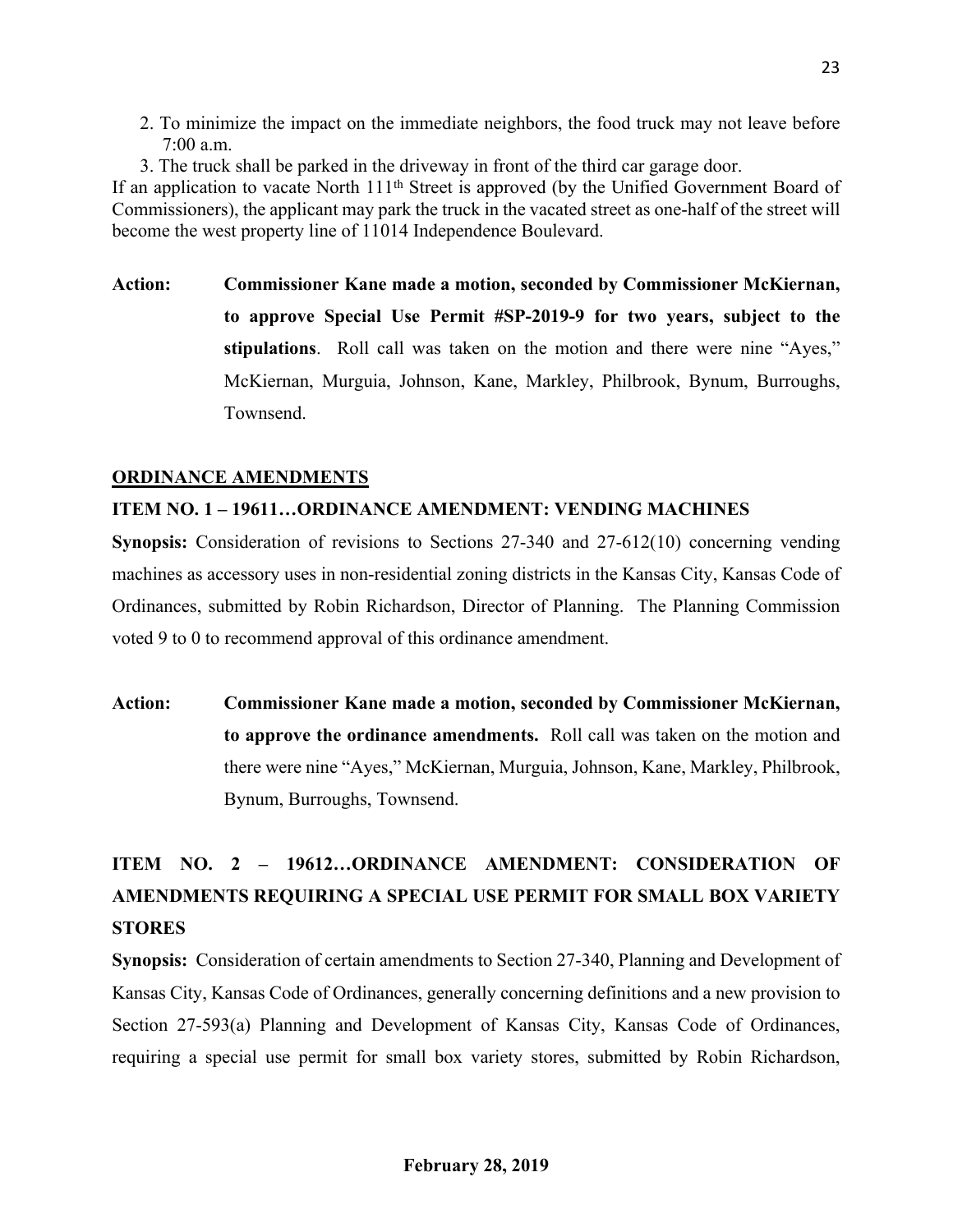Director of Planning. The Planning Commission voted 9 to 0 to recommend approval of this ordinance amendment.

# **Small Box Variety Stores**

Unified Government Board of Commissioners February 28, 2019

# Original "Dollar Store" Ordinance

• Ordinance O-13-16 was approved on February 25, 2016.

- . The Ordinance required that any future dollar stores receive an SUP and required at least 10,000 feet between stores.
- . "Dollar store" was defined as "a store with a wide variety of new merchandise for sale for five dollars or less, limited fresh produce, and buildings of less than 15,000 square feet. Examples include but are not limited to Family Dollar, Dollar General, Dollar Tree, 99 Cent Deals, Five Below, dime stores, or 5 & dime stores."

**Patrick Waters, Senior Attorney,** said almost three years ago this week, this Commission considered and approved an ordinance that related to what was termed dollar stores. That ordinance required that future dollar stores receive a special use permit and required at least a \$10,000-foot separation distance between those stores. The definition for dollar store at the time is up there on the screen.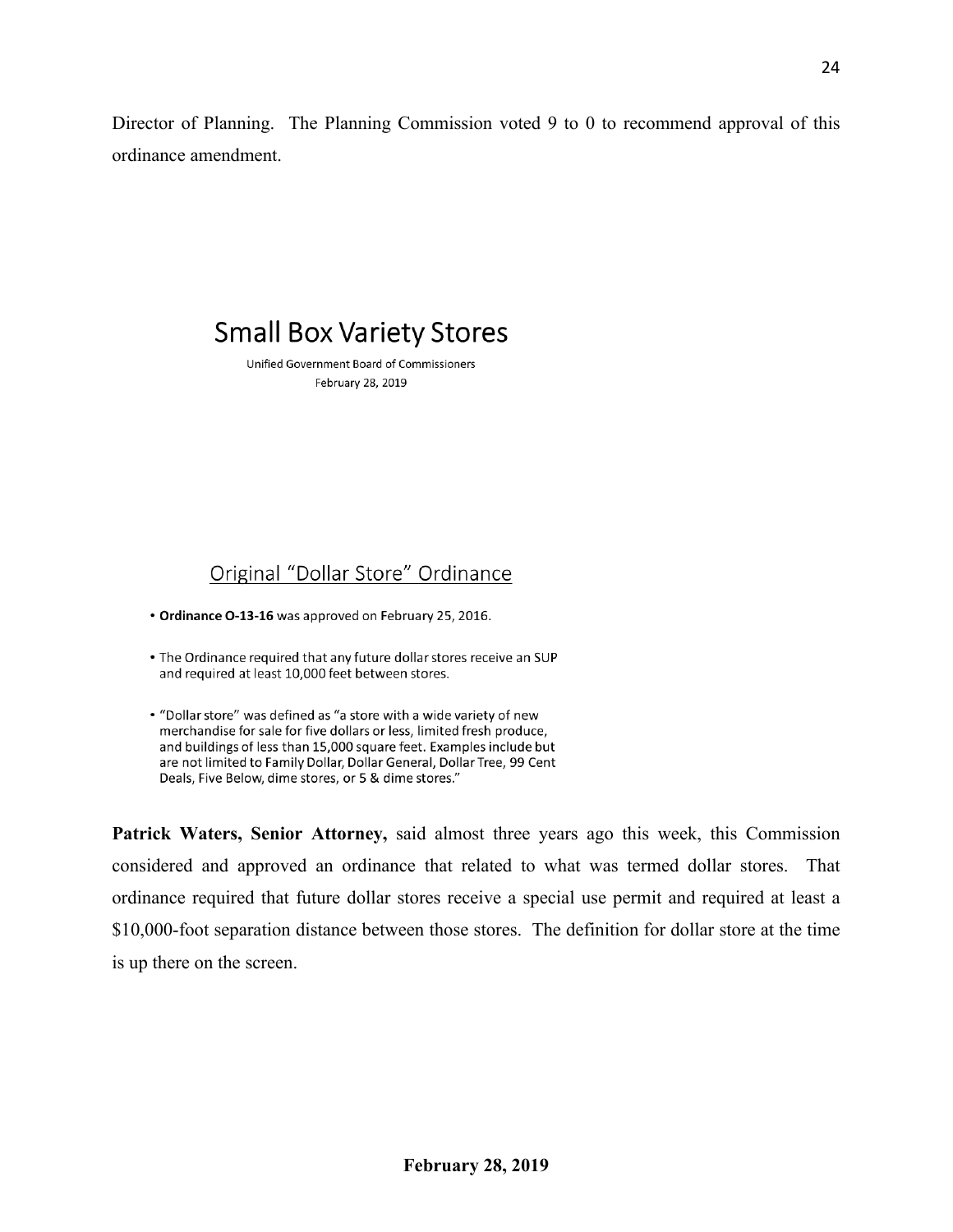### Concerns expressed at February 25, 2016 meeting

- . These stores are not providing healthy food. They have too much snack food and canned food.
- . If you allow neighborhoods to become saturated with poor quality food it becomes more difficult to bring in higher quality food.
- Residents in our urban areas only have bad food options they need good food options.
- Feels like these stores are taking advantage of people because they have nowhere else to go.
- . The properties are not clean, not up to Code.

At the time, the Commission expressed a lot of concern about the lack of healthy food options available at these stores. On the screen here is a sampling of some of the comments that were made that night, including that these stores were not providing healthy food. They have too much snack food and can food. If you allow these neighborhoods to become saturated with poor quality food, it becomes more difficult to bring in higher quality food. If there's only bad food options in many neighbors, our residents need good food options.

Some felt like these stores were taking advantage of people because they didn't have anywhere else to go. There were also some comments about the upkeep of the property and that they weren't up to code.

#### New ordinance

- Focuses on increasing access to fresh food.
- \* Supported by new evidence not available at the 2016 meeting.
	- KCK Healthy Food Assessment (Oct. 2017)
	- . City of New Orleans Small Box Retail Diversity Study (Nov. 2018)

The reason we're back before you tonight is twofold. Number one, a couple of months ago we received a legal opinion from attorneys representing Colby Capital, which develops many Dollar General stores. They are (inaudible) in their opinion that the previous ordinance was unconstitutional because it favored instate businesses versus out-of-state businesses. This led us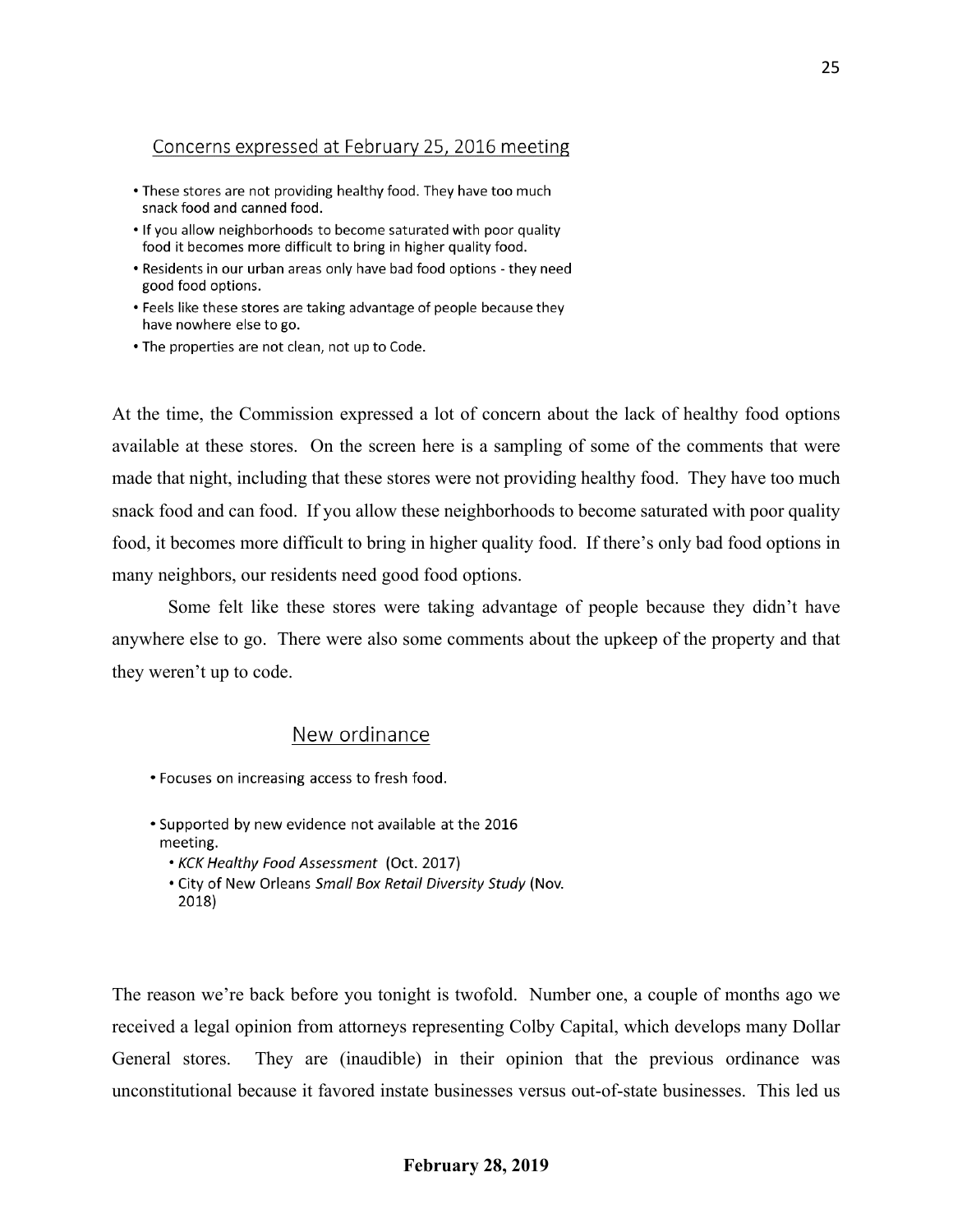to review the ordinance and when we did, we discovered that due to a drafting error, the chicken ordinance that was passed later that fall accidently replaced this ordinance. It was actually not on the books. It is not on the books today.

Instead of simply resubmitting the same language from 2016, we kind of had a clean slate here so we decided to conduct some research and see if the ordinance could be strengthened and improved; and to see if there were any new studies which would further support the Commission's previous findings on this subject. It's clear from watching the Commission's comments at the 2016 meeting that the real focus was on the access to fresh, healthy food. That was the number one concern. In drafting this new ordinance, we took that into account.

# **KCK Healthy Food Assessment** Recommendations

- Increase city-wide access to healthy food choices.
- Increase availability of healthy food choices in neighborhood stores.
- Avoid concentrations of unhealthy food retailers.
- Create public incentives and tax credits for healthy food retail.
- Require small retailers, corner stores, convenience stores and others to provide healthy and fresh food choices.

Additionally, since that time, two new major studies have been conducted, which we attached links to, which would support these findings. One is the KCK Healthy Food Assessment. The second was just completed. The City of New Orleans completed a very comprehensive study of what they termed to be small box variety stores.

With respect to the healthy food assessment, you can see some of the recommendations that they made on the screen: increasing access to healthy foods, increasing availability of healthy foods, and avoiding concentrations of unhealthy food retailers. They also talk about providing tax credits and even going as far as requiring searching food choices.

This ordinance does not solve all these issues. It does not address all these issues but definitely for the first three, I think, are definitely relevant to this ordinance and we feel like it conforms to that study.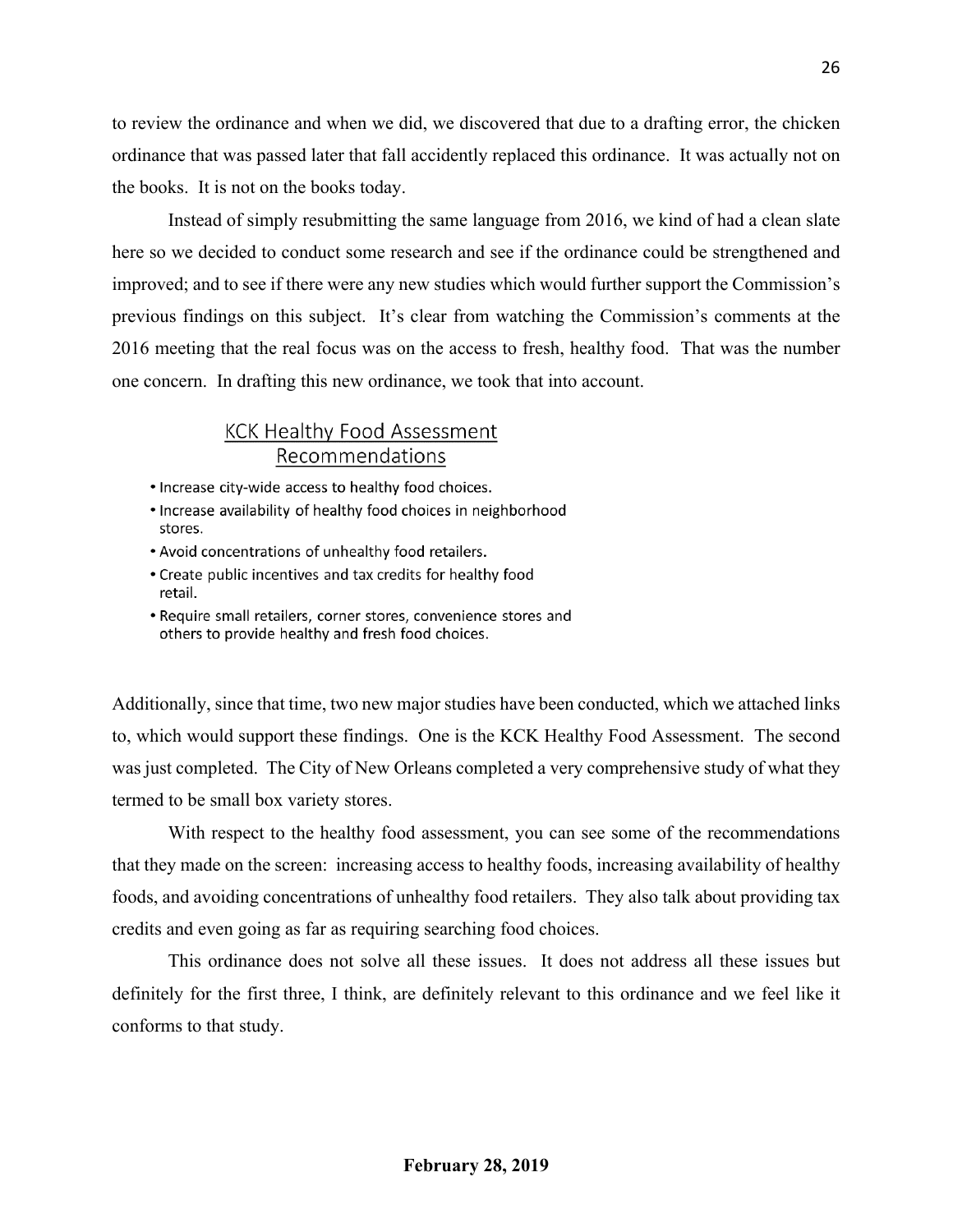I would also note that regulations based on health, safety, and welfare of our residents are clearly within the Commission's authority and are most likely to be upheld and withstand any legal challenge.

### New ordinance

- Small box variety store means a store of 15,000 square feet or less which sells at retail an assortment of physical goods, products, or merchandise directly to the consumer, including food or beverages for off-premises consumption, household products, personal grooming and health products, and other consumer goods. Small box variety stores do not include retail stores that:
- (1) dedicate at least 15% of shelf space to fresh or fresh frozen food;
- (2) dedicate less than 2% of shelf space to food of any kind;
- (3) contain a prescription pharmacy, or
- (4) offer for sale gasoline or diesel fuel.

That takes us to the new ordinance. It's based largely on the new ordinance passed by New Orleans. They used the term small box variety store. What's interesting here is that they define it not simply by what they sell, but by what they don't sell. Specifically, it excludes businesses that dedicate at least 15% of their shelf space to fresh or fresh frozen food. It excludes businesses that dedicate less than 2% of shelf space to food of any kind. If you're a business that simply has a coke machine or a candy counter, that excludes those types of businesses. It also excludes pharmacies and gas stations because the findings were that those types of businesses do not displace or inhibit the growth of full-service grocery stores.

That's really kind of the key finding of that study was that there is a certain type of store that sells just enough food to inhibit the growth of new grocery stores in those areas but not enough fresh, healthy food to meet the needs of the residents.

**Action: Commissioner Philbrook made a motion, seconded by Commissioner Murguia, to hold this back for consideration so we can have more time to study it. Several of us can understand exactly what this means and how the impact will be. We can bring it back to the full Planning & Zoning Committee meeting, the next full commission meeting in a month or our next one.**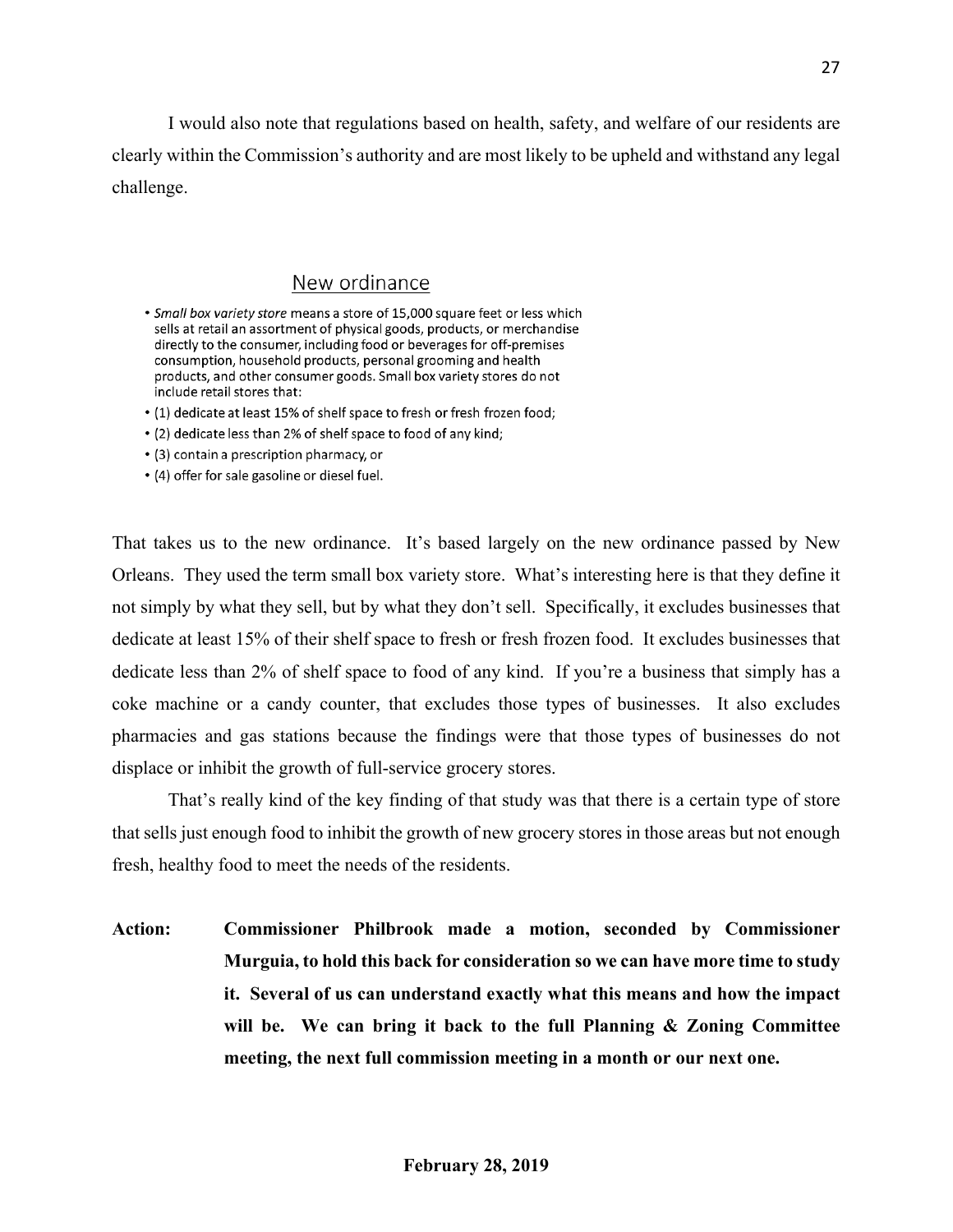**Mayor Alvey** opened the public hearing and asked if anyone would like to come in support of this to please come forward at this time. No one appeared.

**Mayor Alvey** asked if anyone would like to come in opposition of this to please come forward.

**Pete Peterson, 748 Ann, KCK,** said there's a motion and a second on the floor. Rather than have me go through my whole thing and presentation, if you want to reconsider it, that's fine with us. We'll come back. That is my understanding, I believe. **Mayor Alvey** said yes, it is.

**Commissioner Kane** said when we come back with this information—I drove all up and down Johnson County the last couple of days to see how many were around there and we've never compared it to New Orleans or whatever. We've always tried to do it at a municipality close to our same size. I would sure like to know what surrounding municipalities have even if we have to drive and see how many are in certain locations up north or across the river. I don't want to do anything where we're going to get sued. I want to make sure what we do is correct. I'd like as much information as possible so we can make an educated decision on this because I'm thinking there could be a lawsuit if we go about this the wrong way.

**Commissioner Bynum** said I just want to understand the new ordinance, the bullet points. The small box variety stores do not include retail stores that dedicate at least 15% of shelf space to fresh or frozen food—do not include. **Mr. Waters** said what this allows is, it allows them a way to exempt themselves from this ordinance. What it says is, if a store would currently meet the definition, a small box variety store but they increase their fresh and frozen food supply to at least 15%, it would not fall under that provision and it would not have to have a special use permit. **Commissioner Bynum** asked are we saying that it would meet all four bullet points or one of the four. **Mr. Waters** said no, it's any of the four. If the store meets any of the four bullet points, they are exempt from the SUP requirement and the distance requirement.

**Commissioner Bynum** said part of the reason I asked that is because there's a store very near me that I would say probably fits in this small box store category that we're trying to capture. It strikes me that it's got more than 2% shelf space food of any kind. It would meet the definition of being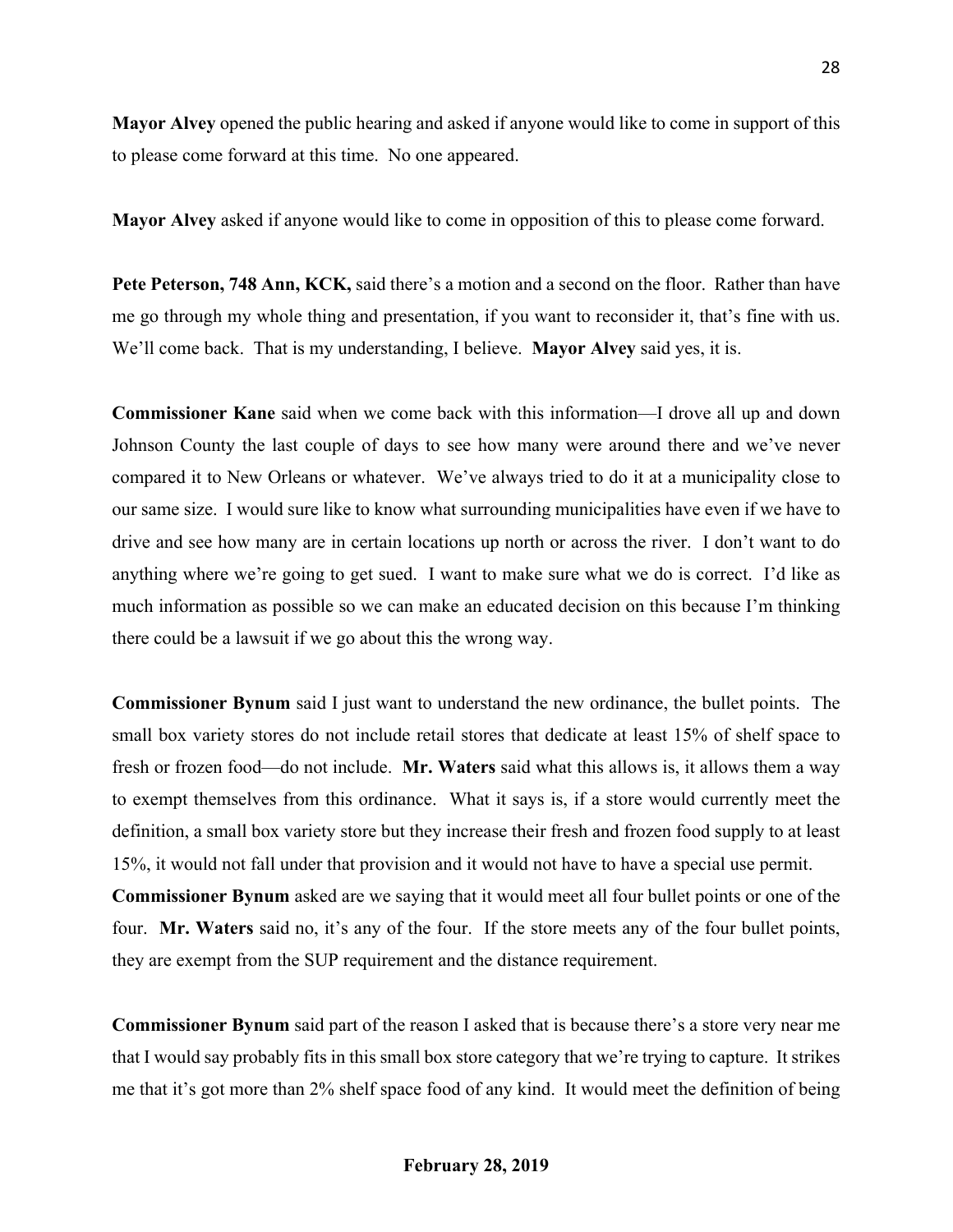exempted out of this ordinance is why I'm asking. **Mr. Richardson** said this ordinance would not apply to any existing stores. This is just for new stores.

**Commissioner McKiernan** said thank you for clarifying that, Mr. Richardson, because really what—I understand there's a rationale behind why this was brought forward. What I'd ask the Commission to do is to thoughtfully consider possible unintended negative consequences that might come about as a result of this ordinance so that we just really thoroughly consider any unintended, negative consequences.

**Commissioner Johnson** said I'm not nearly as articulate as my fellow colleague here, but I'll just say this. I don't want any more dollar stores in my district. I don't want any more dollar stores in the northeast. We've got enough.

**Commissioner Burroughs** said in reading some of the material that was presented in reference to the new ordinance, I'm just curious as to what kind of incentives we might have as a governing body to determine just what it is we want to provide as far as fresh food facilities that would meet the needs of a local community. This is a diverse community, and I'm sure those needs are just as diverse throughout our community.

I'd like to see some kind of incentive, some kind of opportunity for a local community to have input but also, we're known as a food hub basically with a number of grocers. To not have an opportunity to have them partner for them not partnering, I've grown concern that in light of the failed project we had on 10<sup>th</sup> Street by the previous administration, I think there's room for improvement on possible incentives that we could put together as a local community, as a local board, to determine what needs are met, what needs are needed, and what we can do to meet those needs of the community. I'm pleased we're sending this back for some study. I would hope that staff would come forward with some ideas from other communities that have dealt with this small store issue.

**Commissioner Murguia** said I would also like to request that we have a very short special session because there are a number of new commissioners that were not here when the changes to this ordinance was originally brought forward. My recollection versus what staff's recollection of what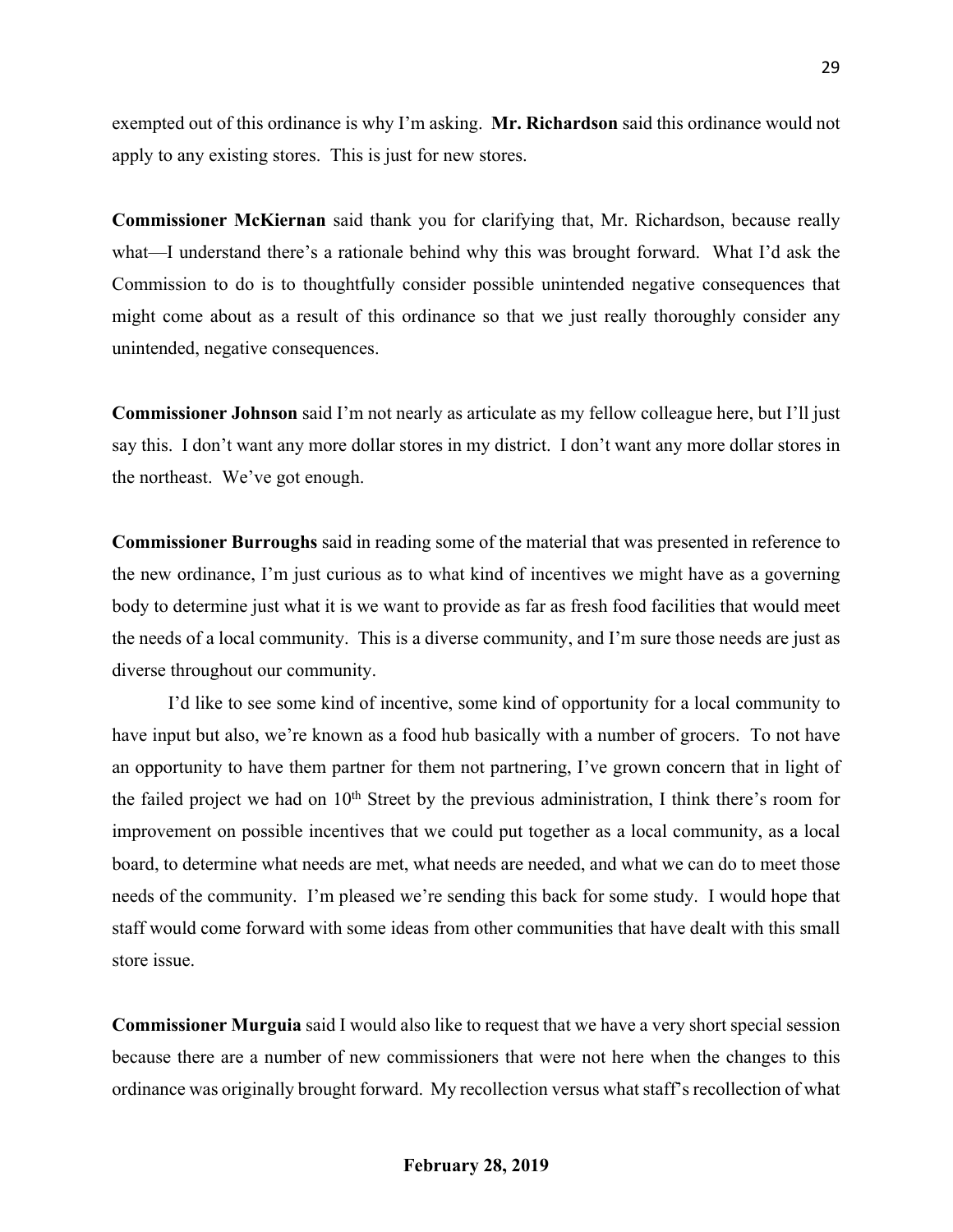the emphasis was on, there was an emphasis on the healthy food option but there was also another very large piece of that which I don't want to get into tonight. Maybe if there's just a short special session to bring this Commission up to speed about what some of the concerns were with the dollar stores.

Before we move forward with something that seems to be—I had concerns about dollar stores, but they were not as healthy food related as they were related to other things. If we could have just a short session. It seems like we're sending it back anyway just to give staff better direction just so that they're not spending a lot of time in bringing something forward again that we're not in favor of. If we could do that.

**Commissioner Townsend** said I wasn't going to make a comment but in listening to my fellow commissioners, if we are not going to act on this tonight in the way we expected, one thing that I would not want to see in the interim is some application come through for what we might consider one of these. I'll go along with us being more educated about it, but these things do have a detrimental impact or have. In the interim, I sure would not want to see an application come through. I'll just leave it at that.

**Mayor Alvey** said it would seem to me that really, that's not under our control. We don't have the authority to stop someone following their rights under the law to pursue an application as it is described in the law. **Commissioner Townsend** said you may be right Mayor—**Mayor Alvey** said yes, you just don't want to see it. **Commissioner Townsend** said I'm voicing what—I'm not going as far as what Commissioner Johnson said because I am a counsel but I have just stated my opinion on it.

**Commissioner Burroughs** said these are smallbox specialty stores. I would hope that we would lose the moniker of dollar store or whatever it may be because I think it's putting a false title on some of these stores. These are smallbox specialty stores. It's like calling every soda pop of dark color a Coke. I think they all get classified into the same thing. I would be careful, Mayor, as we move forward as a Commission to call these dollar stores or \$0.99 stores. I think we're labeling smallbox specialty stores and lumping them all together.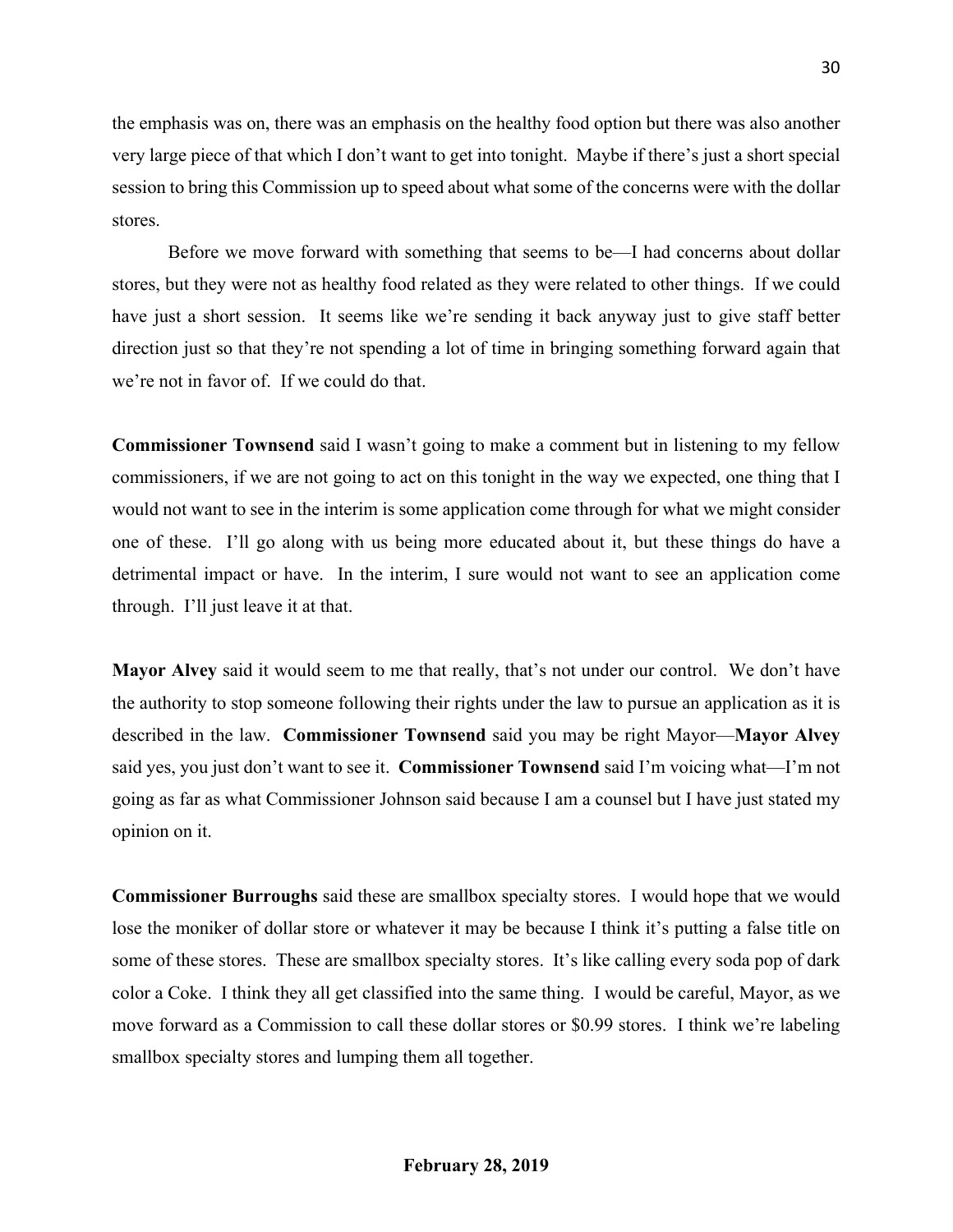**Commissioner Philbrook** said in our efforts to get more educated, so to speak, about this particular issue, I agree with Commissioner. I think we do need to have some type of a conversation among the commissioners to hash out some of these things and get some of these questions answered for us. Maybe we can send some questions to Planning & Zoning and have them come back with some answers for us as well as a conversation around this before we move forward with it.

**Ken Moore, Chief Counsel,** said, Mayor, I guess I'd just like to clarify what the motion is. I thought the initial motion was to hold it over to the next meeting. **Commissioner Philbrook** said it was. **Mr. Moore** said it seems like we've evolved into sending it back to Planning. If we're sending it back to Planning, there has to be some direction to the Planning Commission as to what the Commission would like versus just holding it over for this Commission to act at a later date.

**Commissioner Philbrook** said I've got a question for you. Can we, between the other commissioner and myself, pull that first one and put a new one forward to do exactly what you said? **Mayor Alvey** asked which is. **Commissioner Philbrook** said which would be for Planning & Zoning to answer some questions for us and put together a conversation at a special session. **Mr. Richardson** said I don't know that needs to go back to Planning Commission for that. **Commissioner Philbrook** said no. I don't think we—do we have to go back to Planning? **Mr. Moore** said no. **Commissioner Philbrook** said okay.

**Mayor Alvey** said if we would keep the table and allow us then to set up a special session and have the conversation that the Commission would like, it would come back up for consideration when. **Mr. Richardson** said March 28th . **Mayor Alvey** said March 28<sup>th</sup>. **Commissioner Philbrook** asked do we have time to do that?

**Doug Bach, County Administrator,** said I would probably offer, Mayor, that if we're not able to get a special session—we do have special sessions scheduled through all our commission meetings through March; however, we can work on seeing whether we can put it in. If we cannot, we can consider this and table it for another month and figure it out.

**Mayor Alvey** said we have a motion to table and we have a second which means that we will try to set up a time to have a special session.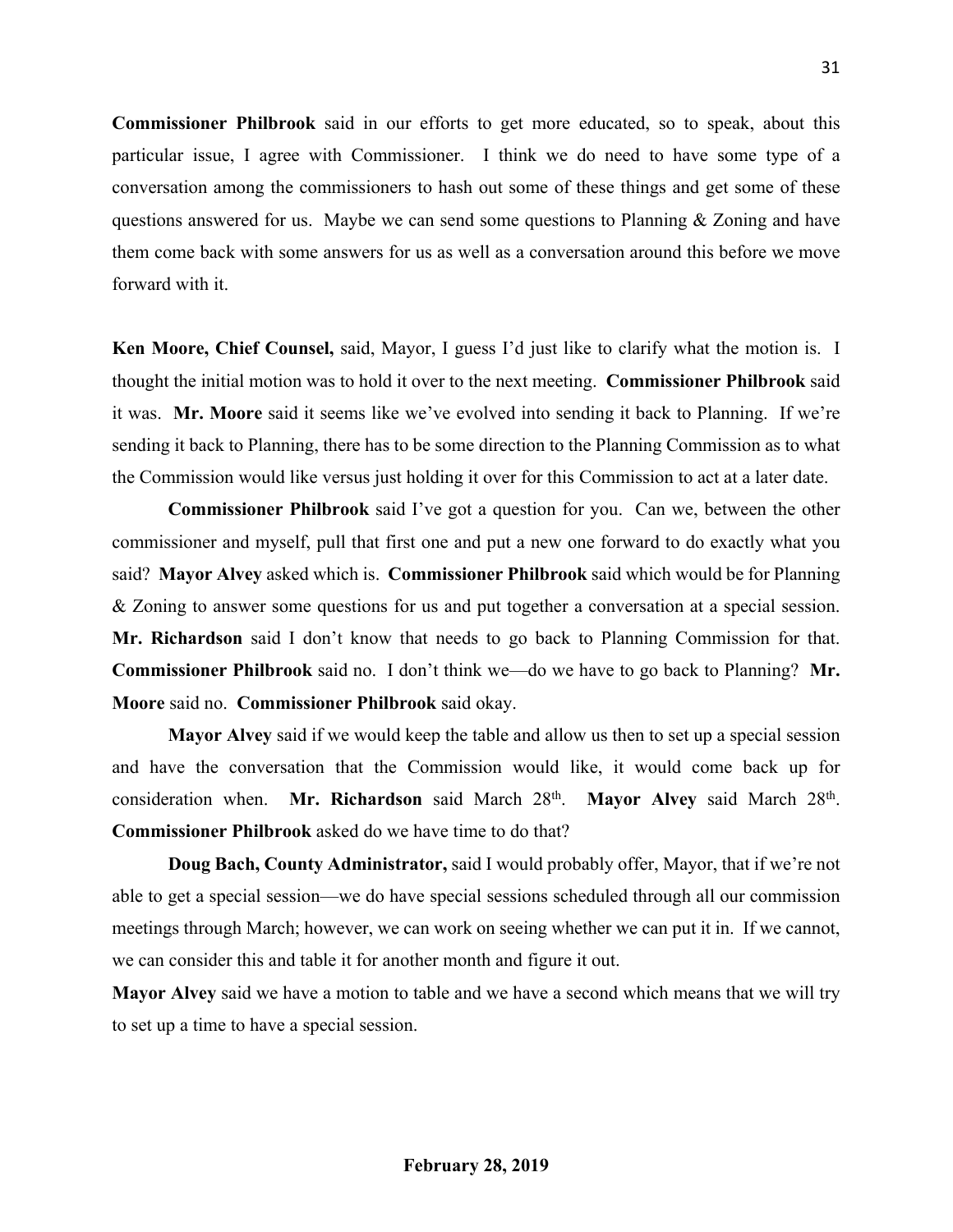**Action: Commissioner Philbrook made a motion, seconded by Commissioner Murguia, to hold until March 28, 2019.** Roll call was taken on the motion and there were nine "Ayes," McKiernan, Murguia, Johnson, Kane, Markley, Philbrook, Bynum, Burroughs, Townsend.

# **MISCELLANEOUS ORDINANCES (Final action on previously approved items) ITEM NO. 1 – 18107…ORDINANCE: REZONING PROPERTY**

**Synopsis:** An ordinance rezoning property at 4240 and 4240R North 55th Street and 4400 and 4800 North 47th Street (#3153) from A-G Agriculture and R-1 Single Family Districts to MP-3 Planned Heavy Industrial District, submitted by Robin Richardson, Director of Planning.

**Action: ORDINANCE NO. O-6-19**, "An ordinance rezoning property hereinafter described located at approximately 4240 and 4240R North 55th Street and 4400 and  $4800$  North  $47<sup>th</sup>$  Street in Kansas City, Kansas, by changing the same from its present zoning of A-G Agriculture and R-1 Single Family Districts to MP-3 Planned Heavy Industrial District." **Commissioner Kane made a motion, seconded by Commissioner McKiernan, to approve the ordinance.** Roll call was taken on the motion and there were nine "Ayes," McKiernan, Murguia, Johnson, Kane, Markley, Philbrook, Bynum, Burroughs, Townsend.

### **ITEM NO. 2 – 1821…ORDINANCE: REZONING PROPERTY**

**Synopsis:** An ordinance rezoning property at 607 to 611 North 6th Street (#3154) from CP-2 Planned General Business District to TND Traditional Neighborhood Design District, submitted by Robin Richardson, Director of Planning.

**Action: ORDINANCE NO. O-7-19**, "An ordinance rezoning property hereinafter described located at approximately 607 to 611 North 6<sup>th</sup> Street in Kansas City, Kansas, by changing the same from its present zoning of CP-2 Planned General Business District to TND Traditional Neighborhood Design District." **Commissioner Kane made a motion, seconded by Commissioner McKiernan, to approve the ordinance.** Roll call was taken on the motion and there were nine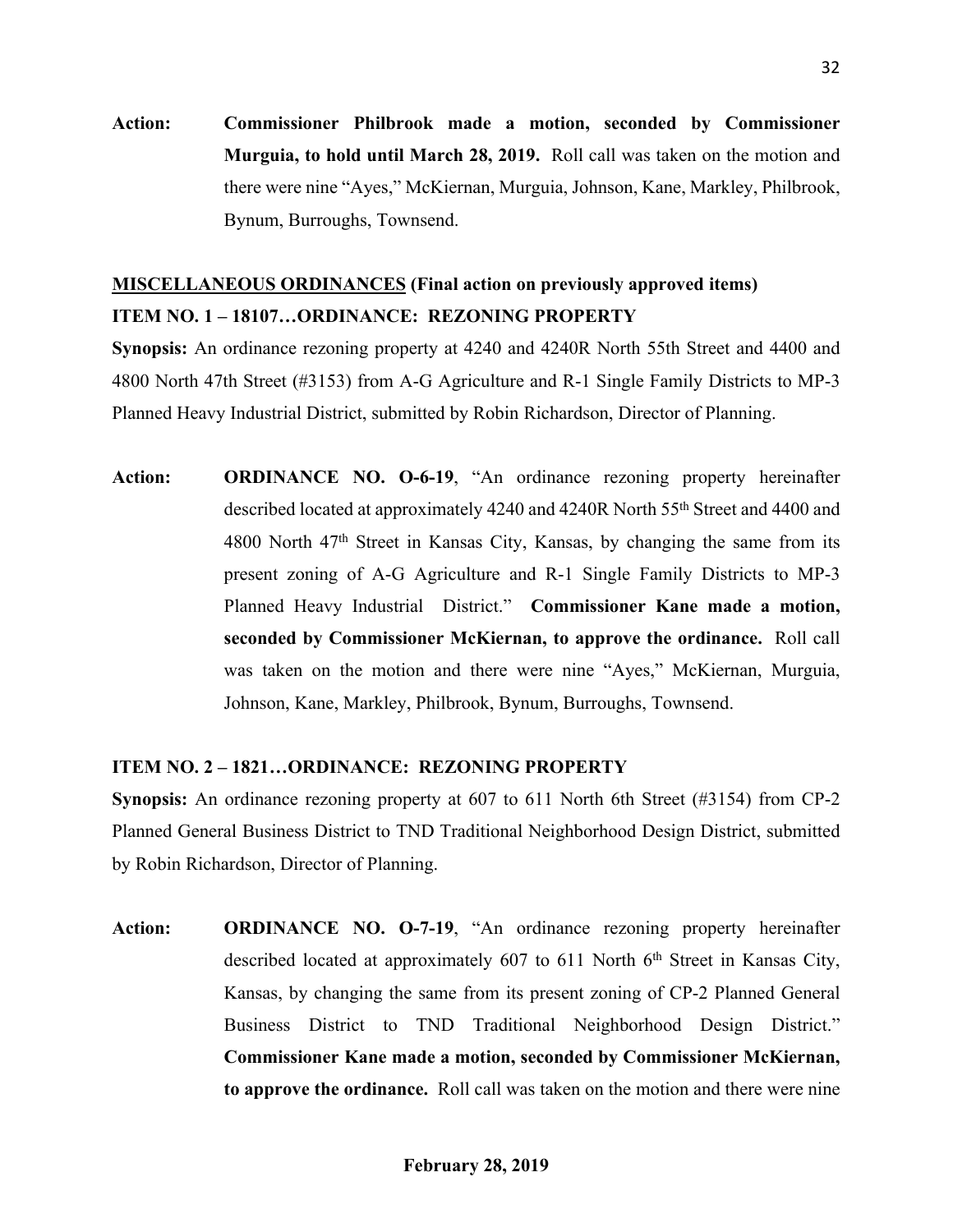"Ayes," McKiernan, Murguia, Johnson, Kane, Markley, Philbrook, Bynum, Burroughs, Townsend.

#### **ITEM NO. 3 – 18327…ORDINANCE: REZONING PROPERTY**

**Synopsis:** An ordinance rezoning property at 10700 Lathrop Avenue (#3155) from A-G Agriculture District to TND Traditional Neighborhood Design District, submitted by Robin Richardson, Director of Planning.

**Action: ORDINANCE NO. O-8-19**, "An ordinance rezoning property hereinafter described located at approximately 10700 Lathrop Avenue in Kansas City, Kansas, by changing the same from its present zoning of A-G Agriculture District to TND Traditional Neighborhood Design District." **Commissioner Kane made a motion, seconded by Commissioner McKiernan, to approve the ordinance.** Roll call was taken on the motion and there were nine "Ayes," McKiernan, Murguia, Johnson, Kane, Markley, Philbrook, Bynum, Burroughs, Townsend.

### **ITEM NO. 4 – 19569…ORDINANCE: REZONING PROPERTY**

**Synopsis:** An ordinance rezoning property at 13820 Donahoo Road (#3177) from A-G Agriculture (WYCO) District to A-G Agriculture (City) District, submitted by Robin Richardson, Director of Planning.

**Action: ORDINANCE NO. O-9-19**, "An ordinance rezoning property hereinafter described located at approximately 13820 Donahoo Road in Kansas City, Kansas, by changing the same from its present zoning of A-G Agriculture (WYCO) District to A-G Agriculture (City) District." **Commissioner Kane made a motion, seconded by Commissioner McKiernan, to approve the ordinance.** Roll call was taken on the motion and there were nine "Ayes," McKiernan, Murguia, Johnson, Kane, Markley, Philbrook, Bynum, Burroughs, Townsend.

### **ITEM NO. 5 – 18379…ORDINANCE: VACATING PROPERTY**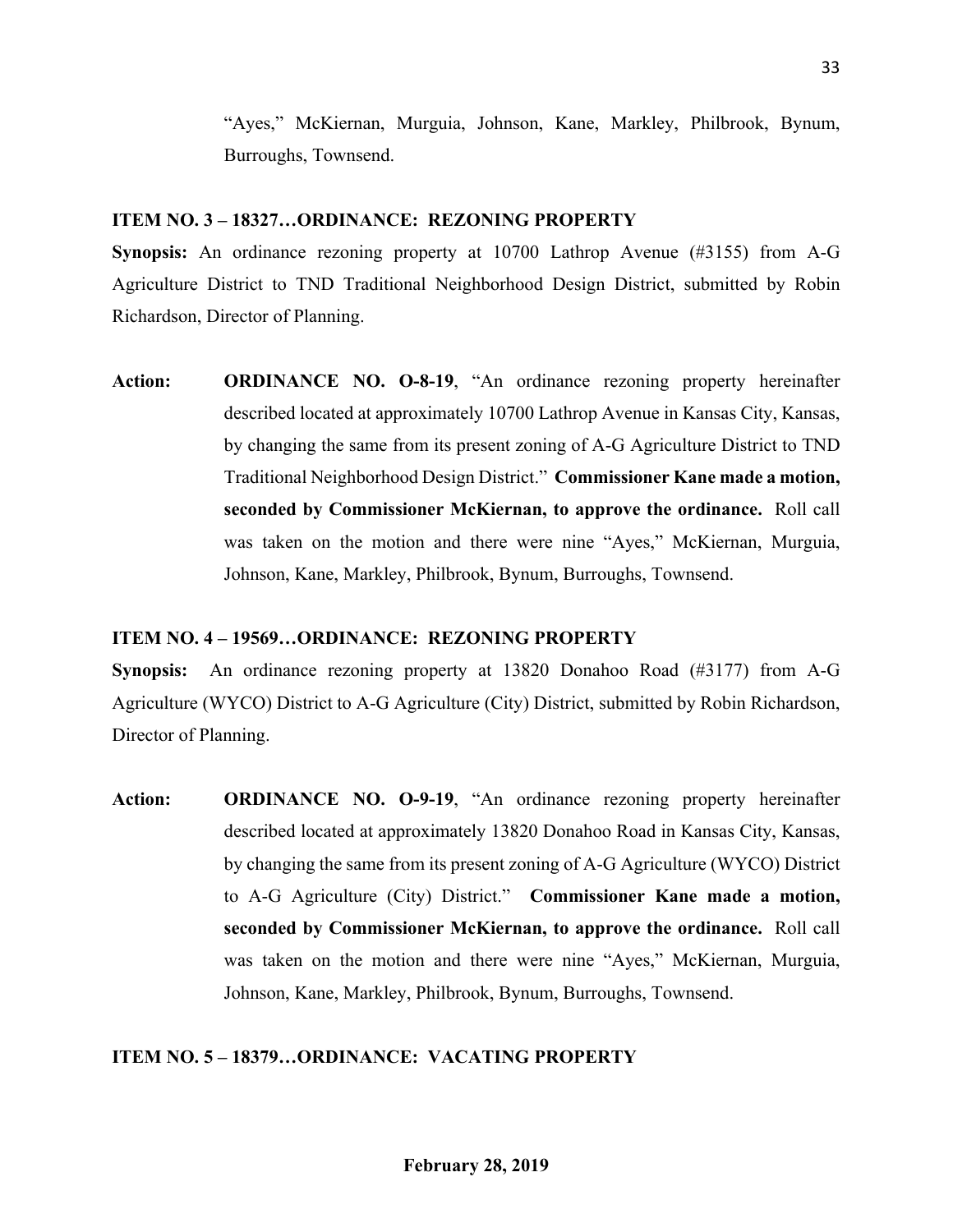**Synopsis:** An ordinance vacating an alley (#A-2018-5) between 444 Shawnee Road, 411 Stine Avenue, 1417 South 5th Street and 448 Shawnee Road, submitted by Robin Richardson, Director of Planning.

**Action: ORDINANCE NO. O-10-19**, "An ordinance vacating a tract of land being a part of a publicly dedicated alley, to be vacated, located between 444 Shawnee Road, 411 Stine Avenue, 1417 South 5<sup>th</sup> Street and 448 Shawnee Road, Kansas City, Kansas." **Commissioner Kane made a motion, seconded by Commissioner McKiernan, to approve the ordinance.** Roll call was taken on the motion and there were nine "Ayes," McKiernan, Murguia, Johnson, Kane, Markley, Philbrook, Bynum, Burroughs, Townsend.

### **ITEM NO. 6 – 18532…ORDINANCE: VACATING PROPERTY**

**Synopsis:** An ordinance vacating right-of-way (#R/W-2018-6) at 3777 Lloyd Street, submitted by Robin Richardson, Director of Planning.

**Action: ORDINANCE NO. O-11-19**, "An ordinance vacating (Lloyd street to be vacated) a strip of land previously dedicated for street right of way in the plat of Rolling Mill 2<sup>nd</sup> addition to Rosedale, located at 3777 Lloyd St, Kansas City, Wyandotte County." **Commissioner Kane made a motion, seconded by Commissioner McKiernan, to approve the ordinance.** Roll call was taken on the motion and there were nine "Ayes," McKiernan, Murguia, Johnson, Kane, Markley, Philbrook, Bynum, Burroughs, Townsend.

# **PLANNING AND ZONING NON-CONSENT AGENDA**

# **CHANGE OF ZONE APPLICATION**

# **ITEM NO. 1 – 19627…CHANGE OF ZONE APPLICATION #3159 – BRYAN RUOFF WITH 3F30 ARCHITECTS**

**Synopsis**: Change of zone from C-1 Limited Business District to C-2 General Business District for X-Press Mart convenience store with fueling pumps at 3801 Leavenworth Road, submitted by Robin Richardson, Director of Planning. The applicant, on behalf of the owner, has filed a change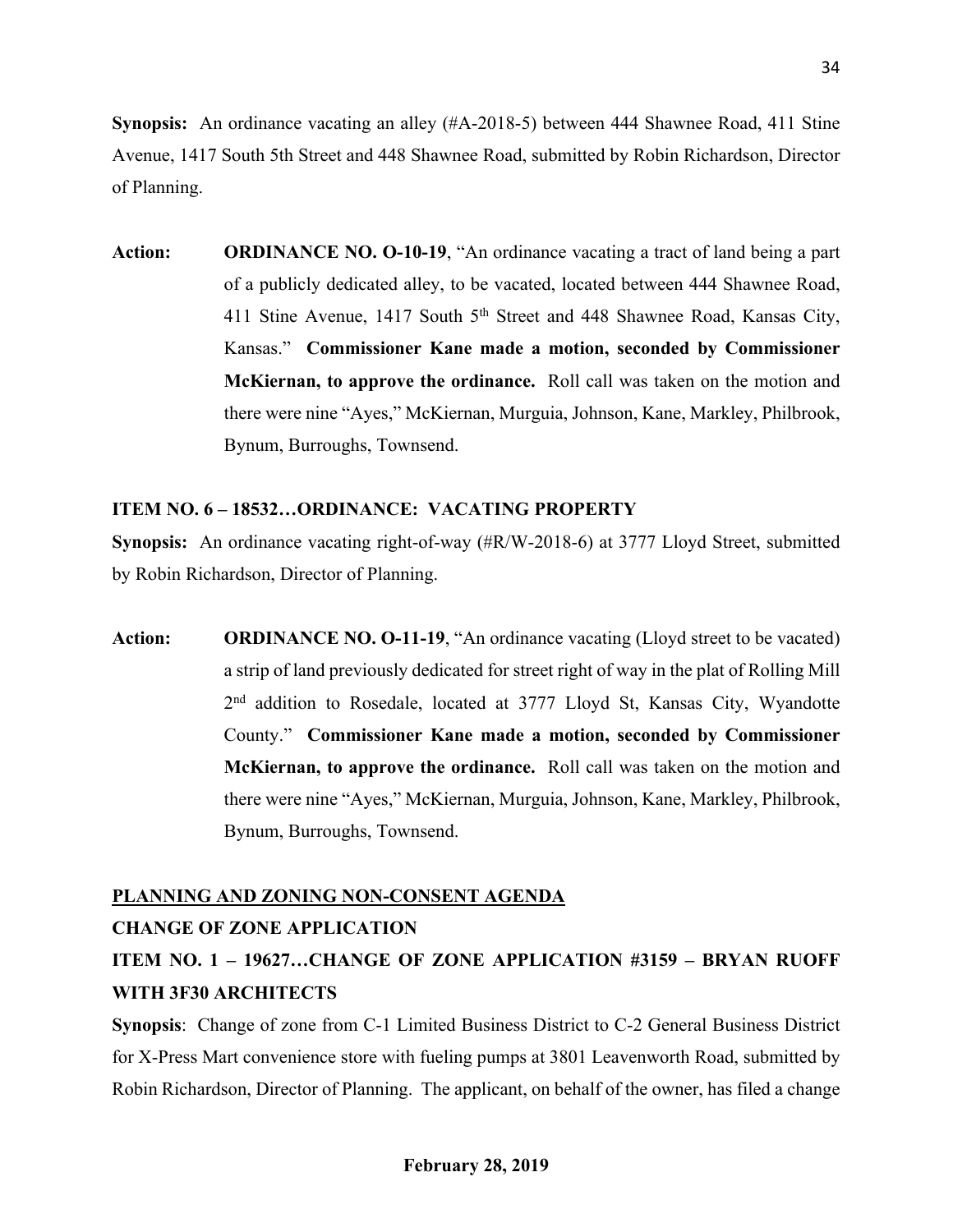of zone from C-1 Limited Business District to CP-2 Planned General Business District, a plat to create one commercial lot and a final plan review to build a 4,000 square foot convenience store, eight pump gas station and two retail tenant spaces totaling 2,346 square foot at 3801 Leavenworth Road on 1.54 acres. **(**Final Plat and Final Plan Review were approved by the City Planning Commission on January 14, 2019.) The Planning Commission voted 5 to 2 to recommend approval of Change of Zone Application #3159 to CP-2 Planned General Business District, subject to: the staff stipulations and the additional stipulations, minus losing the one pump island, and the staff and applicant working towards a compromise with regard to any changes to the driveway, height of the fence, landscaping, etc.

### Urban Planning and Land Use Comments:

### General Planning:

1. Subject to approval, a \$50.00 ordinance publication fee must be submitted to the Urban Planning and Land Use Department following the Unified Government Board of Commissioners meeting.

*Applicant Response:* Acknowledged.

2. Based on the floor plan, the contents in the retail store indicate a proposed liquor store. A special use permit is required and must be approved prior to opening that specific component of the store.

*Applicant Response:* The use of the speculative spaces(s) is not determined at this time.

### Building Architecture:

- 1. Sec.  $27-576(c)(2)$  In order to break up the monotonous appearance of long facades, a building wall no more than 45 feet in length should be divided into increments of no more than 45 feet through articulation of the facade. This can be achieved through combinations of at least three of the following techniques:
	- a. Divisions or breaks in materials;
	- b. Building offsets (projections, recesses, niches);
	- c. Window bays;
	- d. Separate entrances and entry treatment; or
	- e. Variation in rooflines.

There appears to be no building articulation in the building; there is a significant lack of depth. Faux windows or inset window displays can be added on the façade to promote products for sale, without being considered signage on the side and rear façades, which will aid in breaking up the building.

The building needs greater architectural detail. The façade needs to have projections, variation in materials and integral colors.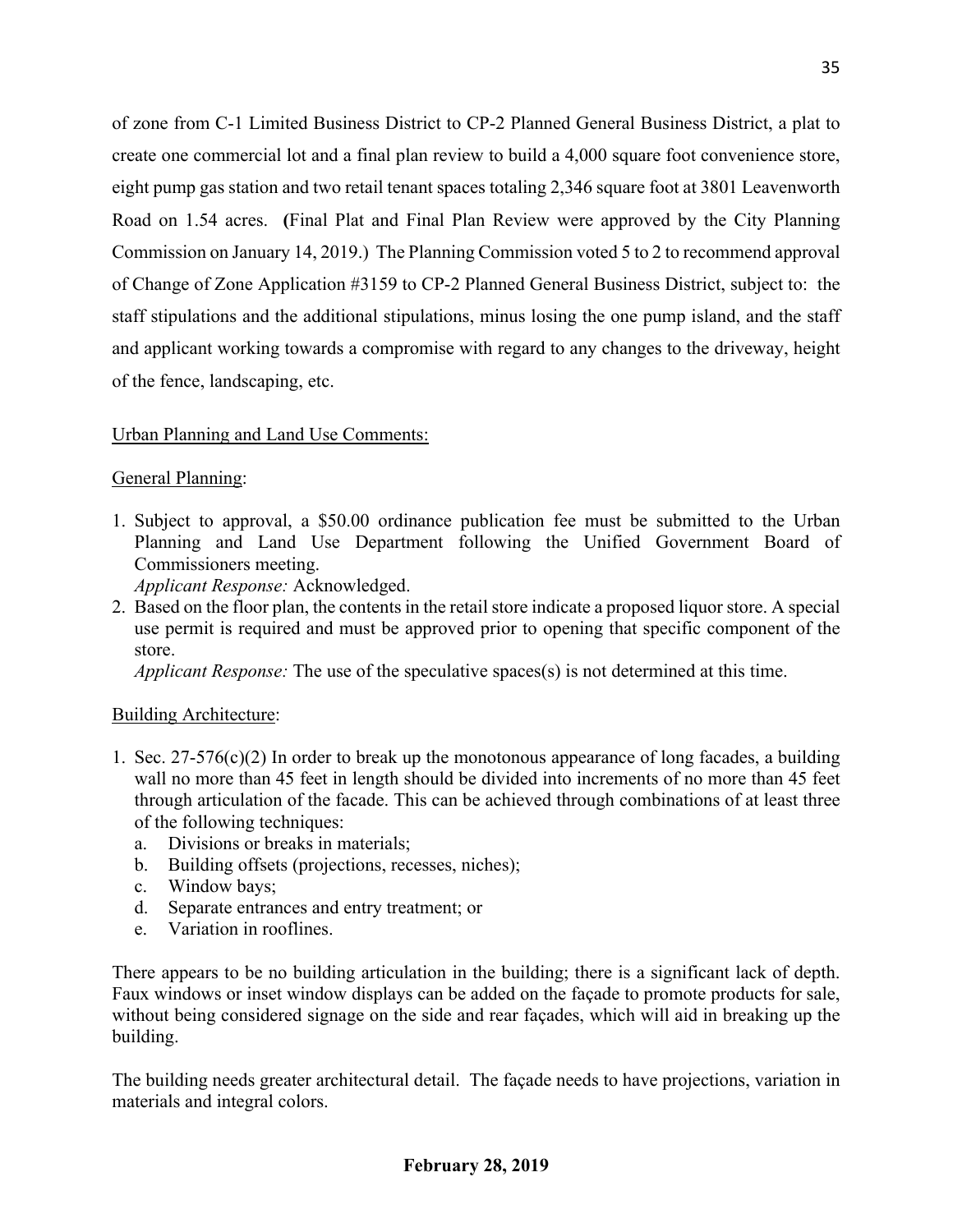Different building materials and architectural elements shall be included in revisions and subsequently incorporated into the final development plans. Please look at the other gas stations in the city that meet our Commercial Design Guidelines such as the Sinclair in Prescott Plaza (18<sup>th</sup>) Street and Interstate 70), Phillips 66 at 103<sup>rd</sup> Street and Leavenworth Road, and QuikTrip at 78<sup>th</sup> Street and Interstate 70.

While you do not need to match theses stores, elements and materials used in their construction need to be integrated into these plans.

*Applicant Response:* See Elevations, Sheets A102.0 and A102.1, 3-D Renderings. Note this is similar to the Xpress Mart Store at 1800 Steele Road. However, with the larger scale and newer project, an added masonry color has been added and the roofline has been enhanced. There is also space on this project to add some reasonable wall insets to the front and back elevations.

2. Sec. 27-576(e)(2) Exterior building materials shall not include the following:

- f. EIFS at the ground level or comprising more than 15 percent of any façade. *Applicant Response:* Acknowledged. The elevations reflect traditional stucco with the exception of the option for an EIFS at the Cornice Detail.
- 3. Masonry columns shall wrap the entire column underneath the gas canopy. *Applicant Response:* Acknowledged. The plans show the columns wrapped in masonry.
- 4. Downspouts shall be internalized. *Applicant Response:* Acknowledged. None are shown in the elevations or at the canopy.

# Landscaping and Screening:

- 1. Sec. 27-577(a)(5) Landscaping shall exceed the typical code requirements by at least 75 percent.
	- a. The district requirement is one tree per 7,000 square feet of site area. The property is .922 acre, so 10 trees are required per code.
	- b. All deciduous trees shall be at least 2½" caliper when planted. All evergreens must be at least 6' in height when planted. All shrubs must be planted at a minimum of 5 gallons.
	- c. Landscaping shall be irrigated.

*Applicant Response:* Acknowledged. Current Landscape Plan is believed to meet the ordinance. The design team will continue to work with staff if there are minor changes required.

2. Sec. 27-577(b)(2) Landscape berms and/or continuous rows of shrubs are required to screen parking from adjacent developments or public streets. Shrubs used in this area must not exceed a maximum height of 30 inches at maturity. Please add note on landscape plan and revise as necessary.

*Applicant Response:* Acknowledged.

- 3. Sec. 27-577(b)(3) In general, formal, stand-alone trees are encouraged to be planted in landscape zones along major streets and medians. These trees should be planted as follows:
	- a. One tree with a minimum caliper of two inches (ornamental) evergreen trees must be planted at least six feet tall (when planted) provided for every 30 feet of street easement or frontage.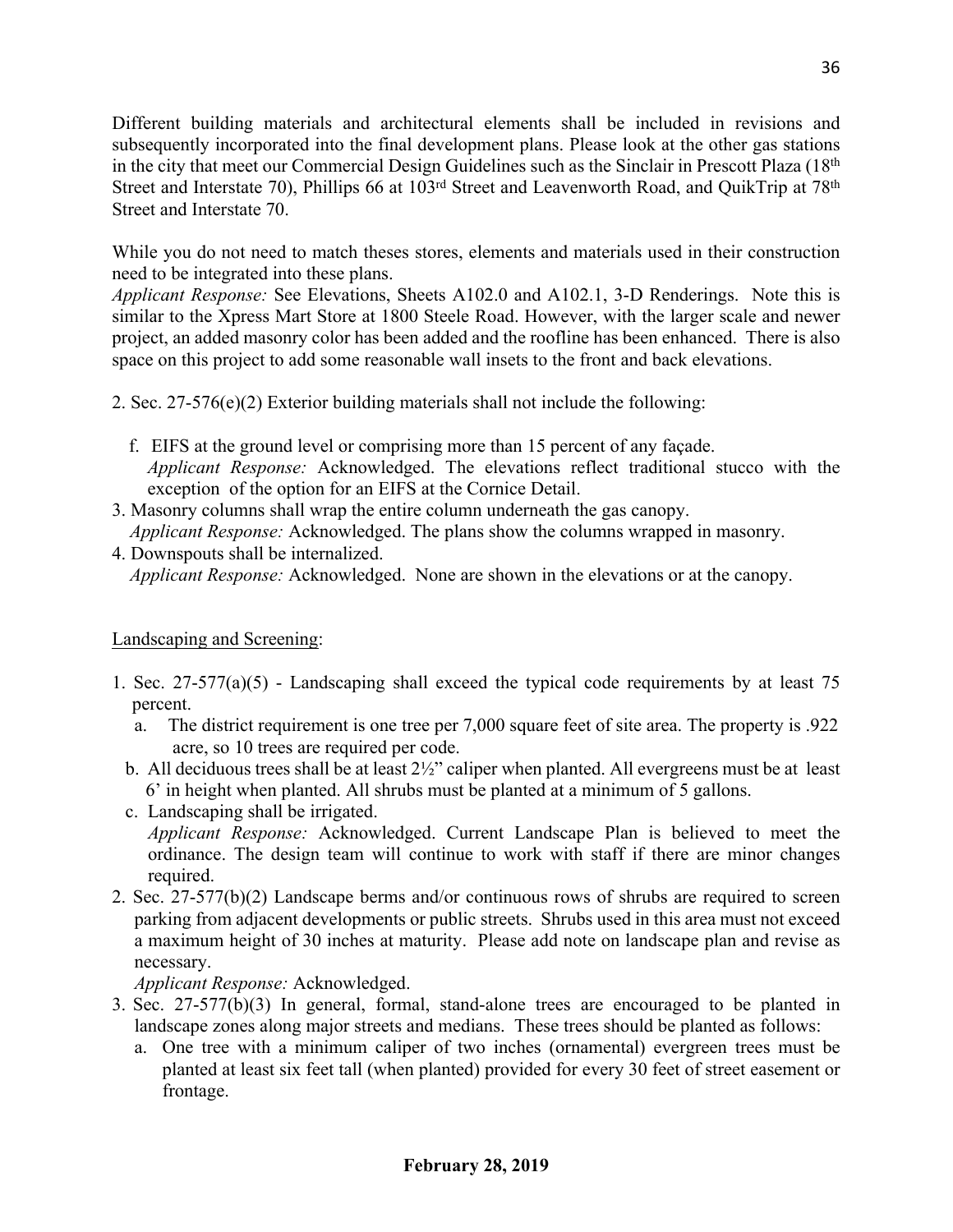- b. Street trees should be planted no closer than 55 feet and no more than 65 feet apart. Groupings of ornamental trees and shrubs should be placed in between the street trees. *Applicant Response:* Acknowledged. See Landscape Plan.
- 4. Sec. 27-577(d)(1) At least 75 percent of the length of building foundations facing public streets, the exterior of the development or common spaces must be planted with ornamental plant material such as ornamental trees, flowering shrubs, perennials, and groundcovers.  *Applicant Response:* Acknowledged.
- 5. Utility connections (including transformer boxes) shall be screened with landscaping or an architecturally designed screenwall. All utilities mounted on the wall shall be painted to match the building. All rooftop mechanical equipment shall be screened from public view on all sides by a parapet.

 *Applicant Response:* Acknowledged. Parapet is 6' high. Landscaping will be integrated at electrical service entrance.

- 6. The BPU transformer pad shall be completely screened on all sides with 6-foot junipers setback 10 feet from the door opening and 3 feet from the remaining three sides of the pad. Additionally, the transformer doors shall face away from the public street.  *Applicant Response:* Acknowledged.
- 7. Sec.  $27-575(g)(3)$  All trash receptacles shall be enclosed with a screening wall or fence constructed of the same materials as the primary structure. The screen must be a minimum of six feet in height on all sides and designed with the gate facing away from streets or adjacent land uses. All screening materials must be well maintained at all times.  *Applicant Response:* See site plan and renderings.
- 8. All lighting shall have 90-degree cutoff fixtures. Any lighting that is physically mounted to the building shall be decorative and have 90-degree cutoffs, as not to cast light on adjacent properties and public right-of-way. Light shall not exceed one footcandle as measured from said property line. Wall pack lighting is not permitted.

The photometric plan does not comply with our code, as the proposed lighting exceeds to one footcandle maximum at the property line along the north, south and east property lines. Please revise accordingly.

*Applicant Response:* Acknowledged. A photometrics plan has been provided.

*Staff Response:* The applicant provided a photometric (lighting) plan; however, along portions of the south property line, the lighting exceeds one footcandle. During the building permit review process, the photometric plan shall be revised, which may require changing the location of lights on the canopy and/or building to ensure that the exterior light does not exceed one footcandle at the property line.

Signage: Shall comply with the sign code. *Applicant Response:* Acknowledged.

Public Works Comments: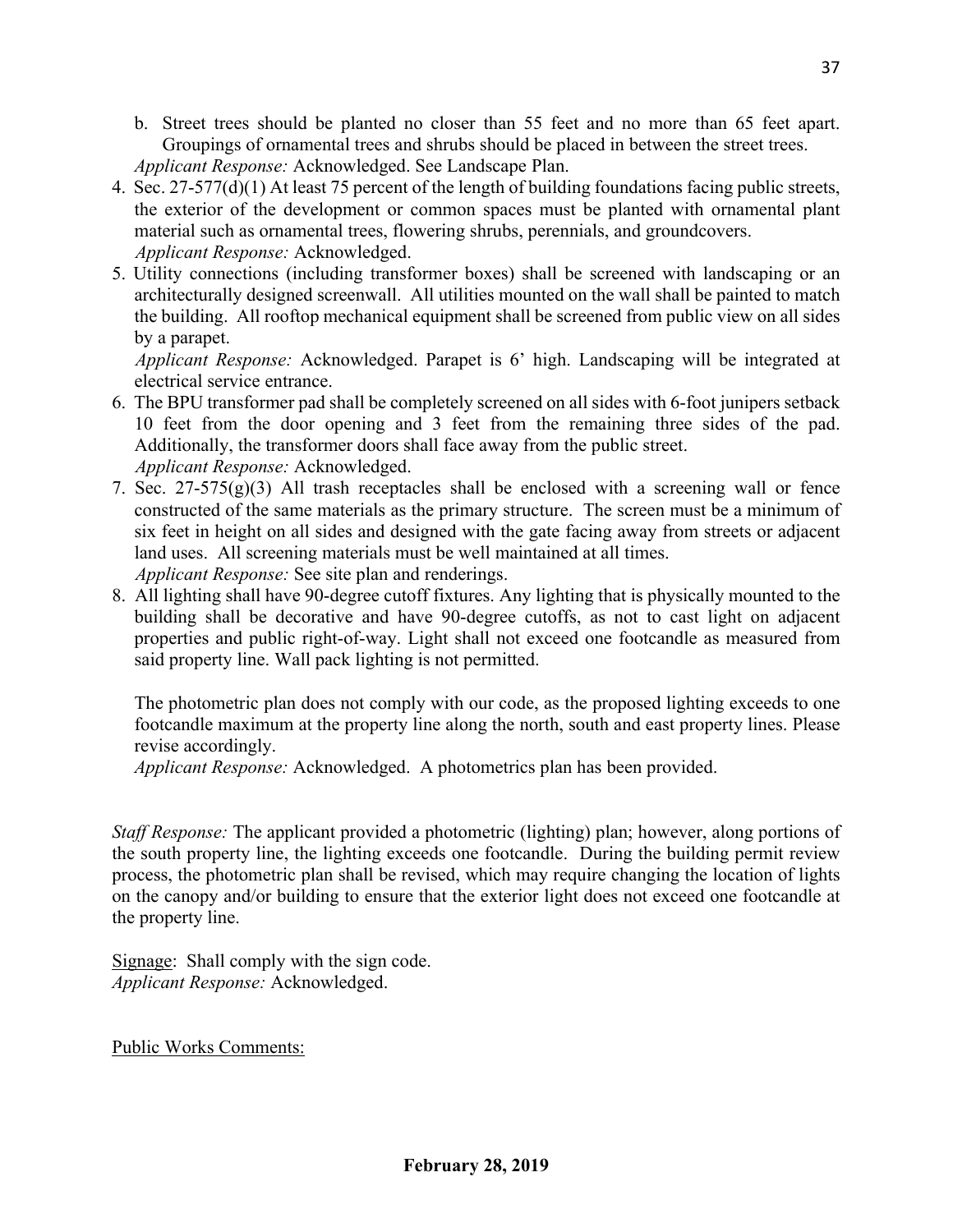- 1. Items that require plan revision or additional documentation before engineering can recommend approval:
	- 1. Engineering comments are listed as stipulations below.
- 2. Items that are conditions of approval (stipulations):
	- a. In future, if the adjacent property to the south on North 38<sup>th</sup> Street is developed to a commercial property, it may be necessary to have a shared access drive between the XPress Mart convenience store and the new development. There is no room for additional driveway entrances south of the existing driveway entrance on the residential property and the undeveloped lot south of the existing residential property. Further discussion with staff may be required.
	- b. The drainage easement for the proposed public storm sewer within the site shall be in accordance with UG standards and criteria.
	- c. The drainage easements documents shall be approved by UG staff, then recorded with the Wyandotte County Register of Deeds. A copy of the recorded easements with book and page number shall be submitted to staff prior to final engineering approval and construction permit acquisition
	- d. This project includes public sanitary sewer improvements for the proposed force main. The public sanitary sewer improvement plans shall meet the UG standards and criteria and shall be a separate plan set with a separate cover sheet with applicable information, i.e., vicinity map, sheet index, benchmark, utility contacts, floodplain note, etc. The public sanitary sewer improvement plans shall include erosion control. This set of plans is required and shall be reviewed and approved by UG staff prior to construction permit acquisition.
	- e. Please coordinate with Dave Clark (913-573-5721), UG Public Works, regarding crossing of Leavenworth Road for the proposed public sewer extension.
	- f. The proposed grinder pump for the project shall be privately owned and maintained as it is being used for a commercial property. The UG warranty program in place for grinder pumps connected to low pressure sewer systems is strictly for residential businesses.
	- g. Construction plans shall meet UG standards and criteria and shall be reviewed and approved by UG prior to construction permit acquisition.
- 3. Comments that are not critical to engineering's recommendations for this specific submittal, but may be helpful in preparing future documents: none.

### Staff Conclusion:

The applicant has revised the landscape plan to screen the site from the residence bordering the south property line adjacent to North 38<sup>th</sup> Street. The operator has two other gas station/convenience stores in Kansas, City, Kansas located at 1800 Steele Road and 3317 Brown Avenue. Both are clean, well-maintained and screened from residences that border the development.

The Traffic Impact Study (TIS), approved by the Kansas Department of Transportation (KDOT) finds that no additional improvements to 38<sup>th</sup> Street or Leavenworth Road are required to accommodate the proposed development.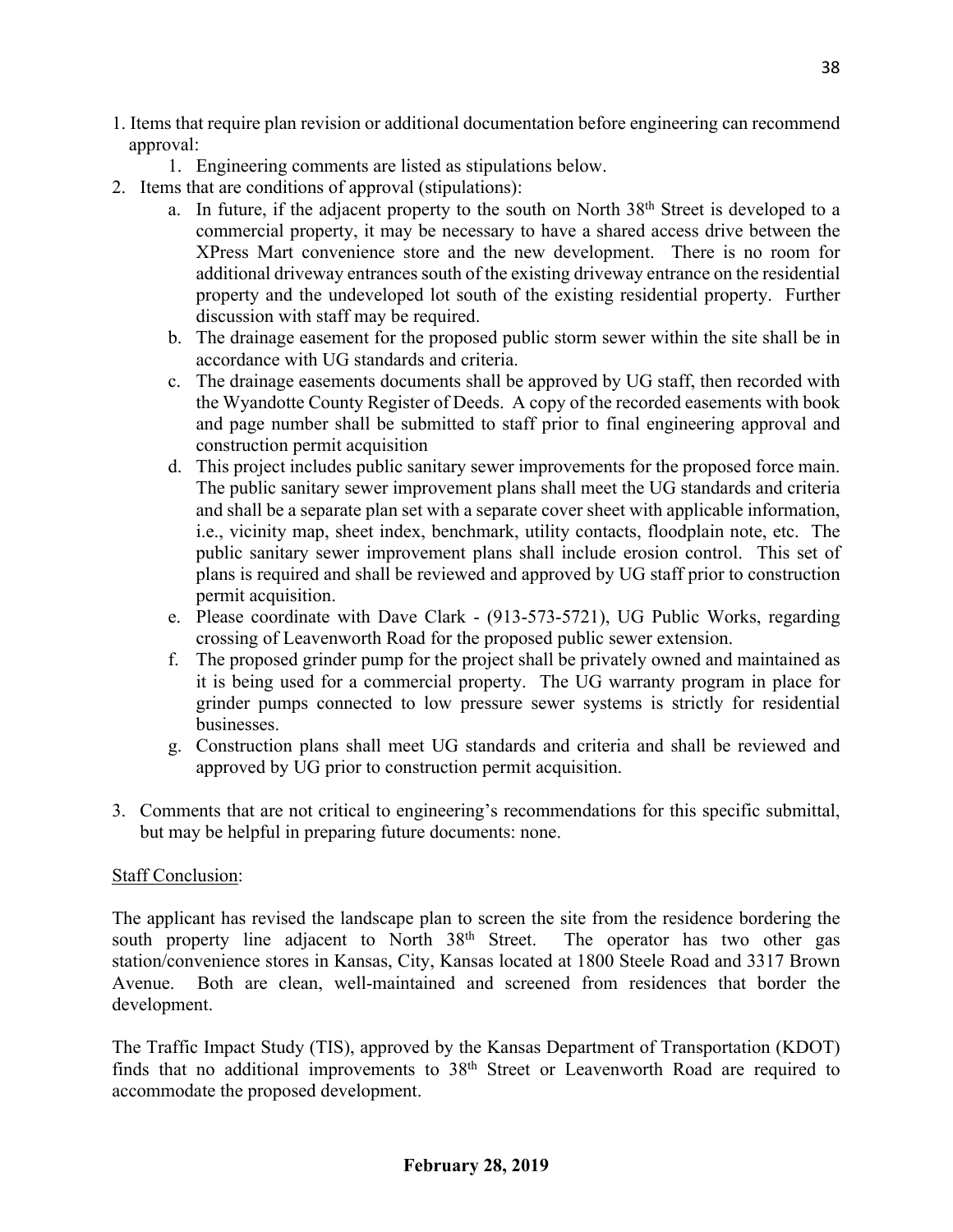In addition to the aforementioned comments, subject to approval, staff stipulates the following:

- 1. Trash pick-up shall be restricted between the hours of 7:00 AM to 7:00 PM.
- 2. Prior to the issuance of a Temporary Certificate of Occupancy (TCO), a certified light engineer shall provide a report to the Urban Planning and Land Use Department verifying that the site lighting does not exceed one footcandle in the air at the property line around the perimeter of the property, more specifically, along the south property line abutting the single-family home. a. All building and canopy lighting shall have 90-degree cutoff fixtures and possibly a shield underneath the canopy to not cast light horizontally away from the fixture.

**Mayor Alvey** said as the Clerk stated earlier a valid protest petition has been filed.

**Robin Richardson, Director of Planning,** said the crux of the issue with this case was a property just south of the subject site and whether that person would be able to live comfortably in that house after this development was made. Since that time, the applicant has agreed to purchase that home and the person who submitted the protest petition in opposition to this case, I believe, is here to speak in favor of the case this evening. I think Mr. Ruoff is here this evening. He can probably say that better than I did. Hopefully, we've resolved all the issues and this can move forward.

**Bryan Ruoff, 7501 NW Tiffany Springs Parkway, Kansas City, MO, 3F30 Architects,** said I think everyone here is somewhat familiar with this project. I will give you a really quick synopsis of where we have come from and where we're going. We submitted an application in December 2017. In the process of talking to the neighborhood association, it was suggested that maybe we turn the building to fast east, which meant that we'd have to acquire property. We started that process in May. We came to an agreement with the homeowner that was immediately adjacent in June and purchased his property. We went through a full redesign with the engineering staff. We redid the traffic report. We did all the civil engineering. We moved everything. We meet all the ordinances with the building that faces east. In that process there was some discussion on the next property over, but it wasn't needed for the development. In the last few months, that property has been somewhat of a holdup for the obvious reasons, so we've been negotiating and we've been working with them. We went through the Planning Commission as I said and without much issue but the real estate part has been ongoing.

Before, during and since the last Commission meeting where we held it off a month, we have finalized. We have a real estate contract. We have a rather large escrow. We have a closing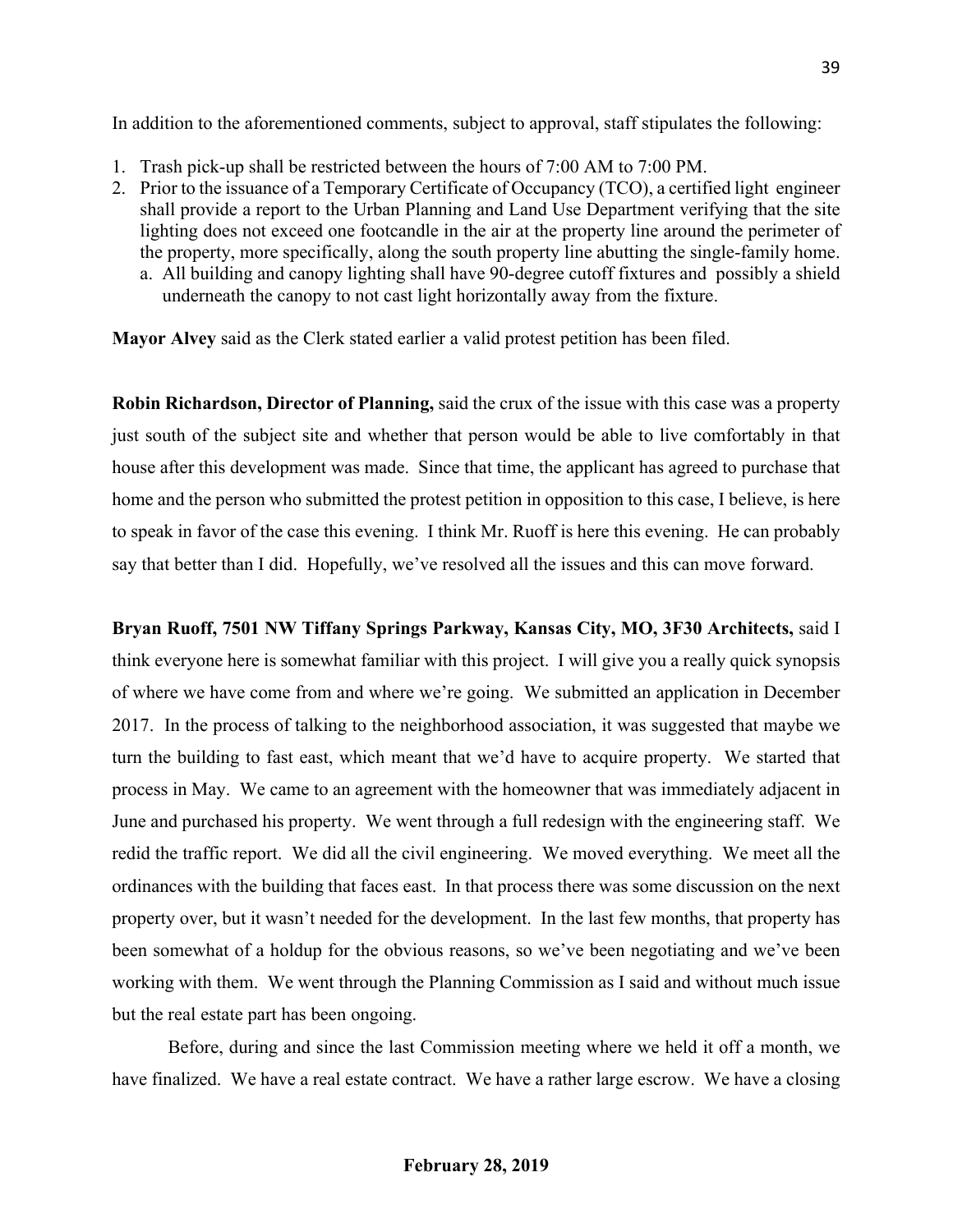date. All of that has been established. I think it's a win/win situation right now for everyone but it's all depending on this meeting. If we don't pass, we don't need the property. If we do pass, you see where we are with that. We're kind of stuck on where we are tonight. Beyond that, I don't think there's anything that we haven't dealt with with staff. We meet ordinance. I don't think there's any issues outstanding that aren't conditions on the approval. We're past all that, I believe.

The only thing I would like to add to this is because we're purchasing this property as part of this deal, we would like to, somewhere in this process, get permission to staff for us to remove the retaining wall, the fence and the landscaping to the south of this property because there's not another residential property on the other side of that. It'd still be zoned residential. In order to save the cost of all that development cost to go into the real estate purchase, we'd like permission somewhere in this process. I can suggest the verbiage for that.

Right now, we're under a condition with the Planning Commission to work with staff to adjust the drive, the landscaping and everything on that south edge. That all is going away with this. We'd like permission to eliminate all that costs on the south end of the property because it doesn't really benefit anybody.

**Mr. Richardson** said, Mayor, I think we would agree with that. There was a lot of screening and retaining wall at the southern end of their project that's really not needed once that house is being they're going to buy the house and demolish it. That is needed. The next thing, there's the 635 ramp. I think that's an acceptable solution. We'll work out all the details of that through the Development Review Committee. That would be a change which would require eight votes but because there's a protest petition, even though I think the circulator is going to speak in favor of this project, it still requires nine votes. If that would be part of the motion to approve the project with the modification of this other landscape, then we can move forward with that administratively.

**Mayor Alvey** opened the public hearing and asked if anyone would like to speak in favor.

**John Cameron, 11223 W. 64th Terr., Shawnee, KS,** said I am a real estate broker with First Real Estate Equity. I represent the property owner to the south, Ms. Christine Allen. We have come to terms. At this point, we support the rezoning and have taken the additional step, although maybe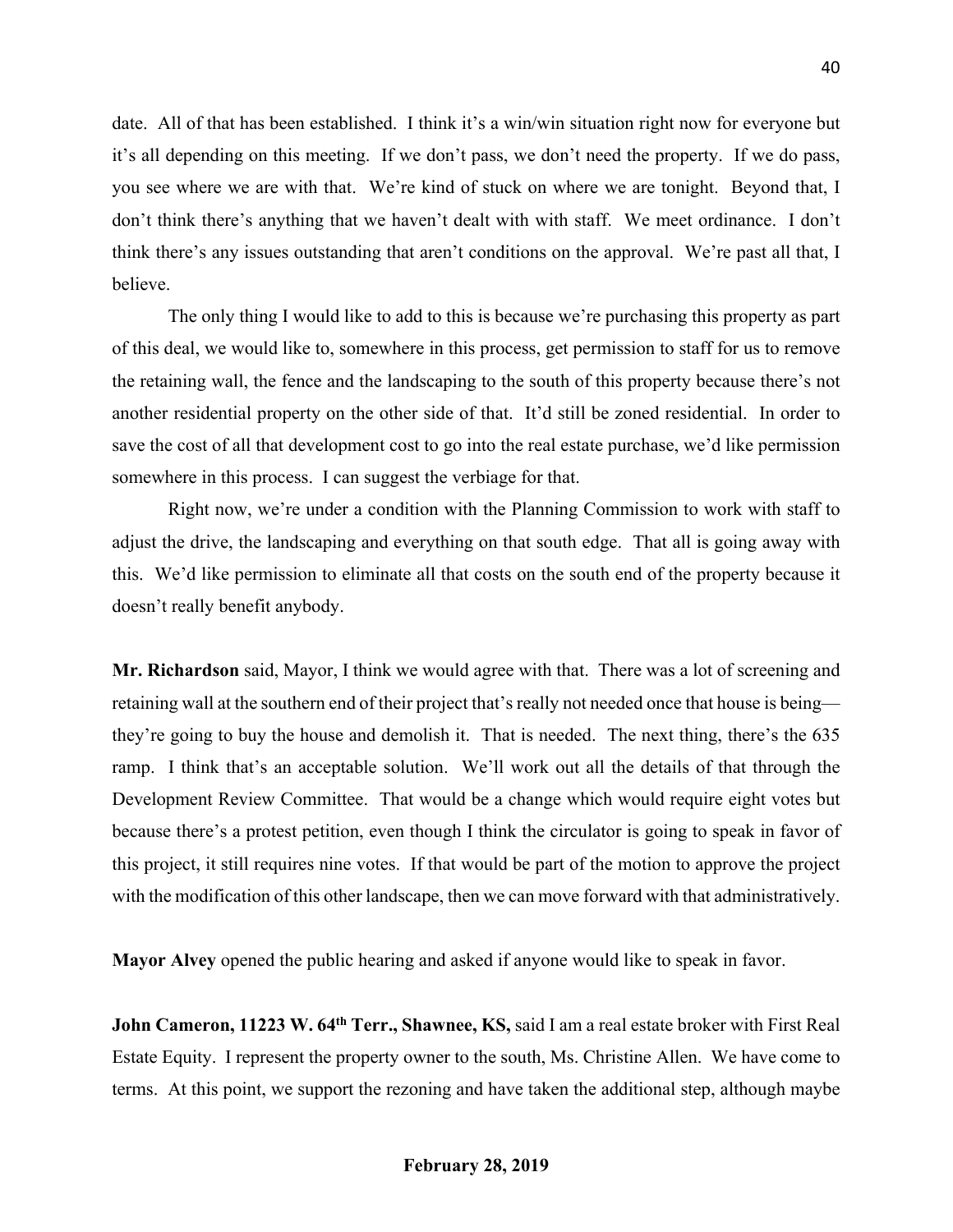not legally binding, we have circulated a petition among those who signed the original petition, except for one that I could not reach, all have signed that petition. I have that here tonight. I have a notarized statement very similar to the original protest petition.

I think we also agree that with the purchase of Ms. Allen's home, the retaining wall and additional screening will not be necessary.

**Louetta Braswell, 5202 Parkview Avenue, KCK,** said I am here as the Director of the Leavenworth Road Association. Our Board has been with and supportive of this project from day one. We see them as a great asset after all the renovation on Leavenworth Road. We see this as a project that will bring in more revenue and more businesses on all the other corners there at 38th & Leavenworth Road, and we say it with pride.

**Mayor Alvey** asked is there anyone present who would like to speak in opposition. No one appeared in opposition.

**Mayor Alvey** closed the public hearing.

**Mayor Alvey** asked if the petitioner wanted to make any closing comments. **Mr. Ruoff** said I think everybody understands where we're at. We do need a certain amount of votes. I would like to encourage everybody to think that process through. It obviously is a win/win situation. I do think it's going to be good for that corner. It's right on the interstate. I think it's going to help with some of that. We also have KDOT coming through with Leavenworth construction so there is a little bit of a sense of urgency on our part to get coordinated with them. We have to run a sewer line across the road, so there's a little bit of a time issue in here and that sort of thing. Other than that, I would request your support on this.

**Commissioner Townsend** said I'm happy that the parties involved were able to come to a resolution that satisfied both parties. While I'd like to see new development come into the district, I never really want to see it at the expense of a long-term and valued resident. Since the parties have been able to come to an agreement, I would move to approve this application, the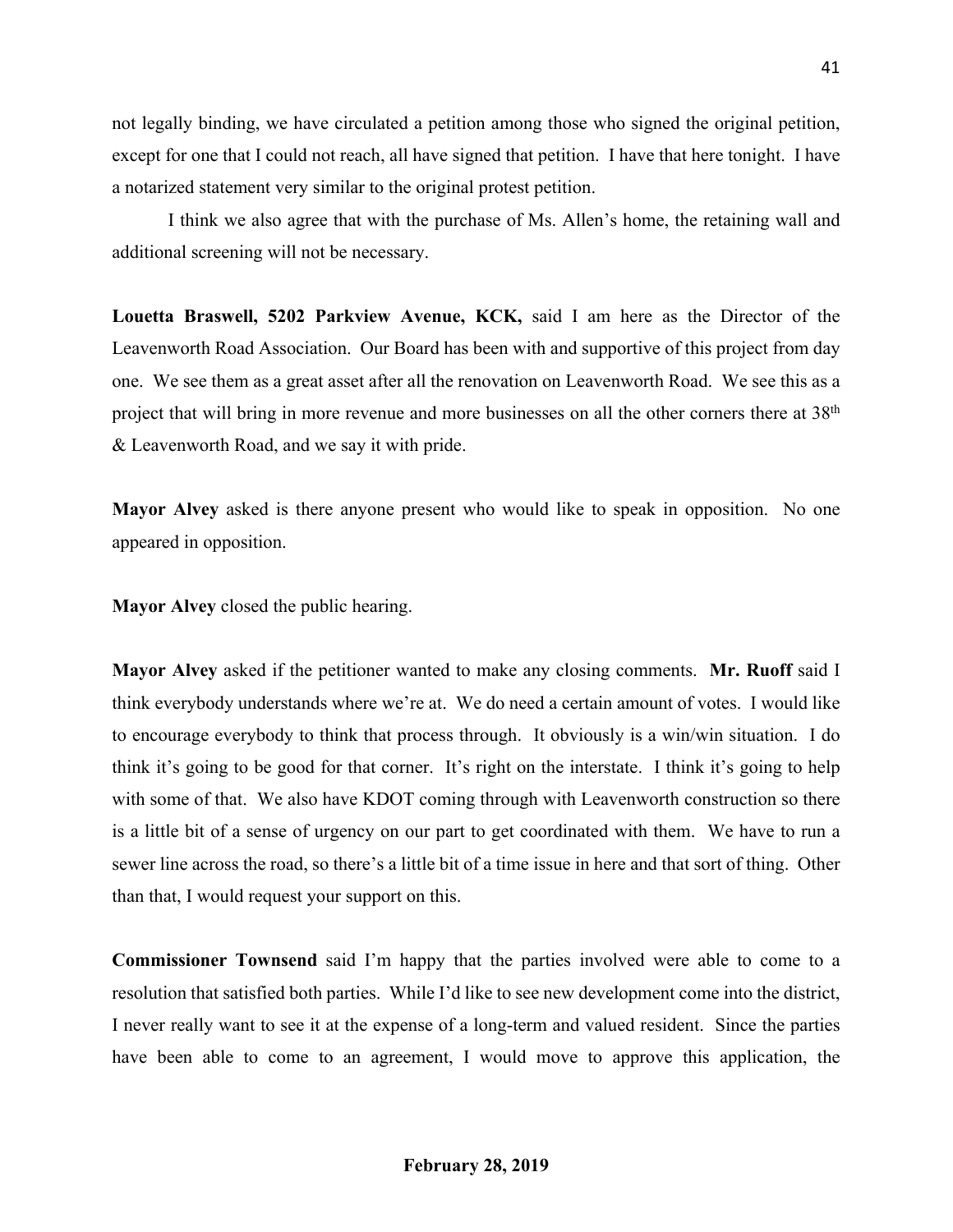recommendation of the Planning Commission with the amendment referred to tonight for the removal of the screening and retaining wall.

**Action: Commissioner Townsend made a motion, seconded by Commissioner Philbrook, to approve Change of Zone Application #3159 subject to the stipulations, and approving the removal of the screening and retaining wall.**

**Commissioner Bynum** said just two quick things. I am also really happy to have the resolution of the issue with the homeowner. That's delightful. I just wanted to say to Mr. Jamal, apparently, you wrote me a letter several weeks ago, but there's been some odd thing with my mail here at city hall and I got a stack of it this tall today. I wanted to apologize to you. Had I received that letter back when you sent it, I would have responded to you; but unfortunately, I saw that letter today. Nonetheless, I'm happy with the project.

**Commissioner Murguia** said I just have a quick question. Mr. Jamal, do you have other stores in Wyandotte County, other gas stations?

**Jamal Furok, 18023 Melrose Dr., Bucyrus, KS** said I have one store in your district, 1800 Steel Road. That's the most recent store I built. I think a commissioner has visited my store and everybody in the neighborhood loves the store. This store that we have designed is exactly alike except it's much bigger, much larger. I think each and every one of you will be very happy to see the development we have done. We have developed about 12 other stores. We settle for nothing but a wow experience. That's what we call it when you walk in the door. We want to hear you say wow! I will tell you this, you will hear that we've got a couple of more projects coming up. We appreciate you giving us your time. We really appreciate Ms. Christine and John working on both parties' behalf to come to an agreement. I think this will be a great asset for the neighborhood and the community.

**Commissioner Murguia** said, Jamal, I just wanted to say his store in my district is absolutely beautiful. It's very clean. I've heard nothing but rave reviews about it. I just can't say enough good things. I've talked to you on the phone several times. Every time I've called him, he's called me back or spoke to me immediately. He's been very responsive to constituents'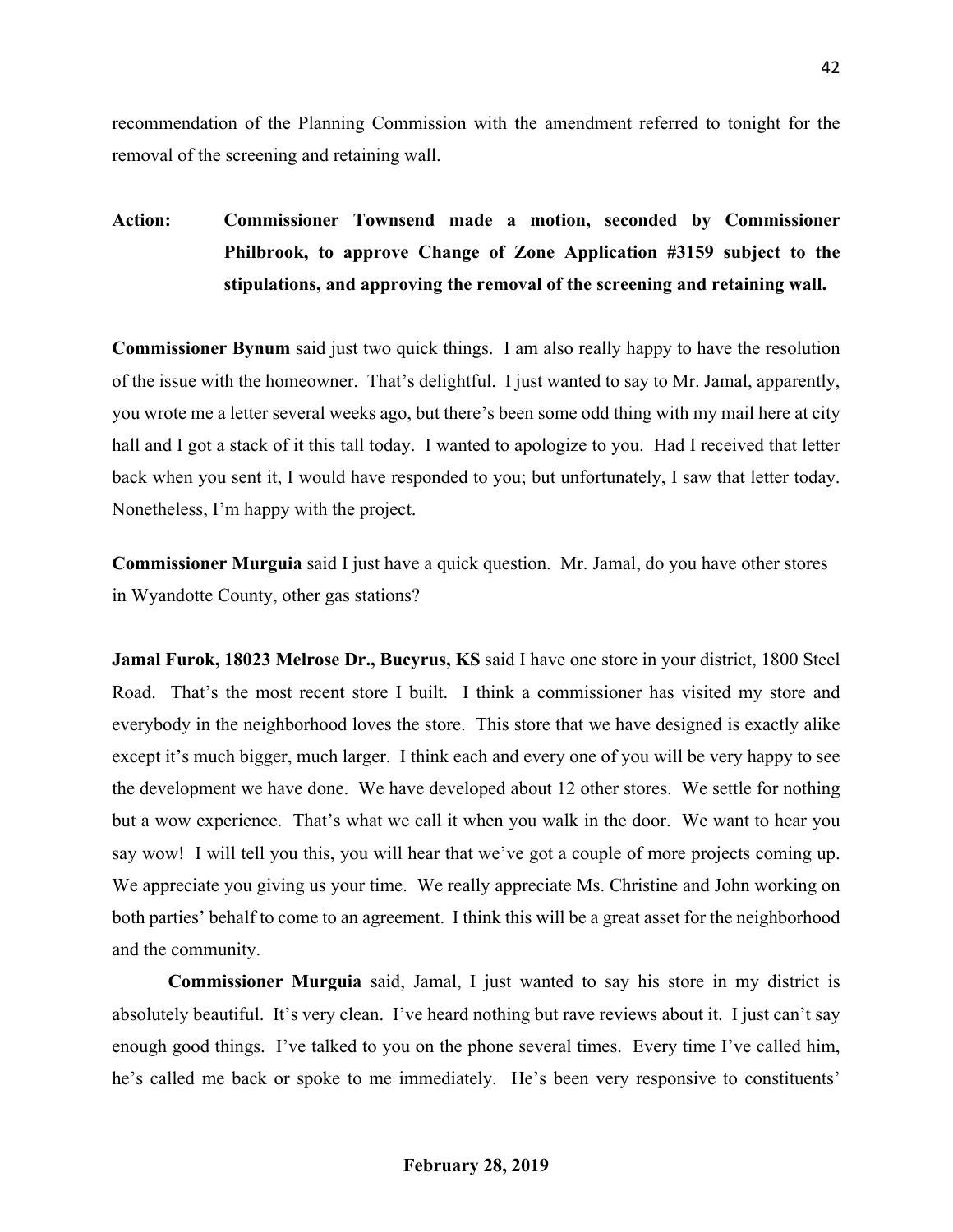concerns. It truly is the best run gas station I've ever encountered in Wyandotte County or elsewhere.

**Mr. Furok** said I'm not one of the owners that stays home and enjoys life. I have a passion to be in my stores, and you will probably see my car in one of these stores late at night. I'm in the stores. I'm not home at 4 o'clock. Actually, I'm at the stores until at least about 11 o'clock every night.

Brian, my architect, he has known me since 2001. We both work late nights, and sometimes he will pick up the phone and call me knowing that I'm still in the stores. That's what keeps us going. All the guys that are working for me, they have been there forever.

The glorious thing about my company and my team is we don't hire anybody from outside. We groom everybody from inside and they climb up the ladder. Every GM that we have in our stores, they were moved up from within the company. We don't even hire anybody from outside to bring in because we want them to know what is expected in the stores. Just like the commissioner said, we take pride in our stores. This is our home. We spend more time in these stores than at home. When you pull up to our lot, we want to make sure that you think it is a nice place. I can't say we are QuikTrip, but I will tell you this, where QuikTrip doesn't want to go, I am there. I am in the neighborhoods. I am your QuikTrip.

Roll call was taken on the motion and there were nine "Ayes," McKiernan, Murguia, Johnson, Kane, Markley, Philbrook, Bynum, Burroughs, Townsend.

#### **SPECIAL USE PERMIT APPLICATION**

# **ITEM NO. 1 – 19609…SPECIAL USE PERMIT APPLICATION #SP-2019-8 – REBECCA AND SCOTT JOHNSON WITH SCOJO'S RECYCLING INC.**

**Synopsis**: Special use permit for an office and shop and to temporarily store up to three vehicles that are waiting to be recycled at the scrapyard (salvage operation) (SCOJO's Recycling, LLC) at 521, 523 and 525 South 11th Street, submitted by Robin Richardson, Director of Planning. The Planning Commission voted 8 to 1 to recommend approval of Special Use Permit Application #SP-2019-8 for one year.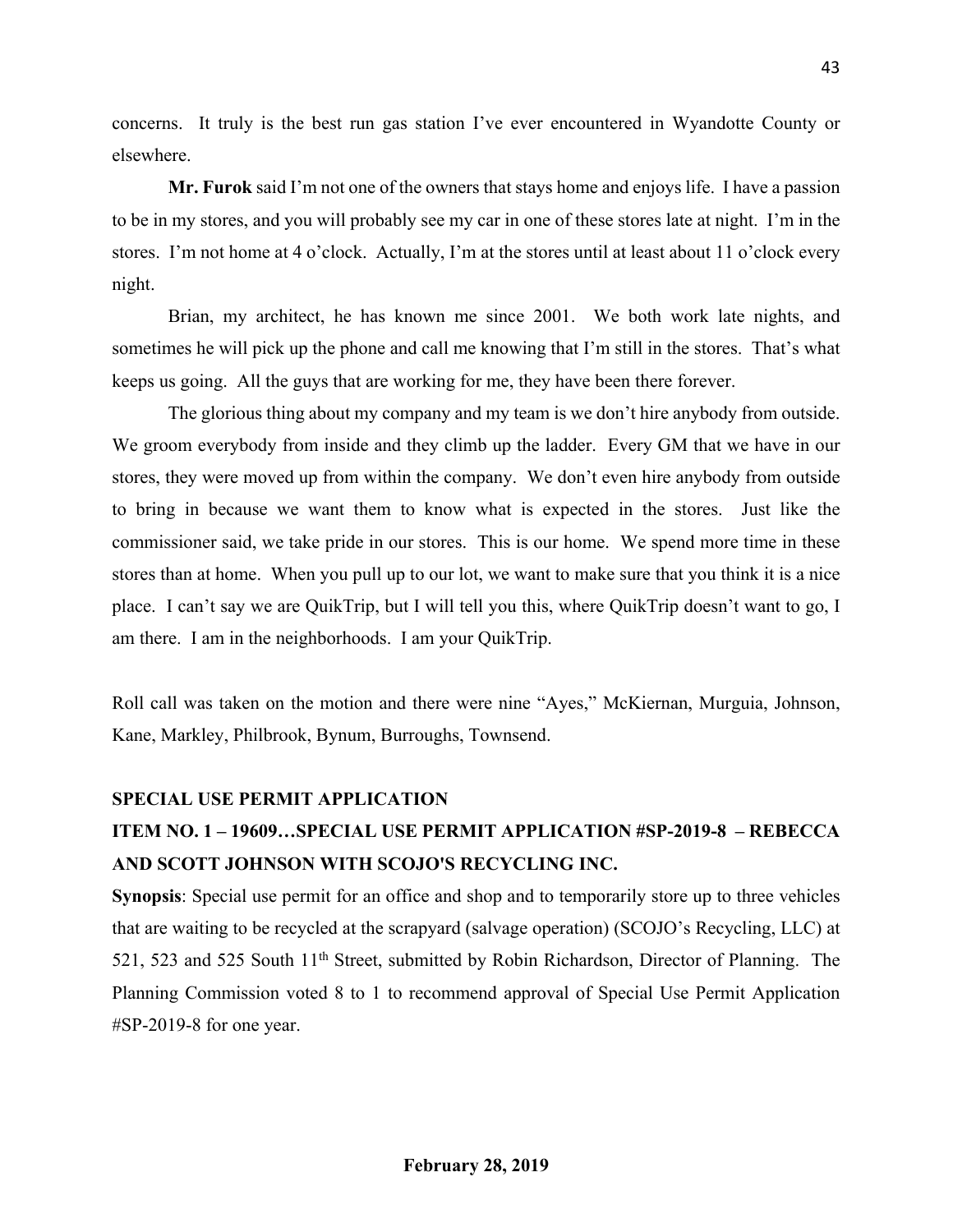**Robin Richardson, Director of Planning,** said this is kind of a new operation. They're buying vehicles and basically taking a couple of the valuable pieces off of them and then taking them to the scrapyard. They don't have to take any fluids out of them. They don't have to take gas tanks out of them. They want to be able to keep three of them at this property. They'll be doing property improvements and screening for that. The Planning Commission did vote 8 to 1 in favor of this. As you can see, there's only one property between them and the railyard. It's a very heavily industrialized area.

**Scott Johnson, 20103 Nall Avenue, Stillwell, KS,** said I have a passion for recycling metal. We started up Scojo's Recycling. It's basically on pacing and automotive recycling business where we purchase defunct vehicles with bad engines, transmissions or wrecked vehicles, and then we remove a few of the valuable parts or components and deliver it straight to the scrapyard. We basically just need a place to put it right before it goes to the scrapyard. We have worked with the Urban Planning & Land Use Department, and we've met all the requirements to obtain a special use permit and approve the aesthetics of the property.

We'll have an 8-foot-tall full security and privacy fence around the entire property so nothing can be seen from outside of the property. We've already replaced all of the windows and painted the building and improved the aesthetics of the entire property. That's what we're doing.

**Mayor Alvey** opened the public hearing and asked is there anyone present who would like to speak in opposition. No one appeared in opposition.

**Mayor Alvey** closed the public hearing.

**Commissioner McKiernan** said, sir, Mr. Rodriguez is going to be your closest neighbor. Right? He came to the neighborhood meeting and it sounds like, from what I read, he got all of his questions answered and he did not come to the Planning & Zoning Commission meeting. Is that correct? **Mr. Johnson** said correct. **Commissioner McKiernan** said so he was satisfied with the answers he got at the neighborhood meeting. **Mr. Johnson** said yes. **Commissioner McKiernan** said fantastic. Given the fact that this is already zoned M-3, that this use is consistent with the zoning and with other properties in the area, that you have pledged to make physical improvements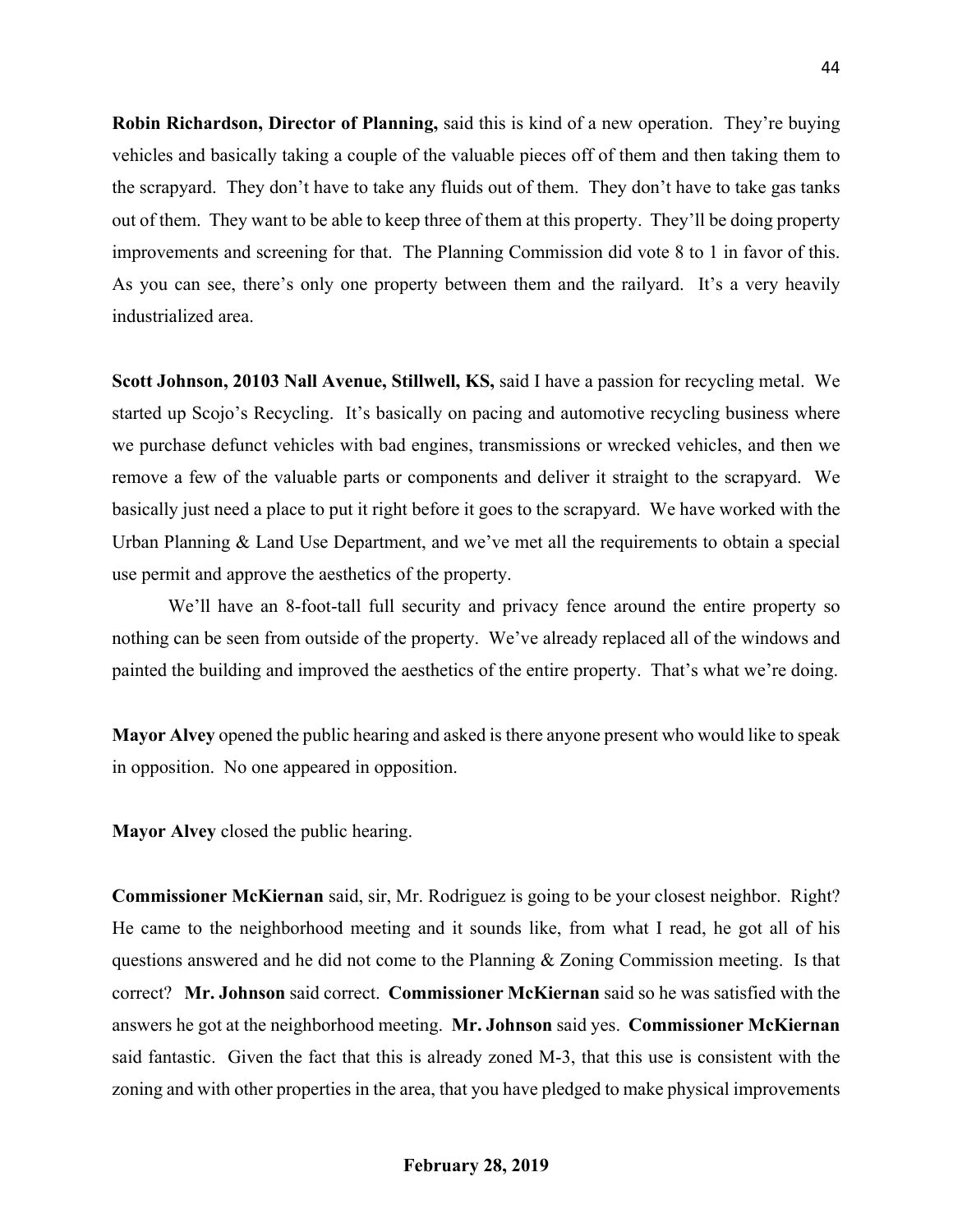and safety improvements, effectively make it a safer neighborhood. I would move that we approve as voted by the Planning Commission.

**Action: Commissioner McKiernan made a motion, seconded by Commissioner Murguia, to approve Special Use Permit Application #SP-2019-8 for one year.** Roll call was taken on the motion and there were nine "Ayes," McKiernan, Murguia, Johnson, Kane, Markley, Philbrook, Bynum, Burroughs, Townsend.

#### **REGULAR CONSENT AGENDA**

**Mayor Alvey** asked does any member of the Commission or anyone in attendance tonight wish to set-aside any item on the regular Consent Agenda. If an item is not set aside, all items on the Consent Agenda will be voted on by one vote.

**Action: Commissioner Kane made a motion, seconded by Commissioner McKiernan, to approve the Consent Agenda.** Roll call was taken on the motion and there were nine "Ayes," McKiernan, Murguia, Johnson, Kane, Markley, Philbrook, Bynum, Burroughs, Townsend.

#### **ITEM NO. 1 – 19265…ORDINANCE: SAFE ROUTES TO SCHOOL PHASE F**

**Synopsis:** An ordinance authorizing the Chief Counsel to commence legal proceedings to acquire property necessary for Safe Routes to School Phase F Project, CMIP 1613, submitted by James Bain, Assistant Counsel. The project consists of new sidewalks, replacement of existing sidewalk and corresponding pedestrian walkway improvements for William A. White Elementary/West Middle School along Welborn Lane from Georgia Avenue to N. 45<sup>th</sup> Street; Frances Willard Elementary School along Orville Avenue from N. 28<sup>th</sup> Street to N. 36<sup>th</sup> Street, including pedestrian walkway improvements at intersections. On November 8, 2018, the Commission unanimously adopted Resolution No. R-50-18 declaring the project to be a necessary and valid public improvement and authorizing a survey of land for said project.

**Action: ORDINANCE NO. O-12-19,** "An ordinance condemning land for the construction, maintenance, operation, reconstruction, and improvements of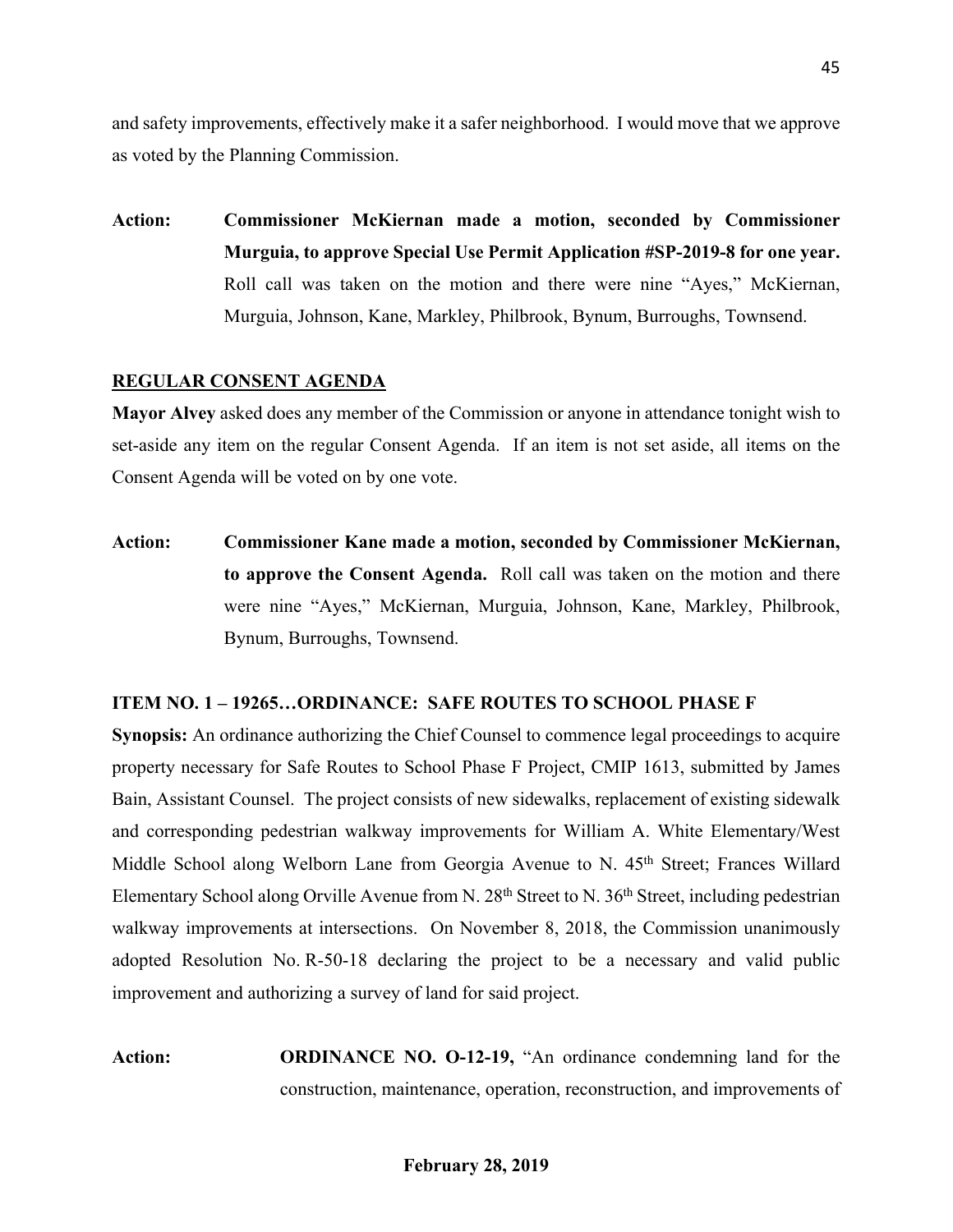the Safe Routes to School, Phase F Project – CMIP 1613 all in Wyandotte County, Kansas; and directing the Chief Counsel to institute proceedings as provided by law to acquire said land in this ordinance described by condemnation proceedings." **Commissioner Kane made a motion, seconded by Commissioner McKiernan, to approve the ordinance.** Roll call was taken on the motion and there were nine "Ayes," McKiernan, Murguia, Johnson, Kane, Markley, Philbrook, Bynum, Burroughs, Townsend.

#### **ITEM NO. 2 – 19631…PLAT: REPLAT OF THE ENCLAVE AT MISSION CLIFFS**

**Synopsis:** Plat of Replat of the Enclave at Mission Cliffs located along Lake Avenue and South Minnie Street, being developed by Pres LLC, submitted by Brent Thompson, County Surveyor, and Troy Shaw, County Engineer.

**Action: Commissioner Kane made a motion, seconded by Commissioner McKiernan, to approve and authorize Mayor to sign said plat**. Roll call was taken on the motion and there were nine "Ayes," McKiernan, Murguia, Johnson, Kane, Markley, Philbrook, Bynum, Burroughs, Townsend.

#### **ITEM NO. 3 – 19601…NOMINATION: BOARDS AND COMMISSIONS**

**Synopsis:** Nomination for Boards and Commissions:

Ms. Cherish Cho for the Planning Commission/Board of Zoning Appeals, 2/28/19 - 3/31/22, submitted by Commissioner Walters.

**Action: Commissioner Kane made a motion, seconded by Commissioner McKiernan, to approve.** Roll call was taken on the motion and there were nine "Ayes," McKiernan, Murguia, Johnson, Kane, Markley, Philbrook, Bynum, Burroughs, Townsend.

#### **ITEM NO. 4 – MINUTES**

**Synopsis:** Minutes from special session and regular session of January 31, 2019.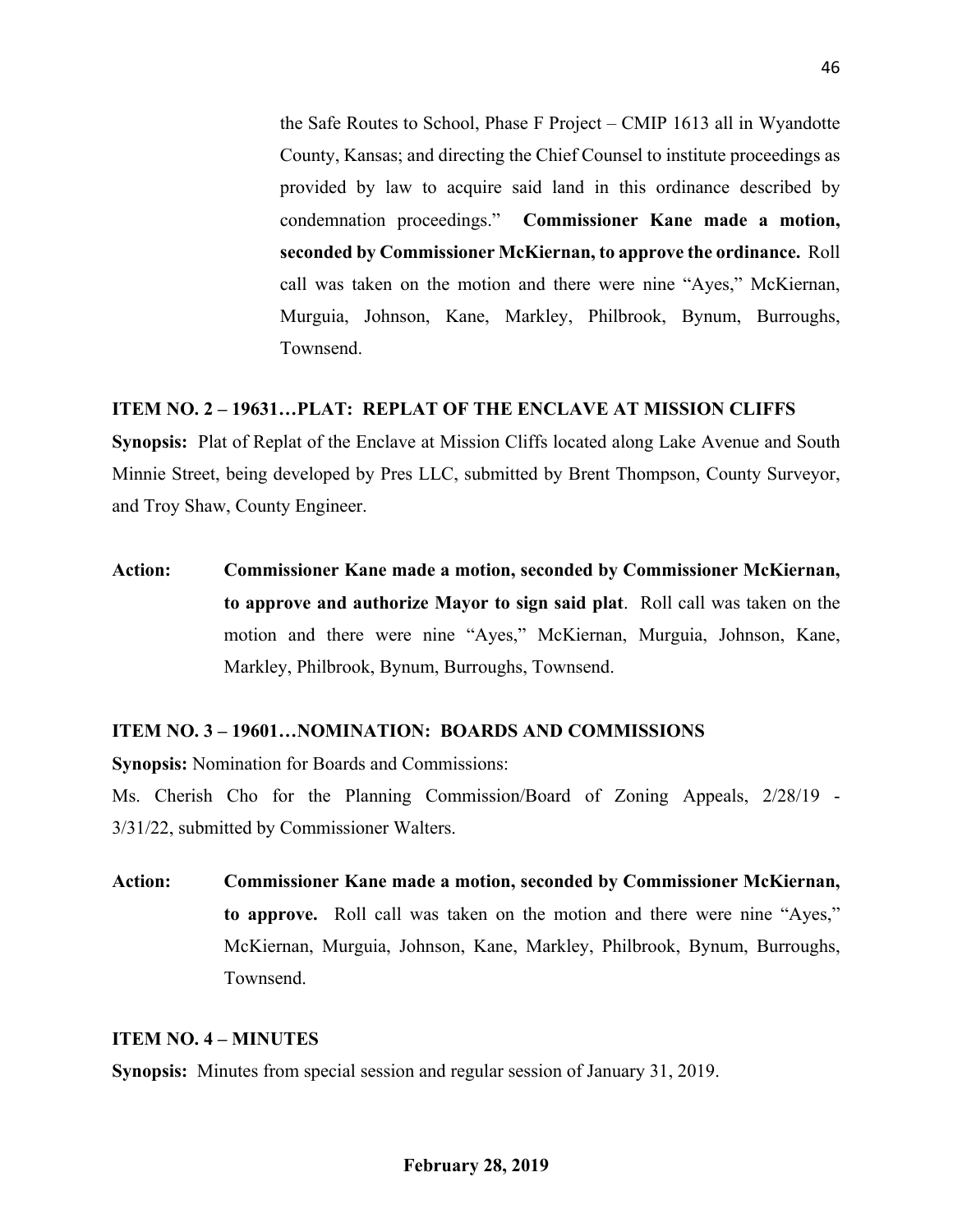**Action: Commissioner Kane made a motion, seconded by Commissioner McKiernan, to approve.** Roll call was taken on the motion and there were nine "Ayes," McKiernan, Murguia, Johnson, Kane, Markley, Philbrook, Bynum, Burroughs, Townsend.

### **ITEM NO. 5 – WEEKLY BUSINESS MATERIAL**

**Synopsis:** Weekly business material dated February 14 and 21, 2019.

**Action: Commissioner Kane made a motion, seconded by Commissioner McKiernan, to receive and file.** Roll call was taken on the motion and there were nine "Ayes," McKiernan, Murguia, Johnson, Kane, Markley, Philbrook, Bynum, Burroughs, Townsend.

# **STANDING COMMITTEES' AGENDA**

No items

# **ADMINISTRATOR'S AGENDA**

No items

# **COMMISSIONERS' AGENDA**

No items

# **LAND BANK BOARD OF TRUSTEES' AGENDA**

No items

### **PUBLIC ANNOUNCEMENTS**

No items

# **MAYOR ALVEY**

### **ADJOURNED THE MEETING AT 8:16 P.M.**

# **February 28, 2019**

47

**February 28, 2019**